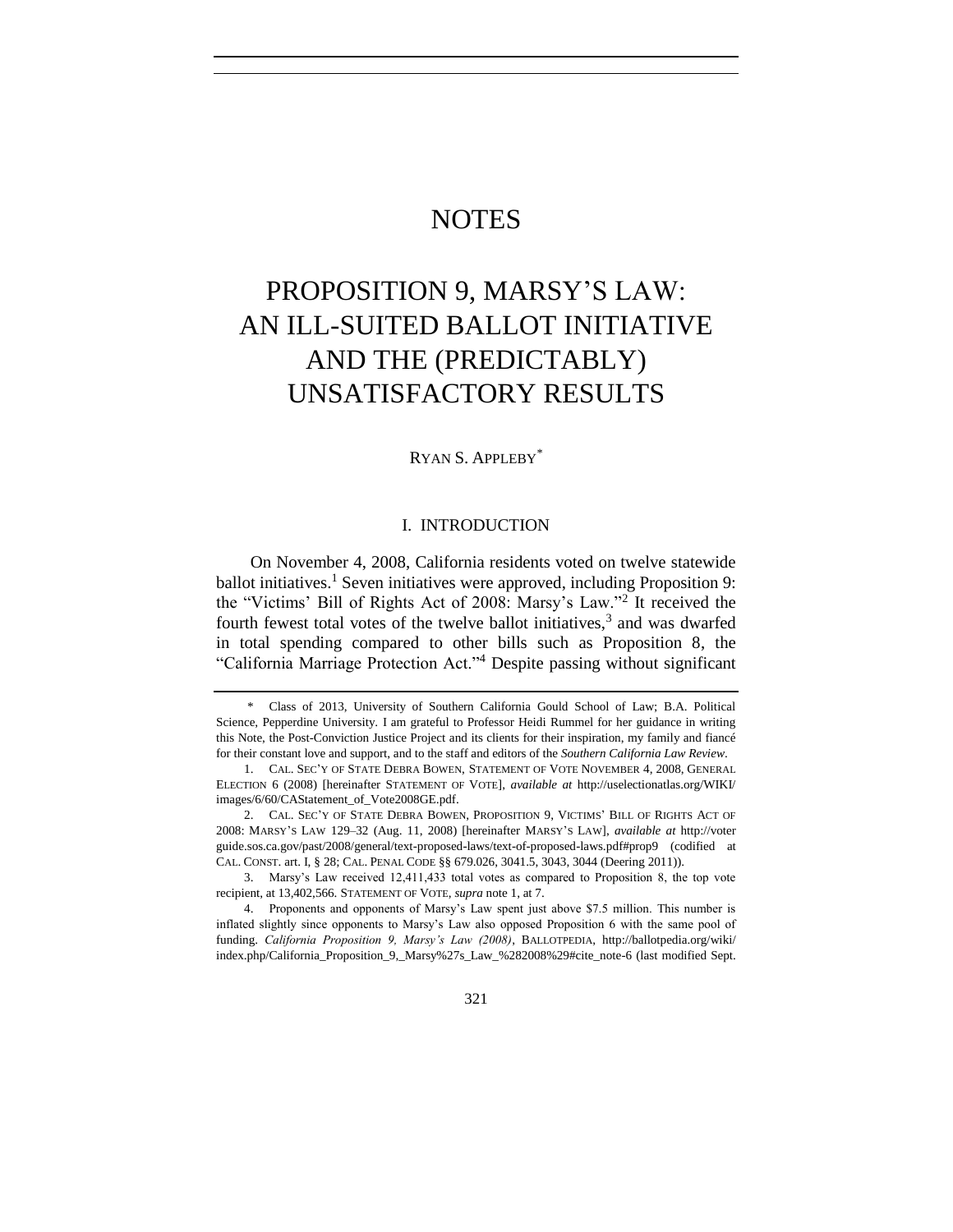publicity, Marsy's Law instituted broad legal reforms. It altered the California Constitution,<sup>5</sup> added two sections to the California Penal Code,<sup>6</sup> and amended two sections of the California Penal Code.<sup>7</sup> The Proposition added a Victims' Bill of Rights to the California Constitution;<sup>8</sup> expanded the role of victims at every stage of prosecution, conviction and postconviction; modified the process of parole hearings; sought to increase prison sentences; and altered the procedure for parole revocation.<sup>9</sup>

<span id="page-1-3"></span>Marsy's Law was passed via ballot initiative, a form of direct democracy guaranteed by California's Constitution.<sup>10</sup> The initiative power has existed since  $1911$ ,<sup>11</sup> when the California Constitution was amended to provide that "the people reserve to themselves the powers of initiative and referendum."<sup>12</sup> It was sparked by a backlash against a corrupt legislature bowing to the demands of monopolistic railroad owners.<sup>13</sup> Direct democracy appealed to the populist movement of the early twentieth century and sought to curb corrupt government, reduce the influence of money in politics, and restore democracy for the people.<sup>14</sup>

<span id="page-1-2"></span><span id="page-1-1"></span>Since 1911, there has been significant debate about the merits and operation of direct democracy. Most scholars agree that some form of direct democracy is beneficial to the American and Californian political systems. John Matsusaka argues that direct democracy works and improves the efficiency of government.<sup>15</sup> He believes the recent revolution in

7. *Id.* §§ 5.1–5.2 (amending sections 3041.5 and 3043 of the California Penal Code).

8. Notably, a *statutory* Victims' Bill of Rights already existed, Proposition 8, passed in 1982. *See infra* notes [259](#page-34-0)[–62](#page-34-1) and accompanying text.

9. *See generally* MARSY'S LAW, *supra* note [2](#page-0-1) (discussing the effects of Proposition 9 on the California Constitution).

10. CAL. CONST. art. II, § 8.

11. James E. Castello, Comment, *The Limits of Popular Sovereignty: Using the Initiative Power to Control Legislative Procedure*, 74 CAL. L. REV. 491, 492 (1986).

12. *Id.*; CAL. CONST. art. IV, § 1.

13. John Laird & Clyde Macdonald, *A.B. 1245 of 2003—An Attempt at Modest Reform of California's Initiative Process*, 47 CAL. W. L. REV. 301, 302–03 (2011) (explaining how the reform was made possible only after California voters elected a new legislature and Governor Hiram Johnson).

14. Karl Manheim, John S. Caragozian & Donald Warner, *Rebooting California—Initiatives, Conventions and Government Reform: Symposium Introduction*, 44 LOY. L.A. L. REV. 393, 402 (2011).

15. John G. Matsusaka, *Direct Democracy Works*, 19 J. ECON. PERSP. 185, 186 (2005). John Matsusaka's extensive research on the benefits of direct democracy is available on his website, John G. Matsusaka, U.S.C. MARSHALL SCH. OF BUS., *Research*, http://www-bcf.usc.edu/~matsusak/

<sup>20, 2012).</sup> Proposition 8, on the other hand, cost proponents and opponents nearly \$83 million. *California Proposition 8, the "Eliminates Rights of Same-Sex Couples to Marry" Initiative (2008)*, BALLOTPEDIA, http://ballotpedia.org/wiki/index.php/California\_Proposition\_8,\_the\_%22Eliminates\_ Right\_of\_Same-Sex\_Couples\_to\_Marry%22\_Initiative\_%282008%29 (last modified May 17, 2012).

<span id="page-1-0"></span><sup>5.</sup> MARSY'S LAW, *supra* not[e 2,](#page-0-1) § 4.1.

<sup>6.</sup> *Id.* §§ 5.3, 6.1 (adding sections 3044 and 679.026 to the California Penal Code).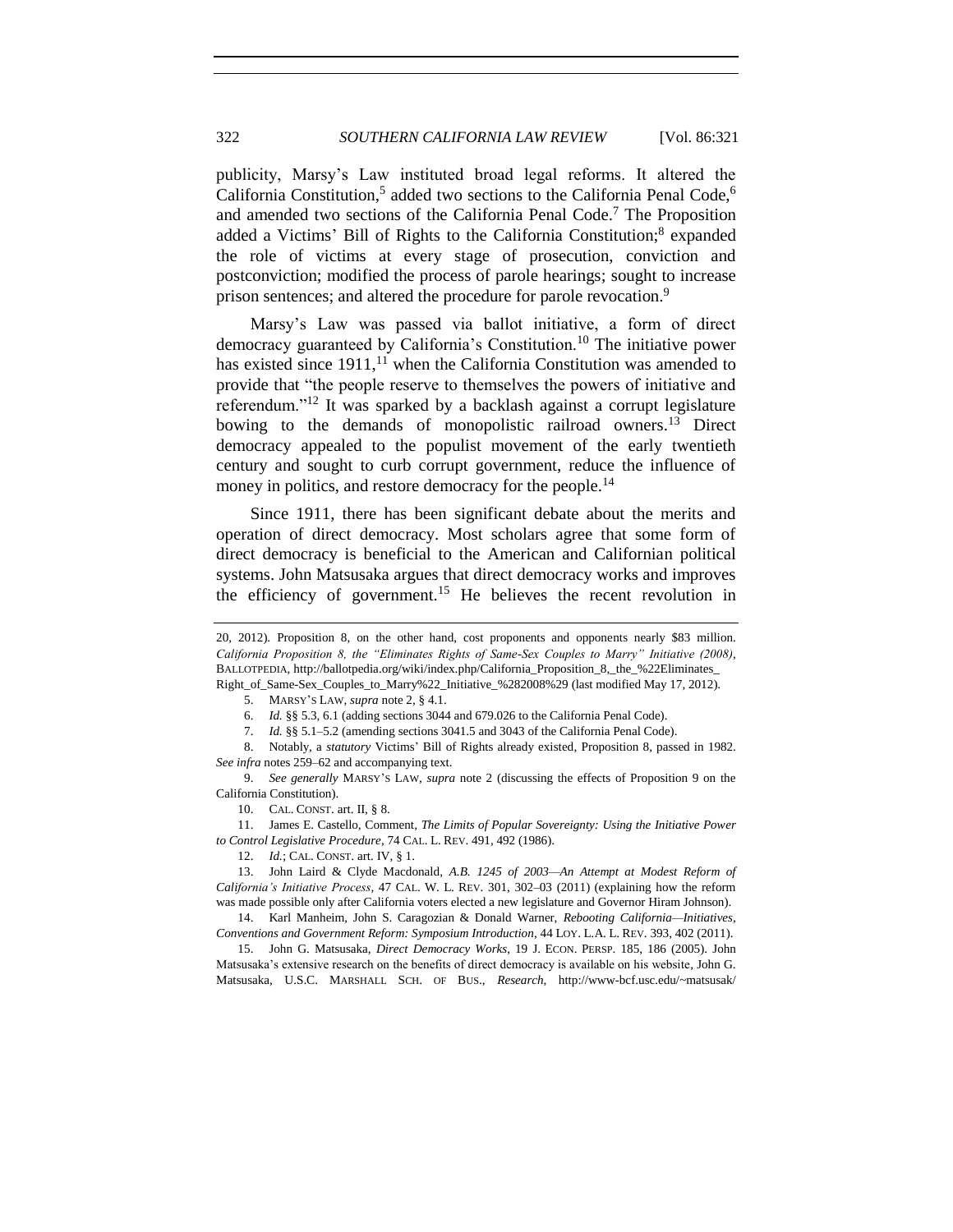communications technology facilitates direct democracy and that as information becomes more accessible, voters are better qualified to determine the passage of laws, are able to make community-based determinations, and are better able to hold legislators accountable.<sup>16</sup> Furthermore, he believes that direct democracy increases the passage of resolutions voters would accept and helps "unbundle specific issues."<sup>17</sup> Others find that the process can serve as a "majoritarian escape valve."<sup>18</sup> At a minimum, two kinds of issues appear particularly suitable for initiatives: "pure binary questions and issues of governmental reform."<sup>19</sup>

<span id="page-2-1"></span><span id="page-2-0"></span>Most scholars grant that elimination of the initiative process is unlikely and undesirable, given its strong voter support<sup>20</sup> and its role in a functioning democracy.<sup>21</sup> However, there is extensive literature advocating for reform. The reasons for reform are as varied as the proposed solutions. This Note will place the main critiques in three broad categories. First, the initiative process bypasses the protections guaranteed to minority groups by a republican (representative) democracy.<sup>22</sup> Second, the initiative process avoids the rigorous legislative process and allows voters to unilaterally enact law without any legislative debate or revision.<sup>23</sup> Third, the initiative process is subject to certain inherent flaws that run counter to public policy and the populist movement's goals for direct democracy. These flaws are

19. Robert Henry, *Deliberations About Democracy: Revolutions, Republicanism, and Reform*, 34 WILLAMETTE L. REV. 533, 567 (1998). Robert Henry explains that though few binary questions exist, some do. They are issues that require nothing more than a yes or no vote without debate. Issues regarding government reform are appropriate because legislatures do not tend to check themselves. The ballot initiative process allows voters to pass laws reflective of the will of the people despite a stubborn legislature. *Id.* at 567–68.

research.htm (last updated Aug. 2012). For example, in the first chapter of his book, *For the Many or the Few*, he argues that direct democracy does not respond merely to special interests as critics argue, but instead does reflect the will of the majority of people. JOHN G. MATSUSAKA, FOR THE MANY OR THE FEW 3 (2004).

<span id="page-2-2"></span><sup>16.</sup> Matsusaka, *Direct Democracy Works*, *supra* note [15,](#page-1-0) at 186, 195–202.

<sup>17.</sup> *Id.* at 194 (discussing how the ballot initiative process curbs logrolling, reduces overspending by legislators, and forces candidates to take positions on individual issues).

<sup>18.</sup> Elizabeth Garrett & Mathew D. McCubbins, *The Dual Path Initiative Framework*, 80 S. CAL. L. REV. 299, 311 (2007) (explaining that the initiative process can counter a legislative process captured by special interests and reduce the influence of minority interests).

<sup>20.</sup> Garrett & McCubbins, *supra* not[e 18,](#page-2-0) at 310 n.31.

<sup>21.</sup> *Supra* notes [15–](#page-1-0)[19](#page-2-1) and accompanying text.

<sup>22.</sup> Glen Staszewski, *Rejecting the Myth of Popular Sovereignty and Applying an Agency Model to Direct Democracy*, 56 VAND. L. REV. 395, 402–03 (2003).

<sup>23.</sup> Garrett and McCubbins explain that though legislatures occasionally draft laws with errors and unexpected consequences, the legislative process is designed to protect against this. Because the initiative process circumvents the legislative process and requires voters to make binary choices, it can be expected that voters will frequently pass laws with errors and unexpected consequences. Garrett & McCubbins, *supra* not[e 18,](#page-2-0) at 304–06.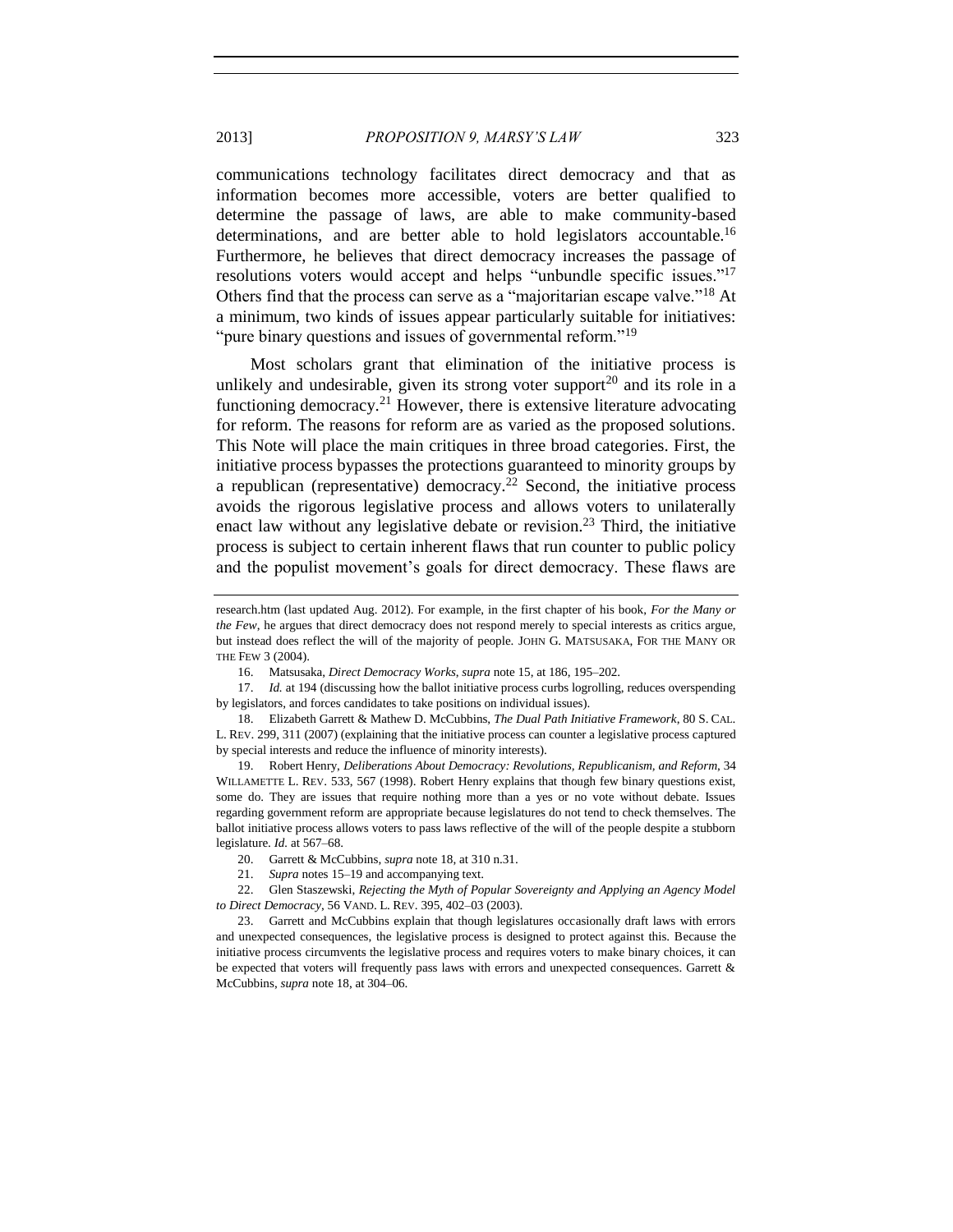<span id="page-3-1"></span>highlighted by the purpose of the single-subject rule: to limit voter confusion, $^{24}$  voter misleading, and the influence of special interests. $^{25}$ 

<span id="page-3-2"></span>The purpose of this Note is not to argue the overall merits of the ballot initiative system or to offer possible reforms. Instead, this Note argues that based on the above critiques, Marsy's Law was a particularly ill-suited proposal for the ballot initiative system<sup>26</sup> and, as a result, suffers numerous flaws.

<span id="page-3-0"></span>Part II examines how Marsy's Law reflects the initiative process's potential to suppress minority groups that may have otherwise been protected under a republican democracy. California's inmates are a particularly at-risk minority group because they have minimal access to public forums of communication, have scarce financial resources, and are disenfranchised.

Part III explains how Marsy's Law avoided the typically rigorous legislative process and was not afforded the opportunity to be debated and amended. As a result, this Note argues, Marsy's Law was especially prone to judicial review and invalidation. In particular, this Note examines three current constitutional challenges to Marsy's Law: (1) parole revocation provisions held to violate the due process clause of the Fourteenth Amendment; $^{27}$  (2) conflicts with a U.S. Supreme Court order to reduce prison population pursuant to the Eighth Amendment;<sup>28</sup> and (3) potential ex post violations.<sup>29</sup>

26. This Note argues only that Marsy's Law was an ill-suited ballot initiative. Other proposals may be well suited for direct democracy. For example, Proposition 8: Eliminates Right of Same-Sex Couples to Marry, was better suited for direct democracy. Though there are certainly concerns with bypassing a republican form of democracy, Proposition 8 at least offered a binary choice: yes on samesex marriage or no on same-sex marriage. The issue was hotly debated in the public sphere and therefore, voters were better informed on Proposition 8 than Proposition 9. Furthermore, Proposition 8 did not require any special knowledge or understanding of complex legal doctrine.

27. *See* Valdivia v. Brown, No. Civ. S-94-671 LKK/GGH, 2012 U.S. Dist. LEXIS 8092, at \*34 (E.D. Cal. Jan. 24, 2012) (holding that section 3044 of Proposition 9, which limits the procedural rights of those on parole, violates the Constitution).

28. *See* Brown v. Plata, 131 S. Ct. 1910, 1947 (2011) (holding that California must obey an order to reduce its prison populations to avoid violation of prisoners' constitutional rights).

29. *See In re* Vicks, 125 Cal. Rptr. 3d 627, 649–50 (Ct. App.) (finding Marsy's Law violates the ex post facto clauses of both the California and U.S. Constitutions), *review granted and opinion superseded by* 255 P.3d 952, 952 (Cal. 2011).

<sup>24.</sup> Steven W. Ray, Comment, *The California Initiative Process: The Demise of the Single-Subject Rule*, 14 PAC. L.J. 1095, 1104 (1983) (providing five potential reasons a proposal could confuse the voter).

<sup>25.</sup> *See generally* Elizabeth Garrett, *Money, Agenda Setting, and Direct Democracy*, 77 TEX. L. REV. 1845 (1999) (discussing the importance and influence of wealthy individuals, groups, and companies on every part of the ballot initiative process).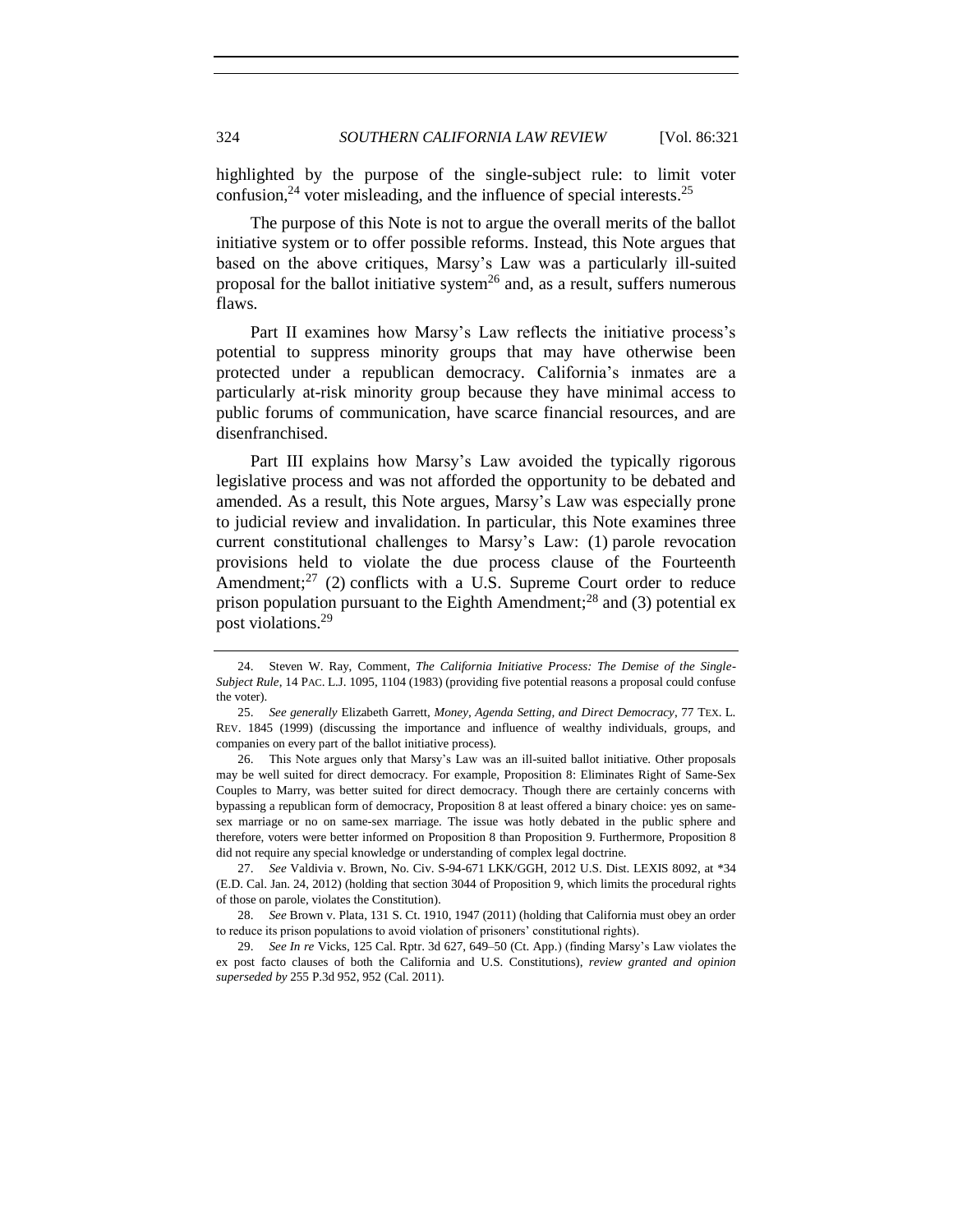Part IV examines how Marsy's Law exposes potential public policy flaws of the initiative system. This part discusses how the proposal could be liberally interpreted to violate the single-subject rule, likely caused voter confusion, was misleading with respect to the fiscal impact, and was heavily influenced by the wealth of its main proponent. Part V concludes.

# II. MARSY'S LAW EXEMPLIFIES MAJORITY RULE CONCERNS INHERENT TO DIRECT DEMOCRACY

<span id="page-4-0"></span>The U.S. Constitution provides, "The United States shall guarantee to every State in this Union a Republican Form of Government."<sup>30</sup> Academics are divided on whether direct democracy, including ballot initiatives like Marsy's Law, violates the guarantee clause.<sup>31</sup> The Supreme Court has long held that the issue of whether a state has ceased to be republican in form due to implementation of direct democracy is a nonjusticiable political question solely for Congress.<sup>32</sup> Regardless, the critique of direct democracy remains valid. Since Madison's *Federalist 10*, the American form of government has sought to protect "the rules of justice and the rights of the minor party" against "the superior force of an . . . overbearing majority."<sup>33</sup> Direct democracy may fail to protect minority groups from the "majority's impatient, heated, or foolish will."<sup>34</sup> As a result, we should be particularly leery of the initiative power when minority rights are at issue.<sup>35</sup> Unfortunately, the majority of people are generally disinterested, unable, or unwilling to protect minority interests. Part IV discusses how voter confusion and misleading contribute to this problem.<sup>36</sup>

# <span id="page-4-1"></span>A. WHO IS THE IMPACTED MINORITY GROUP OF MARSY'S LAW?

Marsy's Law alters the rights of victims,  $37$  the accused,  $38$  and the

<sup>30.</sup> U.S. CONST. art. IV, § 4.

<sup>31.</sup> *Compare* Robert G. Natelson, *A Republic, Not a Democracy? Initiative, Referendum, and the Constitution's Guarantee Clause*, 80 TEX. L. REV. 807, 856–57 (2002) (arguing that it does not), *with*  Anya J. Stein, Note, *The Guarantee Clause in the States: Structural Protections for Minority Rights and Necessary Limits on the Initiative Power*, 37 HASTINGS CONST. L.Q. 343, 349 (2010) (arguing that it does).

<sup>32.</sup> Pac. States Tel. & Tel. Co. v. Oregon, 223 U.S. 118, 151 (1912).

<sup>33.</sup> *See* THE FEDERALIST NO.10 (James Madison).

<sup>34.</sup> Eric Lane, *Men Are Not Angels: The Realpolitik of Direct Democracy and What We Can Do About It*, 34 WILLAMETTE L. REV. 579, 580 (1998).

<sup>35.</sup> Stein, *supra* not[e 31,](#page-4-0) at 349.

<sup>36.</sup> *Supra* Part IV.

<sup>37.</sup> The term "victim" is defined very broadly in Marsy's Law as "a person who suffers direct or threatened physical, psychological, or financial harm as a result of the commission or attempted commission of a crime or delinquent act" and includes "the person's spouse, parents, children, siblings,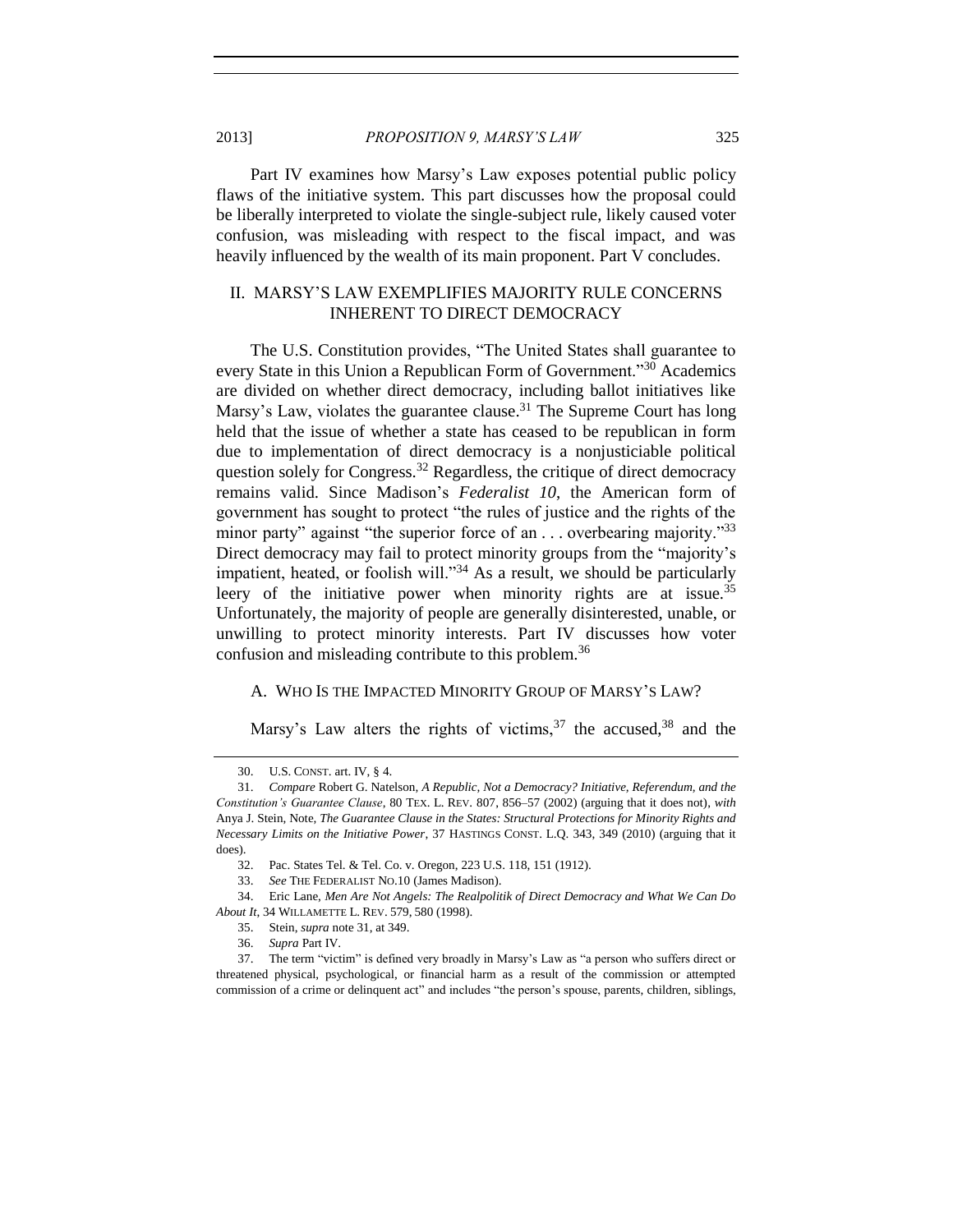<span id="page-5-0"></span>convicted generally.<sup>39</sup> However, its most dramatic changes affect inmates serving indeterminate life sentences.<sup>40</sup> Currently, approximately 20 percent of California's prison population is serving a term-to-life sentence.<sup>41</sup> This percentage is the highest of any prison system in the country and is double that of twenty years ago.<sup>42</sup> The California Supreme Court stated in *People v. Felix*, "[I]ndeterminate sentences are generally reserved for more serious crimes than those subject to determinate sentences."<sup>43</sup> Examples of crimes qualifying for indeterminate sentences include first- and second-degree murder,<sup>44</sup> aggravated mayhem,<sup>45</sup> and felony murder.<sup>46</sup> California's voters can directly expand the list of qualifying crimes via the ballot initiative process. For example, Proposition 184 added California Penal Code section 1170.12, which proscribes an indeterminate sentence for those convicted of a third felony.<sup>47</sup> As California continues to expand the list of crimes warranting indeterminate sentencing, the general inmate population and the percentage of term-to-life inmates could continue to rise.<sup>48</sup>

The Stanford Criminal Justice Center recently determined that approximately  $32,000$  inmates are serving indeterminate sentences<sup>49</sup> for a

43. People v. Felix, 995 P.2d 186, 189 (Cal. 2000).

44. CAL. PENAL CODE § 190(a) (Deering 2011) (proscribing terms of twenty-five years to life and fifteen years to life, respectively).

45. *Id.* § 205 (proscribing life with the possibility of parole).

46. *Id.* § 190 (proscribing various indeterminate sentences).

48. *See* WEISBERG, MUKAMAL & SEGALL, *supra* note [41,](#page-5-0) at 6 (discussing the impact inmates convicted to three strikes could have on the overall prison population).

49. *Id.* at 4.

or guardian, and includes a lawful representative of a crime victim who is deceased, a minor, or physically or psychologically incapacitated." MARSY'S LAW, *supra* note [2,](#page-0-1) § 4.1 (codified at CAL. CONST. art. I, § 28(e)).

<sup>38.</sup> Marsy's law contains provisions that indirectly affect a defendant's bail conditions, ability to plea bargain, and the conviction process generally. *Id.* § 4.1 (codified at CAL. CONST. art. I, §§ 28(b)(2)–(12)).

<sup>39.</sup> *Id.* (codified at CAL. CONST. art. I, § 28(b)(13)) (altering the requirements of restitution for all convicts).

<sup>40.</sup> The entirety of Marsy's Law affects inmates serving term-to-life sentences. The most significant section for this group is section 5, "Victims' Rights in Parole Proceedings," which alters the procedure of parole hearings, potentially increases prison sentences, and attempted to alter the procedure for parole revocation. *Id.* § 5. Section 5 is discussed in detail *infra* Part III.

<sup>41.</sup> ROBERT WEISBERG, DEBBIE A. MUKAMAL & JORDAN D. SEGALL, STANFORD CRIM. JUSTICE CTR., LIFE IN LIMBO: AN EXAMINATION OF PAROLE RELEASE FOR PRISONERS SERVING LIFE SENTENCES WITH THE POSSIBILITY OF PAROLE IN CALIFORNIA 4 (2011), *available at* http://media.law.stanford.edu/publications/archive/pdf/SCJC%20Lifer%20Parole%20Release%20Sept %202011.pdf.

<sup>42.</sup> *Id.*

<sup>47.</sup> CAL. SEC'Y OF STATE, CALIFORNIA BALLOT PAMPHLET: PROPOSITION 184: TEXT OF PROPOSED LAW 64 (1994), *available at* http://library.uchastings.edu/ballot\_pdf/1994g.pdf (codified at CAL. PENAL CODE § 1170.12 (Deering 2008)).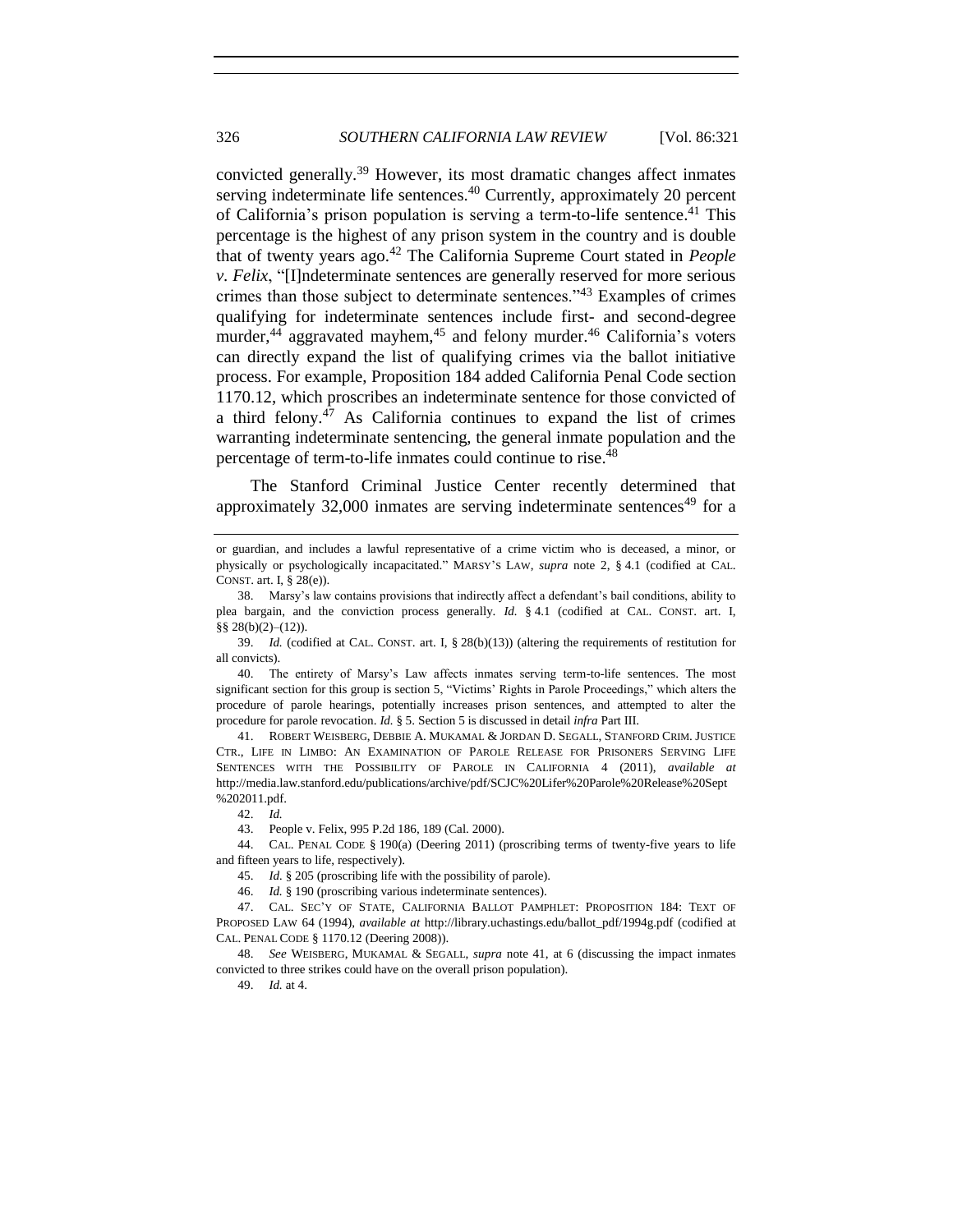variety of crimes.<sup>50</sup> Of those serving term-to-life sentences, 96 percent are male and 69 percent are either African American or Hispanic.<sup>51</sup> As a result of lengthy prison sentences, the term-to-life inmate population is significantly older than the general prison population.<sup>52</sup> Furthermore, the general prison population consists of socioeconomically disadvantaged and poorly educated people as compared to the general population.<sup>53</sup> As a result of incarceration, inmates are limited in their ability to communicate publicly and to access information.

<span id="page-6-1"></span><span id="page-6-0"></span>In addition to the above disparities, term-to-life inmates are especially prone to "tyranny of the majority"<sup>54</sup> because they are disenfranchised.<sup>55</sup> Though the disenfranchisement of felons has been held to be constitutional, the Supreme Court has long been split on whether and to what extent this should remain the case.<sup>56</sup> In California, felon parolees are not permitted to vote<sup>57</sup> and parole can last for a former inmate's entire life.<sup>58</sup> Thus, former term-to-life inmates, living postincarceration for several years, were mostly unable to vote against Marsy's Law despite its effect on such prisoners.

<sup>50.</sup> *Id.* at 15. Eighty-one percent were convicted of some form of murder. Of the 81 percent convicted of murder, 35 percent were convicted of first-degree, 36 percent of second-degree, and 10 percent of attempted murder. These numbers include people convicted via felony murder, accomplice, or aiding and abetting theories. Furthermore, 6 percent of current lifers were convicted of rape and other sexual offenses, and 4 percent were convicted of kidnapping. Notably, with the exception of attempted murder, all lifers on average spend approximately seventeen to twenty years incarcerated despite committing different crimes with vastly different minimum eligible parole dates. For example, the average number of years served by a person convicted of kidnapping for robbery or rape is 17.13 years despite the California Penal Code's proscription of a punishment of seven years to life. *Id.*

<sup>51.</sup> *Id.* at 16.

<sup>52.</sup> *Id.* For example, 38 percent of the term-to-life inmate population is above forty-five years old, as compared to 24 percent of the overall prison population. *Id.*

<sup>53.</sup> *See generally* Becky Pettit & Bruce Western, *Mass Imprisonment and the Life Course: Race and Class Inequality in U.S. Incarceration*, 69 AM. SOC. REV. 151 (2004) (discussing class inequality in the prison system).

<sup>54.</sup> ALEXIS DE TOCQUEVILLE, DEMOCRACY IN AMERICA 239 (Harvey C. Mansfield & Delba Winthrop eds. & trans., Univ. Chicago Press 2000) (1835) (coining the phrase "tyranny of the majority").

<sup>55.</sup> CAL. CONST. art. II, § 4 (providing that "electors . . . imprisoned or on parole for the conviction of a felony" are not qualified to vote).

<sup>56.</sup> *Compare* Richardson v. Ramirez, 418 U.S. 24, 56 (1974) (holding that California can constitutionally "exclude from the franchise convicted felons who have completed their sentences and paroles"), *with id.* at 85–86 (Marshall, J., dissenting) (arguing that disenfranchisement statutes are outdated and infringe on the spirit of democracy, and that a blanket disenfranchisement on ex-felons cannot stand).

<sup>57.</sup> *See supra* not[e 55](#page-6-0) and accompanying text.

<sup>58.</sup> CAL. PENAL CODE § 3000.1 (Deering 2011) ("[T]he period of parole, if parole is granted, shall be the remainder of the inmate's life.").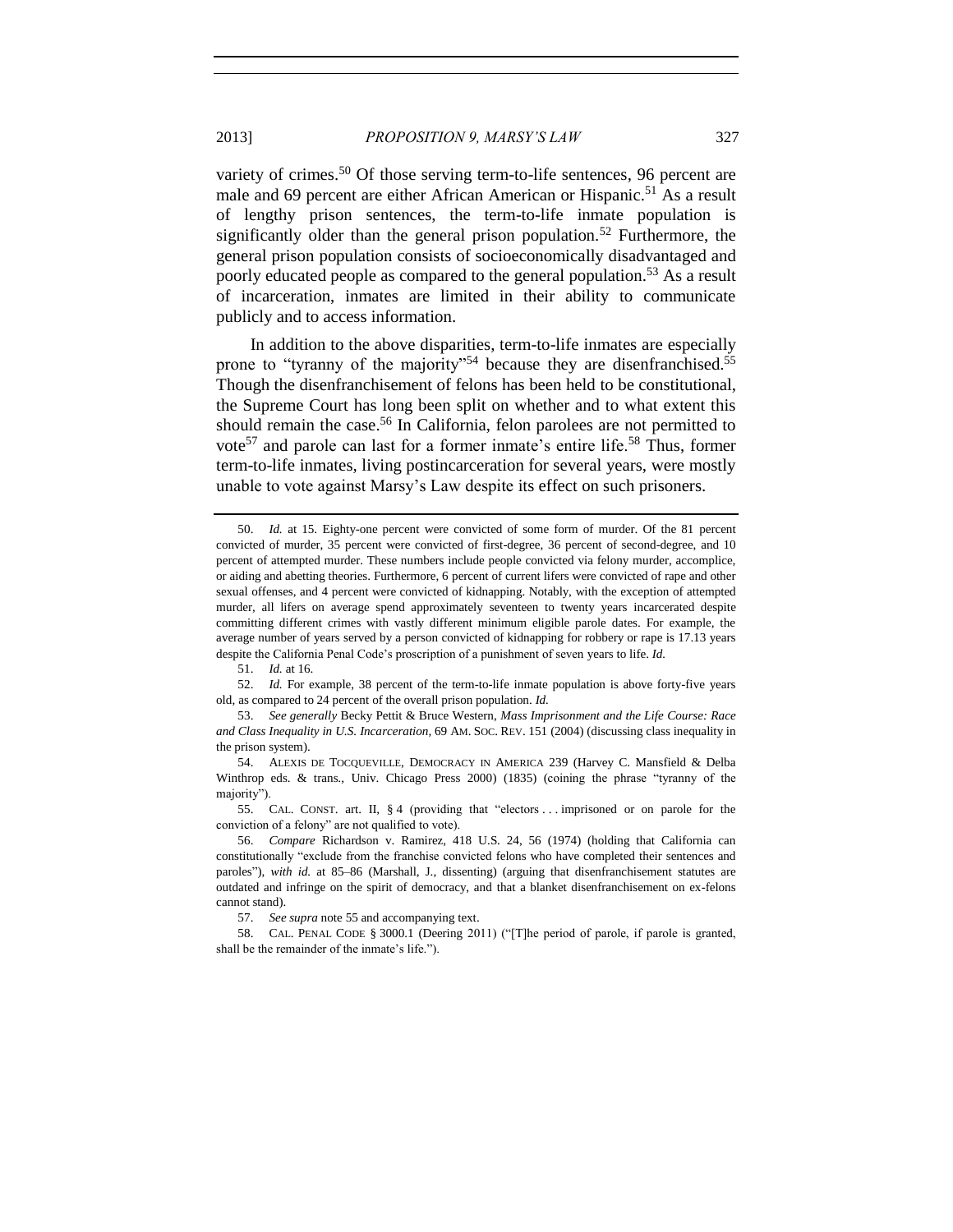#### B. COULD THE REPRESENTATIVE LEGISLATIVE PROCESS HAVE BETTER PROTECTED THE MINORITY INTERESTS OF TERM-TO-LIFE INMATES?

According to Alexander Hamilton, a key function of a representative legislature is to prevent an "unqualified complaisance to every sudden breeze of passion" of the majority.<sup>59</sup> That is, the legislature must occasionally ignore the will of the majority to protect important minority interests. If, in the case of Marsy's Law, the California legislature would have been similarly unsympathetic to the interests of term-to-life inmates, Marsy's Law does not reflect fears of abandoning a republican form of democracy.

Though it is difficult to predict, there is reason to believe that the California legislature would have been more concerned with the minority interests at stake in Marsy's Law than the general electorate. Postponing a discussion of the safeguards guaranteed by a rigorous legislative process,  $60$ this section argues (1) the interests of the majority of voters do not necessarily reflect the interests of the majority of the people, and (2) the interests of the California legislature and the term-to-life inmate minority group align. $61$ 

<span id="page-7-0"></span>There is a legitimate question as to whether the full citizenry shares the preferences of those who vote on ballot initiatives.<sup>62</sup> At the time of Julian Eule's research in 1990, less than 50 percent of the adult American population regularly voted at all, and 40 percent of the population was entirely outside the political process.<sup>63</sup> Research shows that people who vote on propositions are "disproportionately well-educated, affluent, and white."<sup>64</sup> Minorities, the poor, and the uneducated "are both less likely to turn out and less likely to vote on propositions if they do."<sup>65</sup>

Voters with similar socioeconomic backgrounds to term-to-life inmates and parolees are likely to have different desires and needs for California's legal system than the average ballot initiative voter. However,

<sup>59.</sup> THE FEDERALIST NO. 71 (Alexander Hamilton).

<sup>60.</sup> *Infra* Part III.

<sup>61.</sup> This idea is premised on the changes made by Marsy's Law discussed *infra* Part III. For purposes of this section, the important feature is that Marsy's Law seeks to increase sentences and may in fact do so. This section argues that the California legislature, like the term-to-life inmate population, may not have desired to increase the potential length of prison sentences.

<sup>62.</sup> Julian N. Eule, *Judicial Review of Direct Democracy*, 99 YALE L.J. 1503, 1514–15 (1990).

<sup>63.</sup> *Id.* at 1514 & n.41.

<sup>64.</sup> *Id.* at 1515.

<sup>65.</sup> *Id.* (explaining how many voters "drop-off" for ballot measure voting, instead voting only for the elected officials).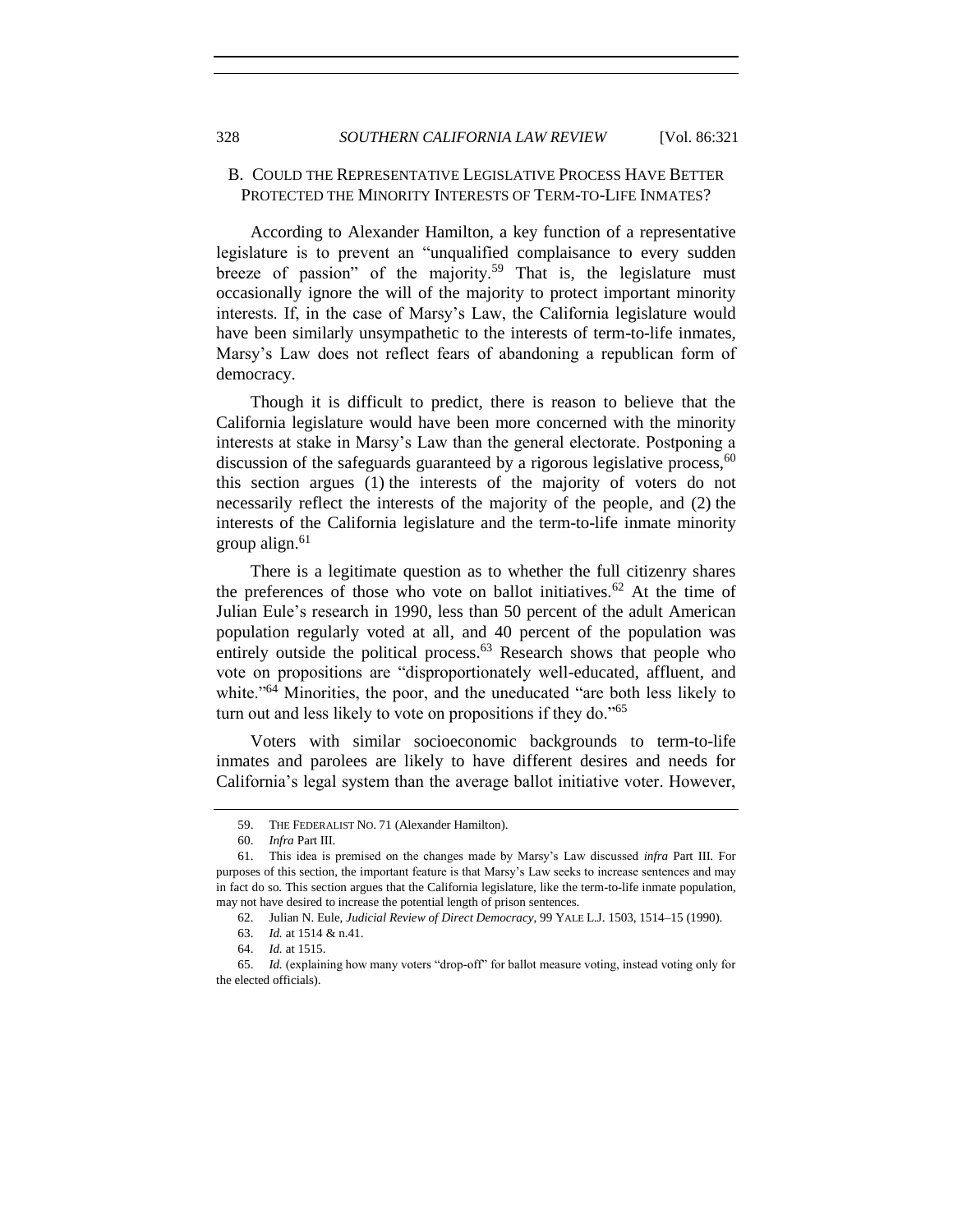due to poor education and the complexity of ballot initiatives, they often fail to vote.<sup>66</sup> According to Eule's research, 68 percent of voters who feel ignorant about a ballot initiative do not vote. $67$  Furthermore, confused voters often vote contrary to their interests due to misleading ad campaigns funded by special interests.<sup>68</sup> Because the legislators are charged with representing everyone within their constituency, and are less likely to be confused by proposals due to increased resources, education, and time, it is possible the California legislature would have been more sympathetic to term-to-life inmate interests than the majority of ballot initiative voters would be.

<span id="page-8-1"></span>In addition, the interests of California's term-to-life inmates and a self-interested legislature may have aligned. The legislature may have been further motivated by the fiscal consequences of Marsy's Law than the general electorate.<sup>69</sup> In fact, there is some scholarship indicating that California's worsening budget crisis may be the direct result of the initiative process, suggesting voters of ballot initiatives inadequately consider fiscal consequences.<sup>70</sup> Furthermore, significant and prolonged budget deficits have been linked to negative election results for incumbent legislators. $71$ 

<span id="page-8-2"></span><span id="page-8-0"></span>Marsy's Law seeks to "impose actual and just punishment upon [victims'] wrongdoers<sup>"72</sup> and prevent sentencing orders from being "substantially diminished by early release policies intended to alleviate overcrowding in custodial facilities."<sup>73</sup> Though there may be justifications for increased sentencing, the change does require significant spending. According to California's Legislative Analyst's Office, it costs \$47,000 to

71. Adi Brender & Allan Drazen, *How Do Budget Deficits and Economic Growth Affect Reelection Prospects? Evidence from a Large Cross-Section of Countries* 11–14 (Nat'l Bureau of Econ. Research, Working Paper No. 11862, 2005).

<sup>66.</sup> *Id.*

<sup>67.</sup> *Id.* at 1518 n.54.

<sup>68.</sup> *Infra* Part IV.B.

<sup>69.</sup> Even if the electorate was concerned with the budgetary impact, the electorate may have been confused or deceived with respect to Marsy's Law's projected impact. *Infra* Part IV.

<sup>70.</sup> *Compare* William R. Leinen, Note, *Preserving Republican Governance: An Essential Government Functions Exception to Direct Democratic Measures*, 52 WM. & MARY L. REV. 997, 1000–03 (2010) (discussing various budget initiatives restraining the California legislature's ability to levy taxes and arguing for a restriction on ballot initiatives to nonessential government functions), *with* John G. Matsusaka, *Direct Democracy and Fiscal Gridlock: Have Voter Initiatives Paralyzed the California Budget?*, 5 ST. POL. & POL'Y Q. 3, 248–64 (2005) (concluding that voter initiatives are not a significant obstacle to balancing California's budget).

<sup>72.</sup> MARSY'S LAW, *supra* not[e 2,](#page-0-1) § 2.

<sup>73.</sup> *Id.* § 4.1.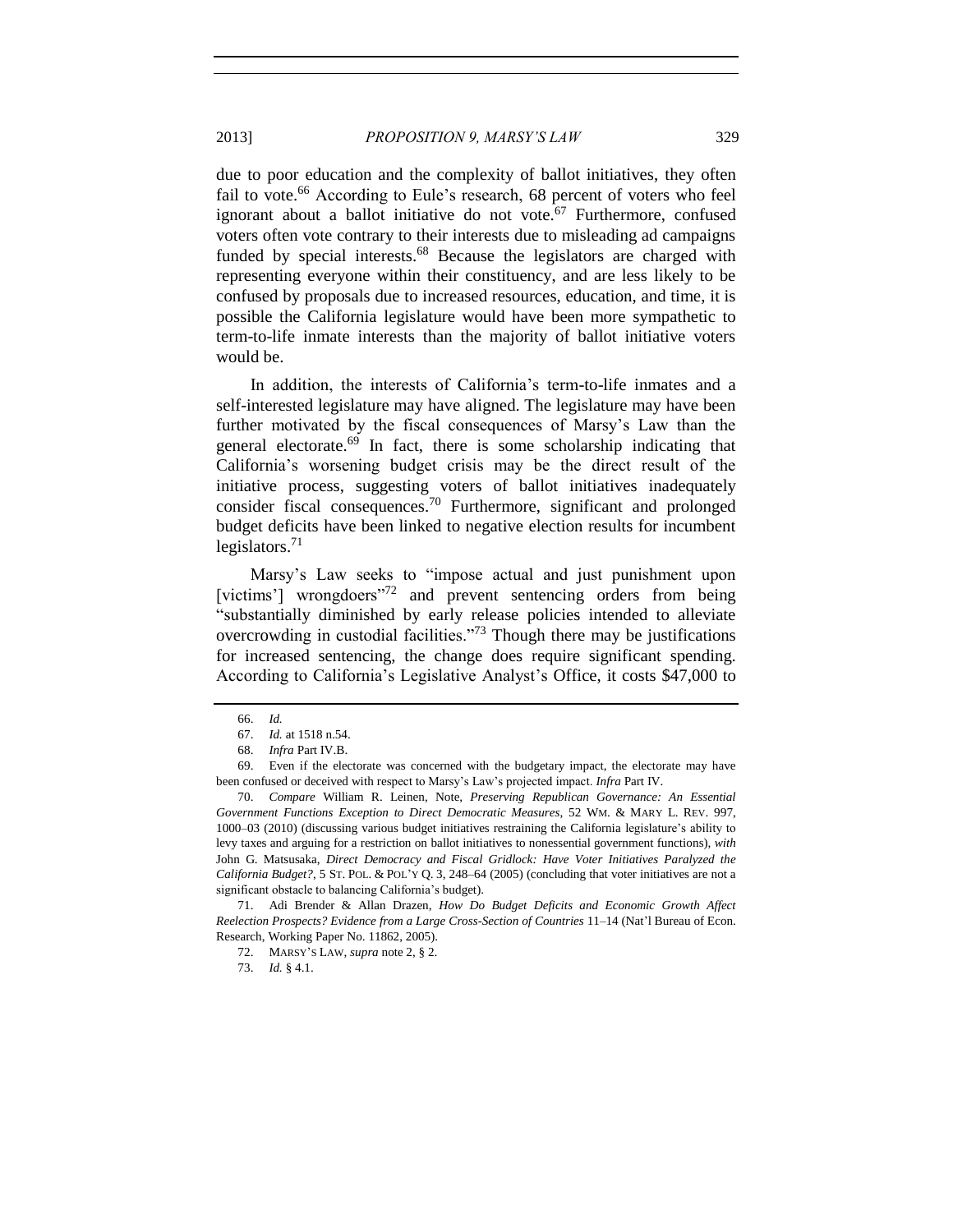<span id="page-9-4"></span><span id="page-9-3"></span>incarcerate a person for one year.<sup>74</sup> This estimate is conservative as compared to the inmates most affected by Marsy's Law: older term-to-life inmates requiring significant medical outlays.<sup>75</sup> Research suggests that term-to-life inmates may face approximately two additional years of incarceration as a result of Marsy's Law,  $\frac{76}{6}$  leading to significant additional costs. In addition, Marsy's Law's impact was projected by the legislative analyst to potentially cost the state "hundreds of millions of dollars annually" due to restrictions on enacting early release programs.<sup>77</sup> Furthermore, it was projected to potentially increase county jail populations and costs.<sup>78</sup>

<span id="page-9-2"></span><span id="page-9-0"></span>In addition to the obvious costs associated with Marsy's Law, the Legislative Analyst's Office did identify some potential state savings. By reducing the number of parole hearings term-to-life inmates can receive,  $79$ Marsy's Law was projected to potentially save the state "millions of dollars annually."<sup>80</sup> In addition, the changes made to parole revocation procedures, "such as by limiting when counsel would be provided by the state" could result in "additional savings in the low tens of millions of dollars."<sup>81</sup> However, the Legislative Analyst's Office warned that these savings were dependent on whether the federal courts would allow the new procedures and prison overcrowding to persist. $82$  Based on the costs, limited savings, and potential for federal court intervention, the California legislature may have feared voter discontent should the hundreds of millions of dollars in costs come to fruition. These fears, though self-motivated, would have

81. *Id.* at 61.

<span id="page-9-1"></span><sup>74.</sup> *How Much Does It Cost to Incarcerate an Inmate?*, LEGISLATIVE ANALYST'S OFFICE, http://www.lao.ca.gov/laoapp/laomenus/sections/crim\_justice/6\_cj\_inmatecost.aspx?catid=3 (last visited Dec. 12, 2012). Note that this cost estimation was for the years 2008 and 2009.

<sup>75.</sup> California's percentage of inmates older than fifty more than quadrupled from 1990 to 2010. These inmates often require significant medical attention due to chronic disease. Because California lacks prison hospitals, California has contracted with private inpatient caretakers at a cost of \$850,000 per inmate per year. Timothy Williams, *Number of Older Inmates Grows, Stressing Prisons*, N.Y. TIMES, Jan. 26, 2012, at A19.

<sup>76.</sup> *Infra* Part III.C.2.d.

<sup>77.</sup> CAL. ATT'Y GEN., OFFICIAL VOTER INFORMATION GUIDE: PROPOSITION 9 OFFICIAL TITLE AND SUMMARY 58 (2008) [hereinafter VOTER INFORMATION GUIDE], *available at* http://vig.cdn.sos. ca.gov/2008/general/analysis/pdf/prop9-analysis.pdf#analysis.

<sup>78.</sup> *Id.*

<sup>79.</sup> Marsy's Law changes the frequency of parole hearings in a number of ways, discussed *infra*  Part III.C.1.

<sup>80.</sup> VOTER INFORMATION GUIDE, *supra* not[e 77,](#page-9-0) at 58.

<sup>82.</sup> *Id. See infra* Part III. Per *Brown v. Plata*, California is mandated to reduce its prison population to 137.5 percent capacity, rather than the 200 percent capacity it was found to be operating at. *Brown v. Valdivia* held the revocation procedures of Marsy's Law violate the due process clause of the Fourteenth Amendment. *Id.*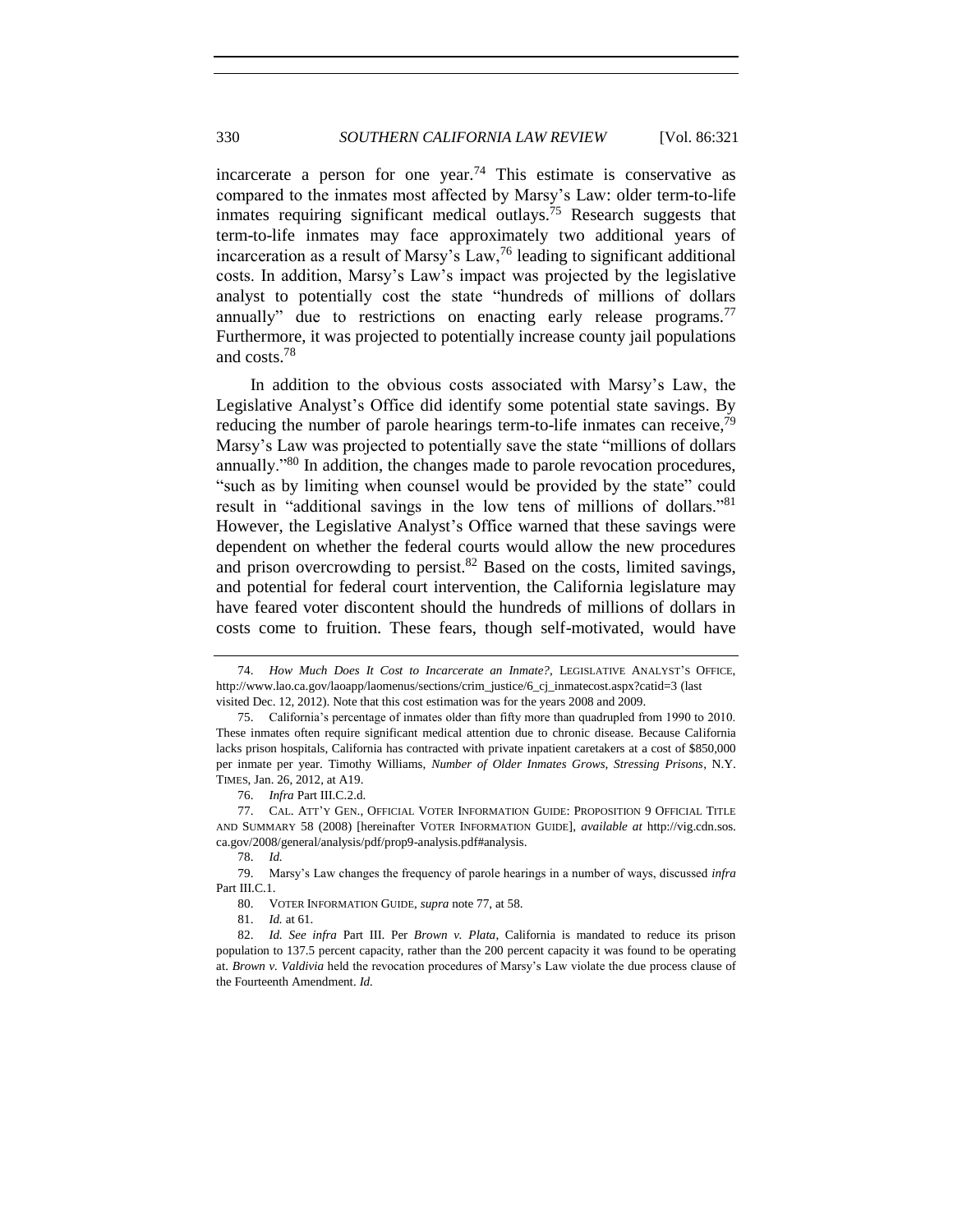directly aligned with the minority term-to-life inmate population's interest in more proximate and permanent parole. Ironically, the republican form of government may have protected the minority group by appealing to majority concerns for a fiscally sound budget.

Notably, "tough-on-crime" positions have always been a useful tool for appealing to voters.  $83$  As a result, it is possible that the legislature would have been able to pass Marsy's Law despite the potentially significant fiscal impact. However, given the gravity of California's budget crisis at the time of Marsy's Law,  $84$  the potential for modification through the legislative process,  $85$  and the necessity for two-thirds of the legislature to agree to amend the California Constitution,<sup>86</sup> there is reason to believe that a republican form of democracy would have better protected the interests of California's term-to-life inmates.

# III. MARSY'S LAW REFLECTS THE NECESSITY FOR A RIGOROUS LEGISLATIVE PROCESS

"The legislative process is complicated, cumbersome, and quintessentially political.<sup>787</sup> Montesquieu, a chief influence on the framers, warned against concentrated power, arguing that "[w]hen the legislative and executive powers are united in the same person . . . there can be no liberty."<sup>88</sup> Despite this, California's "initiative process has the fewest checks and balances of any of the states."<sup>89</sup> Contrary to the constitutional framework, it fails to "allow time for fact-finding and deliberation, provide opportunities to correct mistakes, and encourage compromise and change

<sup>83.</sup> *See generally* Harry A. Chernoff, Christopher M. Kelly & John R. Kroger, *The Politics of Crime*, 33 HARV. J. ON LEGIS. 527 (1996) (documenting various federal "tough-on-crime" examples especially through the 1980s and 1990s).

<sup>84.</sup> Martin Zimmerman, Marc Lifsher & Andrea Chang, *California Budget Crisis Could Bring Lasting Economic Harm*, L.A. TIMES (May 23, 2009), http://articles.latimes.com/2009/ may/23/business/fi-cal-econ23; Claire Suddath, *Spotlight: California's Budget Crisis*, TIME (July 27, 2009), http://www.time.com/time/magazine/article/0,9171,1910985,00.html. Former Chief Justice of the California Supreme Court, Ronald M. George, blames many of California's budget problems on the "fiscal straitjacket" imposed by ballot initiatives requiring a supermajority by both the Assembly and Senate to raise taxes and to pass a budget. Leinen, *supra* not[e 70,](#page-8-0) at 999–1000.

<sup>85.</sup> *Infra* Part III.

<sup>86.</sup> CAL. CONST. art. XVIII.

<sup>87.</sup> Robert S. Leach, Comment, *House Rule XXI and an Argument Against a Constitutional Requirement for Majority Rule in Congress*, 44 UCLA L. REV. 1253, 1272 (1997).

<sup>88.</sup> Elliot L. Richardson, *Checks and Balances in Foreign Relations*, 83 AM. J. INT'L L. 736, 737 (1989) (citing CONSTITUTIONAL LAW: CASES AND OTHER PROBLEMS 649 (P. Freund et al. eds., 4th ed. 1977)).

<sup>89.</sup> Garrett & McCubbins, *supra* not[e 18,](#page-2-0) at 303.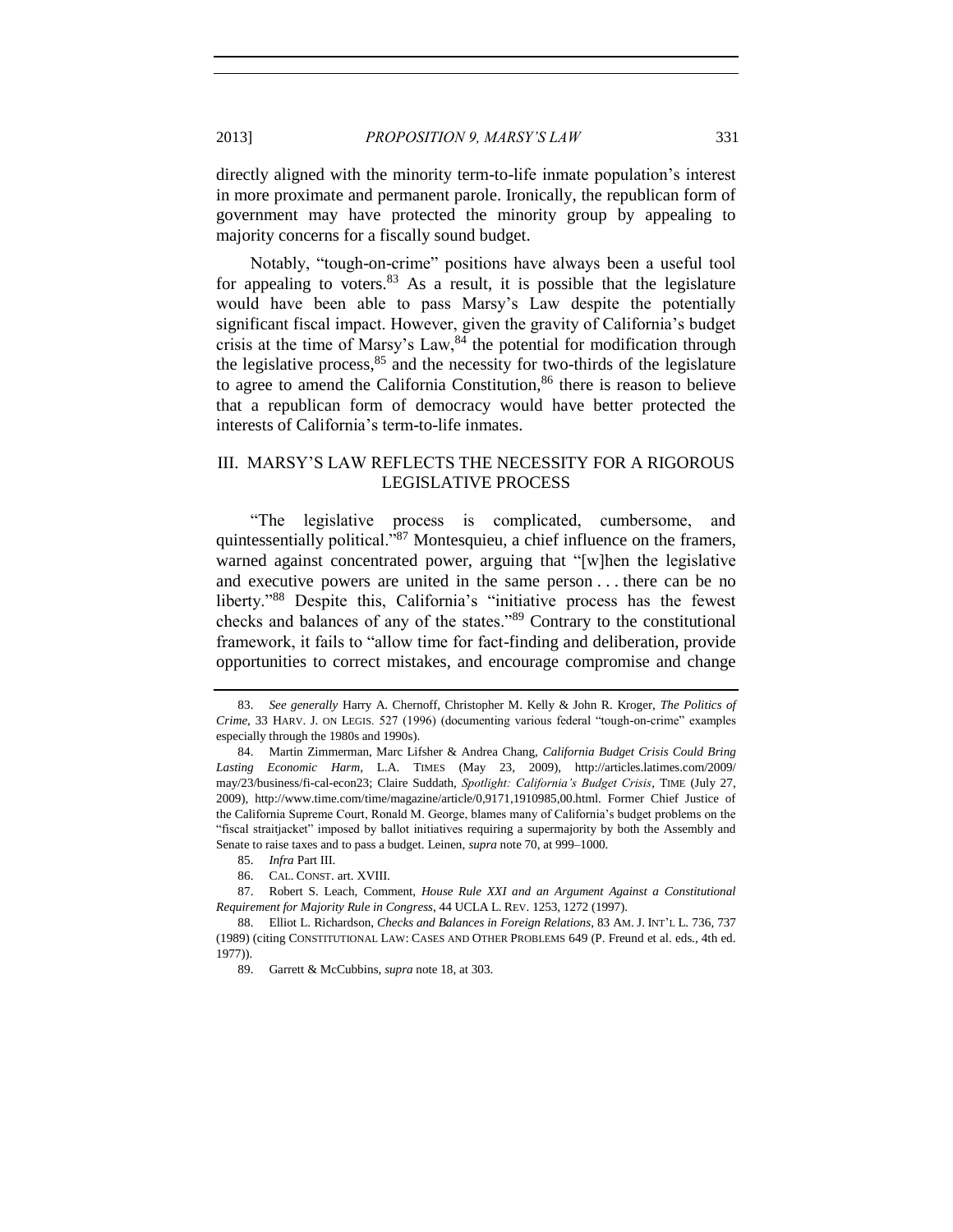in legislative proposals to secure passage."<sup>90</sup> Furthermore, it eliminates the executive's veto power, granting legislative and executive power to the will of the majority. $91$  Finally, if a law "proves unworkable or unwise in practice,"<sup>92</sup> ballot initiatives often impose difficult procedures for amendment or repeal.<sup>93</sup>

As a result, the judiciary remains the only restraint on invalid initiatives.  $94$  Due to the lack of other restraints, it is unsurprising that enacted ballot initiatives are frequently subjected to judicial review and often invalidated in part or entirely. For example, between 1960 and 1999, thirty-six of fifty-five California voter-approved initiatives were challenged in court (65 percent).<sup>95</sup> As of September 1999, thirty-two initiatives had received final judgment and eighteen were invalidated in part or entirely  $(56$  percent).  $96$ 

Consistent with the turbulent history of ballot initiatives, Marsy's Law is constitutionally suspect for at least three reasons. First, a federal district court has already held Marsy's Law's parole revocation provisions to be constitutionally invalid, violating the due process clause of the U.S. Constitution.<sup>97</sup> Second, Marsy's Law appears to directly conflict with the U.S. Supreme Court's order to reduce California's prison population.<sup>98</sup> Third, Marsy's Law may violate the ex post facto clause of both the U.S. and California Constitutions.<sup>99</sup>

94. This power is limited to initiatives violating the U.S. or California Constitutions. The judiciary cannot strike down laws found to be "unworkable or unwise" unless there is a constitutional basis for doing so. Garrett & McCubbins, *supra* note 18, at 304–05.

95. *Id.* at 305 n.17.

96. *Id.* Additional research makes similar findings. *E.g.*, Craig B. Holman & Robert Stern, *Judicial Review of Ballot Initiatives: The Changing Role of State and Federal Courts*, 31 LOY. L.A. L. REV. 1239, 1254 (1998) (finding that from the 1990 through 1996 California general elections, nine of fifteen approved initiatives were contested and only four were upheld).

97. Valdivia v. Brown, No. Civ. S-94-671 LKK/GGH, 2012 U.S. Dist. LEXIS 8092, at \*34 (E.D. Cal. Jan. 24, 2012).

98. *Compare* Brown v. Plata, 131 S. Ct. 1910, 1947 (2011) (holding that California must obey an order to reduce its prison population to avoid violation of prisoners' constitutional rights), *with* MARSY'S LAW, *supra* note [2,](#page-0-1) § 2 (adding a number of provisions arguably designed to reduce grants of parole and increase length of incarceration).

99. *See generally In re* Vicks, 125 Cal. Rptr. 3d 627 (Ct. App.) (finding Marsy's Law violates the ex post facto clause of both the California and United States Constitutions), *review granted and opinion superseded by* 255 P.3d 952, 952 (Cal. 2011).

<sup>90.</sup> *Id.* at 304.

<sup>91.</sup> *Id.*

<sup>92.</sup> *Id.*

<sup>93.</sup> For example, Marsy's Law requires "*three-fourths* of the membership of each house concurring, or by a statute that becomes effective only when approved by the voters." MARSY'S LAW, *supra* not[e 2,](#page-0-1) § 9 (emphasis added).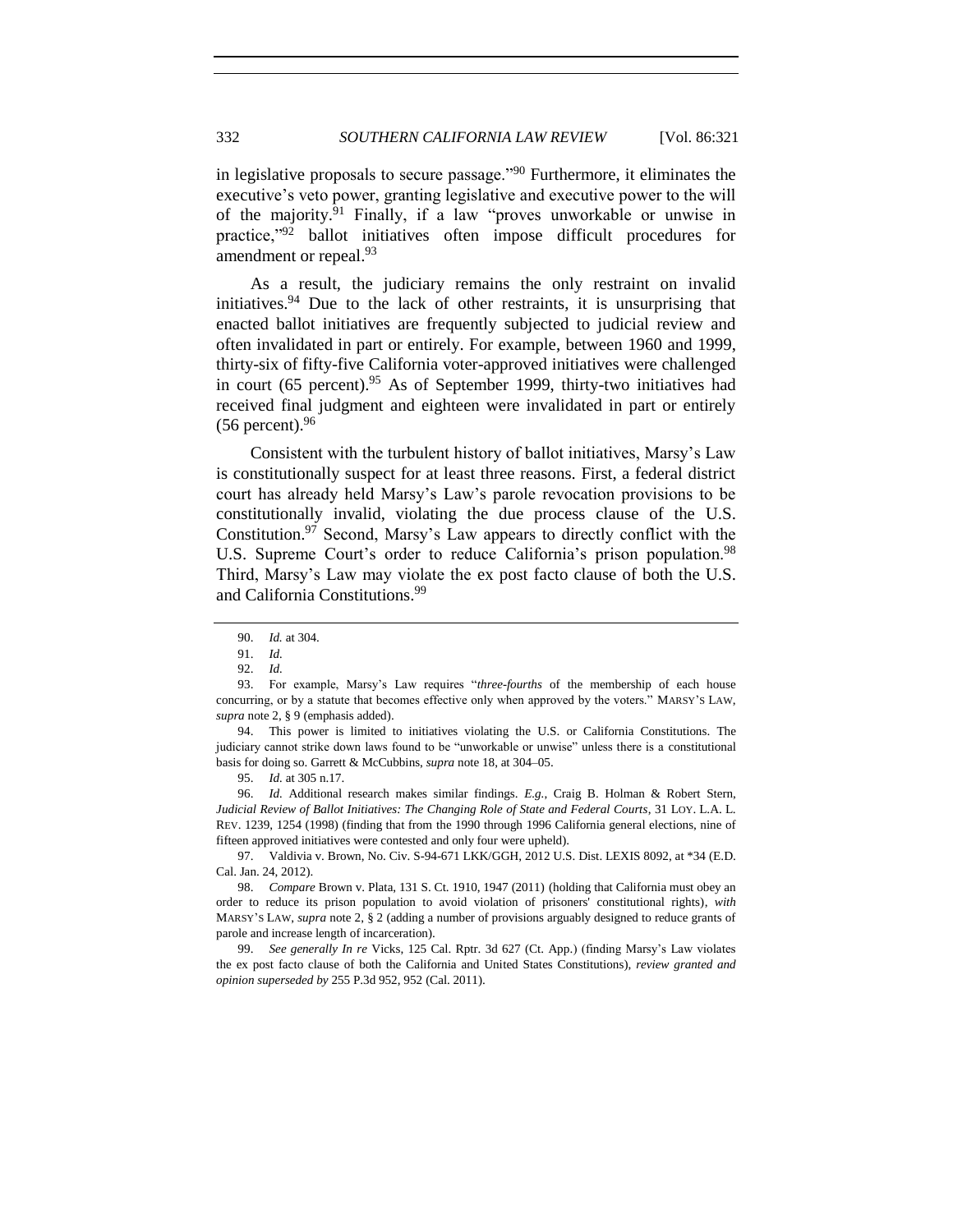#### 2013] *PROPOSITION 9, MARSY'S LAW* 333

#### <span id="page-12-0"></span>A. PAROLE REVOCATION

Section 5.3 of Marsy's Law added section 3044 to the California Penal Code in order "to protect a victim from harassment and abuse during the parole process."<sup>100</sup> It limited the procedural rights of parolees in parole revocation hearings to a short and finite list.<sup>101</sup> Prior to its passage, the Legislative Analyst's Office warned that section 3044 might directly conflict with a federal injunction issued in *Valdivia v. Schwarzenegger*. 102 The *Valdivia* injunction stemmed from a parolee class action suit in 2002, alleging that then-existing parole revocation procedures violated due process.<sup>103</sup> The District Court for the Eastern District of California agreed, and in 2004 issued an injunction mandating certain procedural

(b) The board is entrusted with the safety of victims and the public and shall make its determination fairly, independently, and without bias and shall not be influenced by or weigh the state cost or burden associated with just decisions. The board must accordingly enjoy sufficient autonomy to conduct unbiased hearings, and maintain an independent legal and administrative staff. The board shall report to the Governor.

*Id.* § 5.3.

<span id="page-12-1"></span><sup>100.</sup> MARSY'S LAW, *supra* not[e 2,](#page-0-1) § 5.3 (codified at CAL. PENAL CODE § 3044 (Deering 2011)). 101. As proposed and enacted by Marsy's Law section 5.3:

SECTION 5.3. Section 3044 is added to the Penal Code, to read:

<sup>3044. (</sup>a) Notwithstanding any other law, the Board of Parole Hearings or its successor in interest shall be the state's parole authority and shall be responsible for protecting victims' rights in the parole process. Accordingly, to protect a victim from harassment and abuse during the parole process, no person paroled from a California correctional facility following incarceration for an offense committed on or after the effective date of this act shall, in the event his or her parole is revoked, be entitled to procedural rights other than the following:

<sup>(1)</sup> A parolee shall be entitled to a probable cause hearing no later than 15 days following his or her arrest for violation of parole.

<sup>(2)</sup> A parolee shall be entitled to an evidentiary revocation hearing no later than 45 days following his or her arrest for violation of parole.

<sup>(3)</sup> A parolee shall, upon request, be entitled to counsel at state expense

only if, considering the request on a case-by-case basis, the board or its hearing officers determine:

<sup>(</sup>A) The parolee is indigent; and

<sup>(</sup>B) Considering the complexity of the charges, the defense, or because the parolee's mental or educational capacity, he or she appears incapable of speaking effectively in his or her own defense.

<sup>(4)</sup> In the event the parolee's request for counsel, which shall be considered on a case-by-case basis, is denied, the grounds for denial shall be stated succinctly in the record.

<sup>(5)</sup> Parole revocation determinations shall be based upon a preponderance of evidence admitted at hearings including documentary evidence, direct testimony, or hearsay evidence offered by parole agents, peace officers, or a victim.

<sup>(6)</sup> Admission of the recorded or hearsay statement of a victim or percipient witness shall not be construed to create a right to confront the witness at the hearing.

<sup>102.</sup> Stipulated Order of Permanent Injunctive Relief, Valdivia v. Schwarzenegger, No. S-94-0671 LKK/GGH (E.D. Cal. Mar. 9, 2004) [hereinafter *Valdivia* Order], *available at* http://www.prisonlaw.com/pdfs/Val.pdf. *See* VOTER INFORMATION GUIDE, *supra* note [77,](#page-9-0) at 60 (noting that because Proposition 9 "does not provide for counsel at all parole revocation hearings, . . . it may conflict with the *Valdivia* court order, which requires that all parolees be provided legal counsel").

<sup>103.</sup> Valdivia v. Davis, 206 F. Supp. 2d 1068 (E.D. Cal. 2002). *See 2008 California Criminal Law Ballot Initiatives*, 14 BERKELEY J. CRIM. L. 173, 177–78 (2009).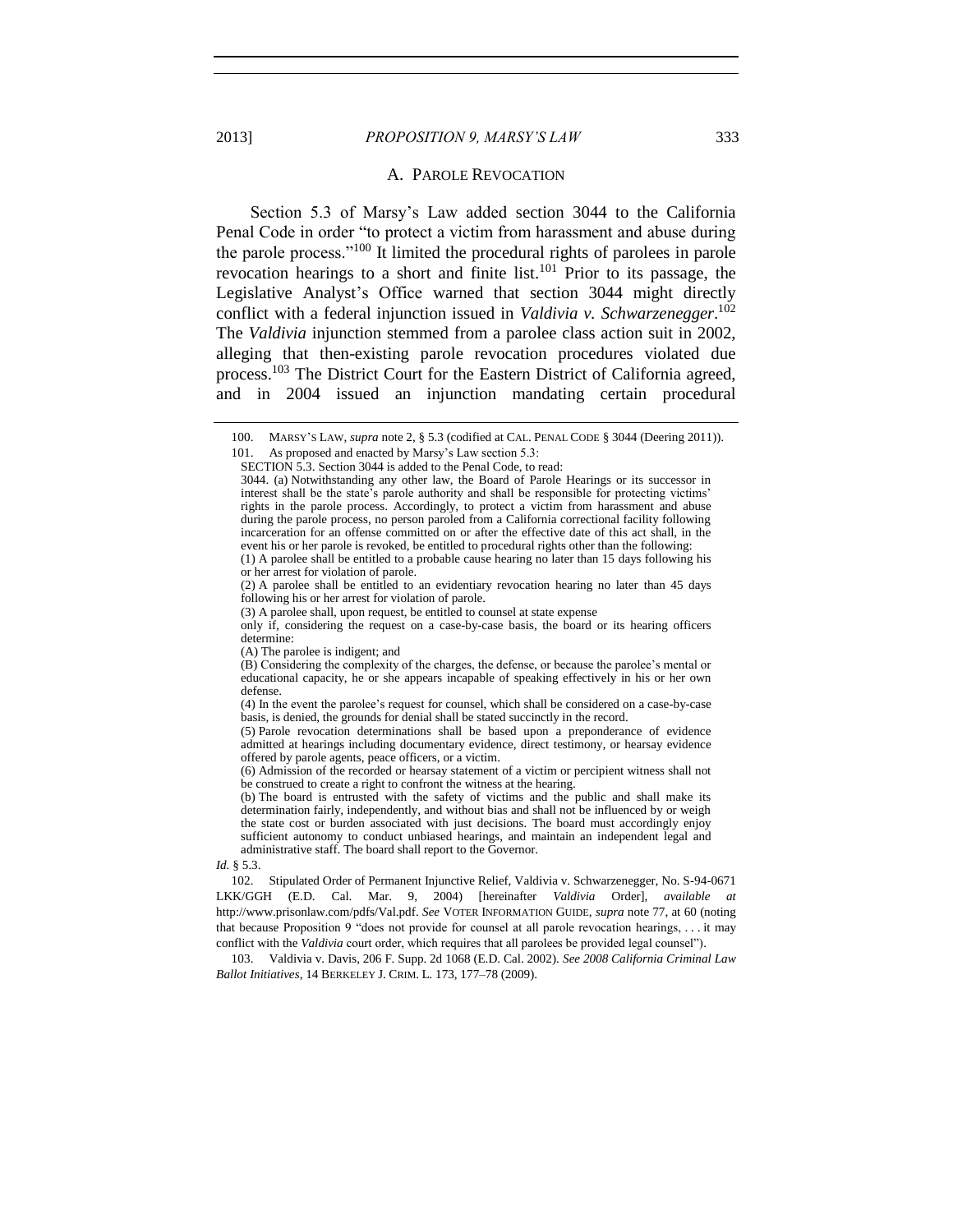safeguards.<sup>104</sup> Marsy's Law sought to change every aspect of the injunction.<sup>105</sup> Table 1 below highlights the conflicts.

| Procedural Right                                                                                | a<br>Valdivia Injunction | h<br>Marsy's Law                                                         |
|-------------------------------------------------------------------------------------------------|--------------------------|--------------------------------------------------------------------------|
| <b>Duration Between Arrest</b><br>& Probable Cause<br>Hearing                                   | 10 Days                  | 15 Days                                                                  |
| <b>Duration Between Arrest</b><br>& Revocation<br>Resolution                                    | 35 Days                  | 45 Days                                                                  |
| Unlimited Use of<br>Hearsay Evidence                                                            | N <sub>0</sub>           | Yes                                                                      |
| Right to Have<br>an Attorney<br>Present                                                         | Yes                      | Conditional on<br>Parolee's Indigence $\&$<br><b>Other Circumstances</b> |
| Determination Considers the<br>Cost & Burdens to the<br><b>State of Reincarceration</b><br>$-1$ | Yes                      | No. Consider the<br>Safety of the Victims<br>& Public Only               |

TABLE 1. Conflicts Between Marsy's Law and the *Valvidia* Injunction

<sup>a</sup>*Valdivia* Order, *supra* not[e 102,](#page-12-0) at 3–7

<sup>b</sup>MARSY'S LAW, *supra* not[e 2.](#page-0-1)

<sup>c</sup>Id. § 5.3 (codified at CAL. PENAL CODE § 3044(a)(3) (Deering 2011)).

As a result of the above conflicts, the parolees in *Valdivia* filed a motion challenging these provisions of Marsy's Law a mere ten days after its passage.<sup>106</sup>

Following remand from the Ninth Circuit, Judge Karlton reaffirmed his 2004 injunction and held that the enumerated list of procedural rights "fall short of what is required by federal due process."<sup>107</sup> Despite the different time frames set by the injunction and Marsy's Law,<sup>108</sup> the court held that sections  $3044(a)(1)$  and  $3044(a)(2)$  were unconstitutional because both sections failed to provide the minimum due process set forth by

<sup>104.</sup> *Valdivia* Order, *supra* note [102,](#page-12-0) at 3–7.

<sup>105.</sup> *2008 California Criminal Law Ballot Initiatives*, *supra* not[e 103,](#page-12-1) at 178, 189.

<sup>106.</sup> *2008 California Criminal Law Ballot Initiatives*, *supra* not[e 103,](#page-12-1) at 189.

<sup>107.</sup> Valdivia v. Brown, No. Civ. S-94-671 LKK/GGH, 2012 U.S. Dist. LEXIS 8092, at \*17 (E.D. Cal. Jan. 24, 2012).

<sup>108.</sup> *Id.* at \*18–19.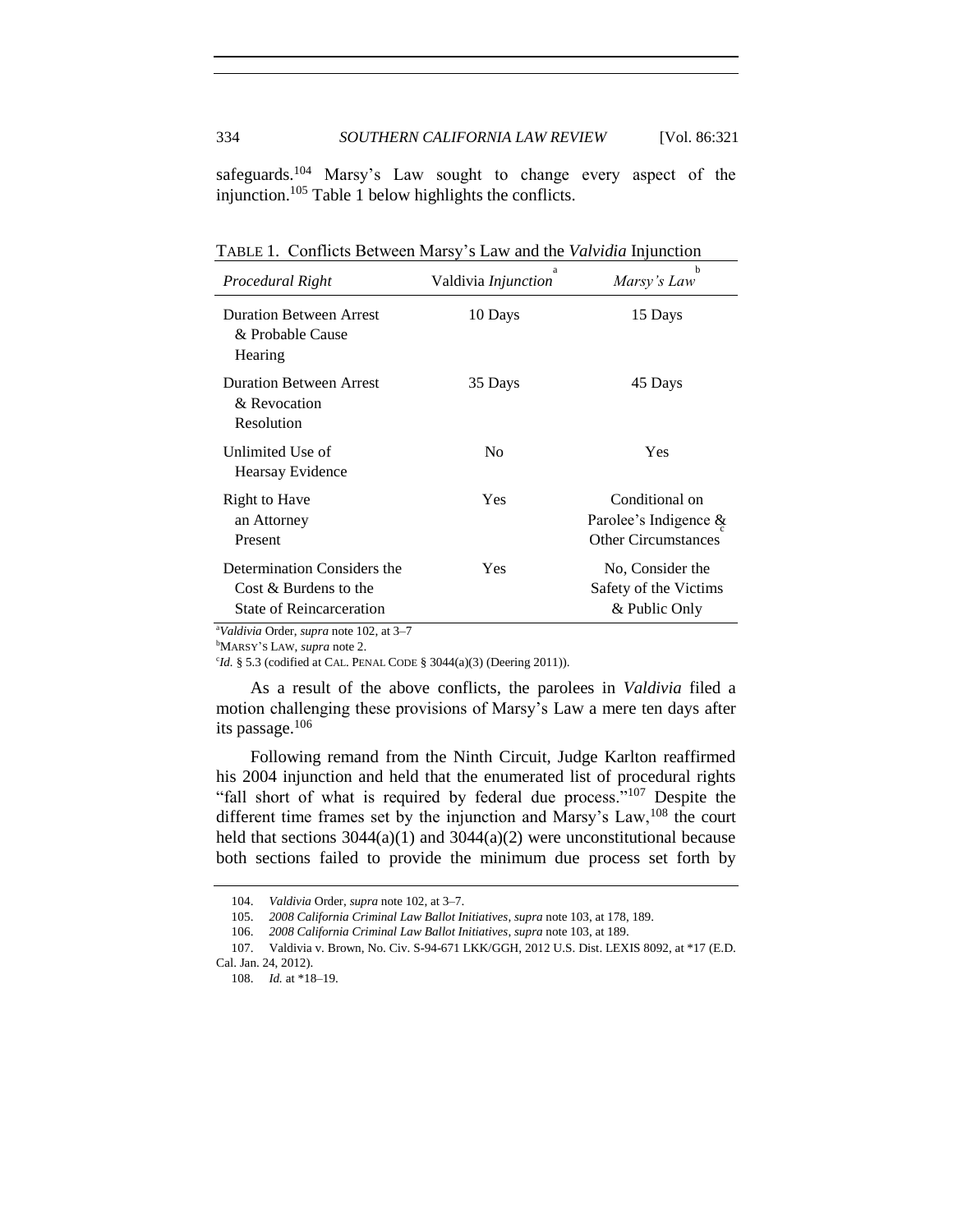*Morrissey*. <sup>109</sup> For example, Marsy's Law does not provide for "notice, a written summary of the proceedings and of the revocation decision, the opportunity to present documentary evidence and witnesses, and disclosure to the parolee of the evidence against him."<sup>110</sup>

The court continued by holding that section  $3044(a)(3)$ unconstitutionally restricts a parolee's right to counsel.<sup>111</sup> The court determined that it conflicted with the U.S. Supreme Court's *Gagnon v. Scarpelli*<sup>112</sup> decision for three reasons: (1) it restricts the discretion of the responsible agency (the Board of Parole Hearings); (2) it does not contain a requirement that a parolee be informed of his right to request counsel; (3) it eliminates the "presumptive right to counsel when the parolee makes a colorable claim that he has not committed the alleged violations or claims colorable mitigation."<sup>113</sup>

Section 3044(b) was also held unconstitutional for failing to provide a "neutral and detached" hearing, and instead, favoring parole revocation and incarceration.<sup>114</sup> Marsy's Law only required that the public's and victim's safety be considered.<sup>115</sup> The court held that Marsy's Law could have maintained balance by considering the costs and burdens to the state associated with incarcerating parole violators as the 2004 injunction required.<sup>116</sup>

The court held that while section  $3044(a)(6)$  did pass constitutional muster, section 3044(a)(5) did not. By allowing for the unlimited and unconditional use of hearsay evidence, section  $3044(a)(5)$  violated the *"*guaranteed parolees' 'right to confront and cross-examine adverse witnesses at a revocation hearing, unless the government shows good cause for not producing the witnesses."<sup>117</sup>

After ruling the above sections unconstitutional, the court considered whether the remaining text of section  $3044$  could be severed.<sup>118</sup> The court

118. *Id.* at \*38 ("If these provisions are severed, the only remaining text of § 3044 would read: (4) In the event the parolee's request for counsel, which shall be considered on a case-by-case basis, is denied, the grounds for denial shall be stated succinctly in the record. (6) Admission of the recorded or

<sup>109.</sup> *Id.*; Morrissey v. Brewer, 408 U.S. 471, 489 (1972).

<sup>110.</sup> *Valdivia*, 2012 U.S. Dist. LEXIS 8092, at \*19.

<sup>111.</sup> *Id.* at \*24–26.

<sup>112.</sup> Gagnon v. Scarpelli, 411 U.S. 778 (1973) (affirming *Morrissey* and holding that a presumptive right to counsel exists).

<sup>113.</sup> *Valdivia*, 2012 U.S. Dist. LEXIS 8092, at \*26.

<sup>114.</sup> *Id.* at \*18–19.

<sup>115.</sup> *Id.*

<sup>116.</sup> *Id.*

<sup>117.</sup> *Id.* at \*34 (quoting United States v. Comito, 177 F.3d 1166, 1170 (9th Cir. 1999)).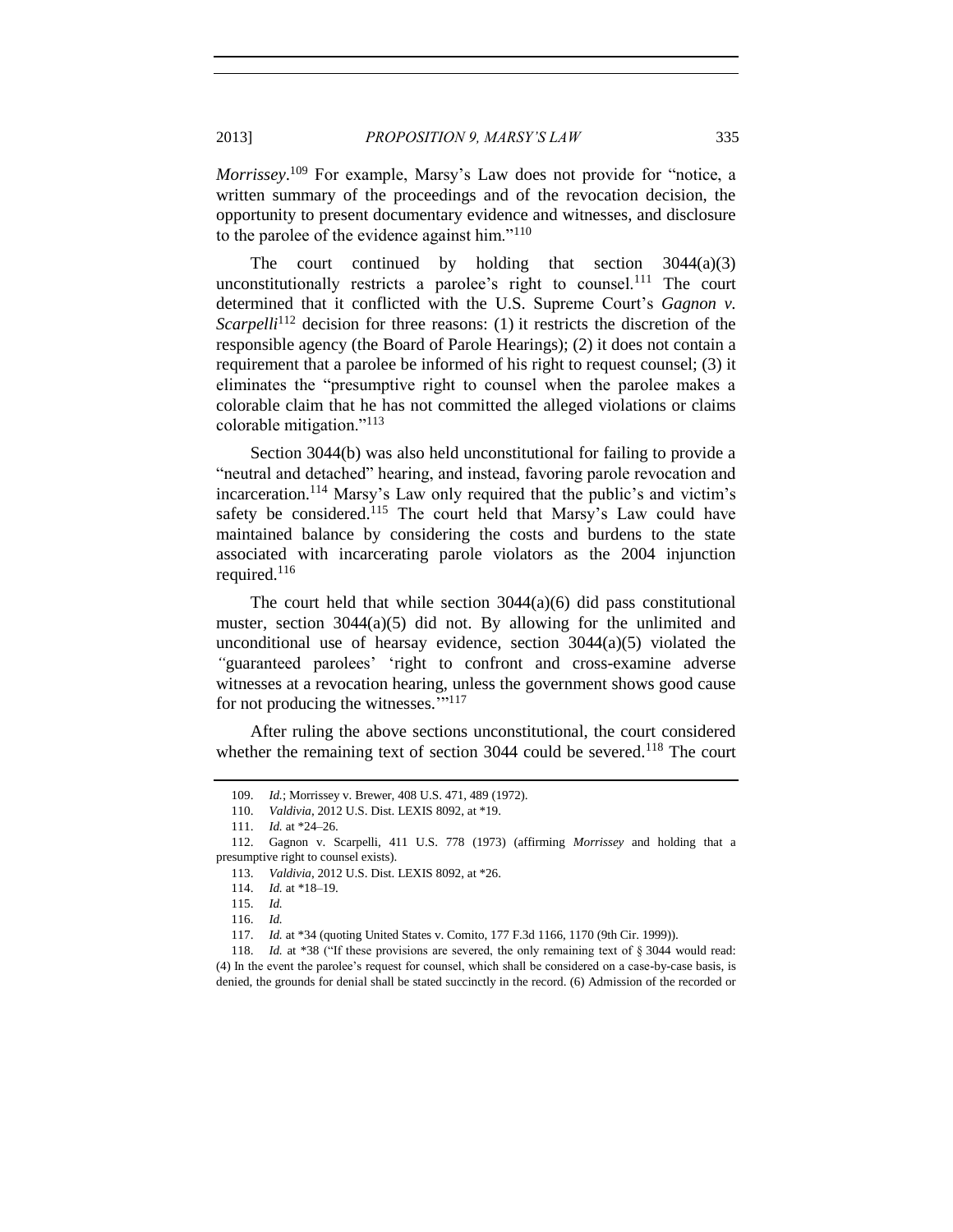determined that the remaining text would not have been adopted alone by voters and by itself was meaningless.<sup>119</sup> As a result, the court found that no portion of the statute could be preserved and the entire section 3044 was held constitutionally invalid.<sup>120</sup>

# <span id="page-15-0"></span>B. MARSY'S LAW CONTRADICTS EFFORTS TO COMPLY WITH *BROWN V. PLATA*

California's prison population has been a concern of the federal courts for over a decade. Since 2000, the federal government has monitored California's prison system due to substandard medical conditions. <sup>121</sup> In May 2011, the Supreme Court determined that California's prisons continue to fall "below the standard of decency that inheres in the Eighth Amendment."<sup>122</sup> The Court ordered that California reduce its overcrowded state prison system, operating at approximately 200 percent capacity, to 137.5 percent capacity.<sup>123</sup>

Despite the Supreme Court order, Marsy's Law states prison sentences "shall not be substantially diminished by early release policies intended to alleviate overcrowding in custodial facilities."<sup>124</sup> In its "Findings and Declarations," Marsy's Law seeks to address California's failure to "impose actual and just punishment upon  $\ldots$  wrongdoers."<sup>125</sup> If the ex post facto challenge fails, all term-to-life inmates will most likely serve lengthier sentences as a result of Marsy's Law.<sup>126</sup> Alternatively, if the ex-

hearsay statement of a victim or percipient witness shall not be construed to create a right to confront the witness at the hearing.").

<sup>119.</sup> *Id.* at \*38–39

<sup>120.</sup> *Id.*

<sup>121.</sup> Brown v. Plata, 131 S. Ct. 1910, 1926–27 (2011) (discussing Coleman v. Wilson, 912 F. Supp. 1282 (E.D. Cal. 1995) and the early proceedings of *Brown v. Plata*).

<sup>122.</sup> *Id*. at 1947. In addition to massive overcrowding, the Court discussed California's failure to provide even the minimal standards of health care. For example: "A psychiatric expert reported observing an inmate who had been held in such a cage for nearly 24 hours, standing in a pool of his own urine, unresponsive and nearly catatonic. Prison officials explained they had 'no place to put him.' Other inmates awaiting care may be held for months in administrative segregation, where they endure harsh and isolated conditions and receive only limited mental health services. Wait times for mental health care range as high as 12 months. In 2006, the suicide rate in California's prisons was nearly 80% higher than the national average for prison populations; and a court-appointed Special Master found that 72.1% of suicides involved 'some measure of inadequate assessment, treatment, or intervention, and were therefore most probably foreseeable and/or preventable.'" *Id*. at 1924–25 (internal citations omitted).

<sup>123.</sup> *Id.* at 1944–45, 1947.

<sup>124.</sup> MARSY'S LAW, *supra* not[e 2,](#page-0-1) § 4.1 (codified at CAL. CONST. art. I, § 28(f)(5)).

<sup>125.</sup> *Id*. § 2(9).

<sup>126.</sup> *Infra* Part III.C.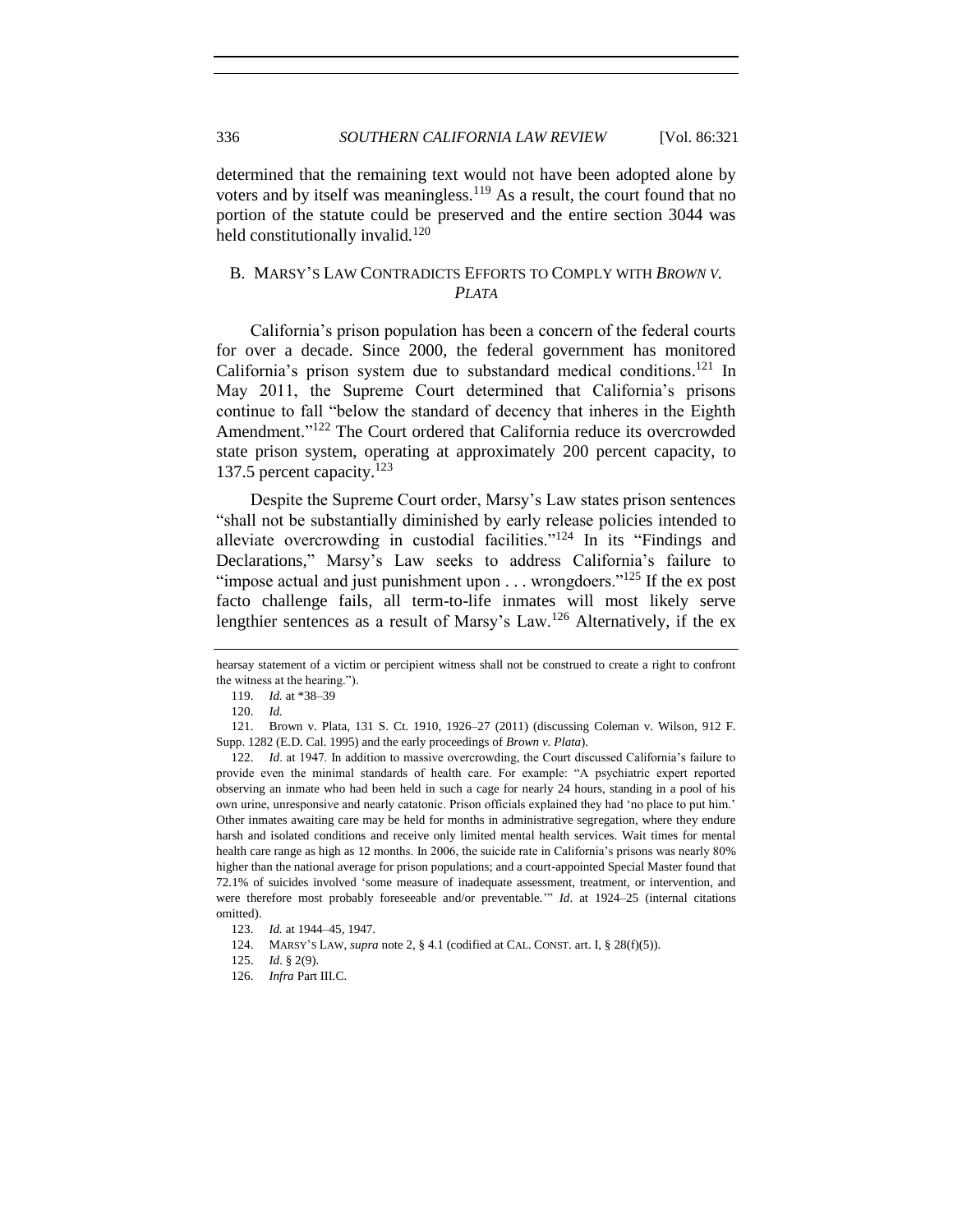post facto challenge succeeds, inmates who committed offenses after December 2008 will still likely serve lengthier sentences than possible before Marsy's Law's enactment.<sup>127</sup> In both cases, Marsy's Law will likely contribute to continued high state prison populations.

In light of Marsy's stated goals and its potential effects, it seems difficult for California to reduce its population by 31 percent, or 46,000 inmates,<sup>128</sup> in accordance with *Plata*. <sup>129</sup> Justice Kennedy did instruct that the order does not require California to release any prisoners. Instead, "[t]he State may comply by raising the design capacity of its prisons or by transferring prisoners to county facilities or facilities in other States."<sup>130</sup> California has begun relocating state inmates to county jails $131$  and newly built prisons.<sup>132</sup> While that solution ignores budgetary concerns, it appears to bring California into compliance with the *Plata* order.<sup>133</sup> However, while protecting itself from further litigation, California may be subjecting local counties to significant budgetary and public safety strains,  $134$  or even similar Eighth Amendment litigation.<sup>135</sup>

131. Don Thompson & Greg Risling, *Inmate Shift Quickly Filling Some California Jails*, UT SAN DIEGO (Nov. 30, 2011, 12:36 PM), http://wwww.signonsandiego.com/news/2011/nov/30/inmate-shiftquickly-filling-some-california-jails/?page=3 (discussing the inevitable overcrowding local jails will face as a result of the realignment).

132. Marisa Lagos, *California Spending Billions to Build New Prisons*, SF GATE (Aug. 14, 2011, 4:00 AM), http://www.sfgate.com/politics/article/California-spending-billions-to-build-new-prisons-23 35352.php (comparing California to thirteen other states seeing declining prison populations, including Texas, which began shutting down prisons).

133. Doug Sovern, *State Prison Realignment Shifts 11 Thousand Inmates*, CBS (S.F.) (Jan. 7, 2012, 10:38 AM), http://sanfrancisco.cbslocal.com/2012/01/07/state-prison-realignment-shifts-11-thous and-inmates/.

134. Jennifer Medina, *California Begins Moving Prisoners*, N.Y. TIMES (Oct. 8, 2011), http://www.nytimes.com/2011/10/09/us/california-begins-moving-prisoners.html (mentioning Los Angeles's Mayor Antonio Villaraigosa's concern that Los Angeles will have to reassign 150 police officers to help monitor the former inmates); Frank Stoltze, *California Prison Realignment Mostly Going as Planned, but More Tracking Needed*, S. CAL. PUB. RADIO (Feb. 22, 2012, 4:50 PM), http://www.scpr.org/news/2012/02/22/31351/realignment-mostly-going-planned-more-tracking-nee/

(noting that after inmates are released from county prisons as a result of the realignment plan, there are no systems in place to determine rates of recidivism and thus, the success of the plan); Richard Winton & Andrew Blankstein, *California's County Jails Struggle to House Influx of State Prisoners*, L.A. TIMES (Dec. 10, 2011), *available at* http://articles.latimes.com/2011/dec/10/local/la-me-jails-20111210 (explaining how rather than state prisons releasing inmates, the county jails have been forced to release inmates after 50 percent time served).

135. *See generally* SARAH LIEBOWITZ ET. AL, ACLU, CRUEL AND UNUSUAL PUNISHMENT: HOW

<sup>127.</sup> *Id.*

<sup>128.</sup> James Oliphant, *Supreme Court Upholds Order for California to Release 46,000 Inmates*, L.A. TIMES (May 23, 2011), http://articles.latimes.com/2011/may/23/nation/la-na-california-inmaterelease-20110524.

<sup>129.</sup> *Supra* notes [121](#page-15-0)[–26](#page-3-0) and accompanying text.

<sup>130.</sup> Brown v. Plata, 131 S. Ct. 1910, 1929 (2011).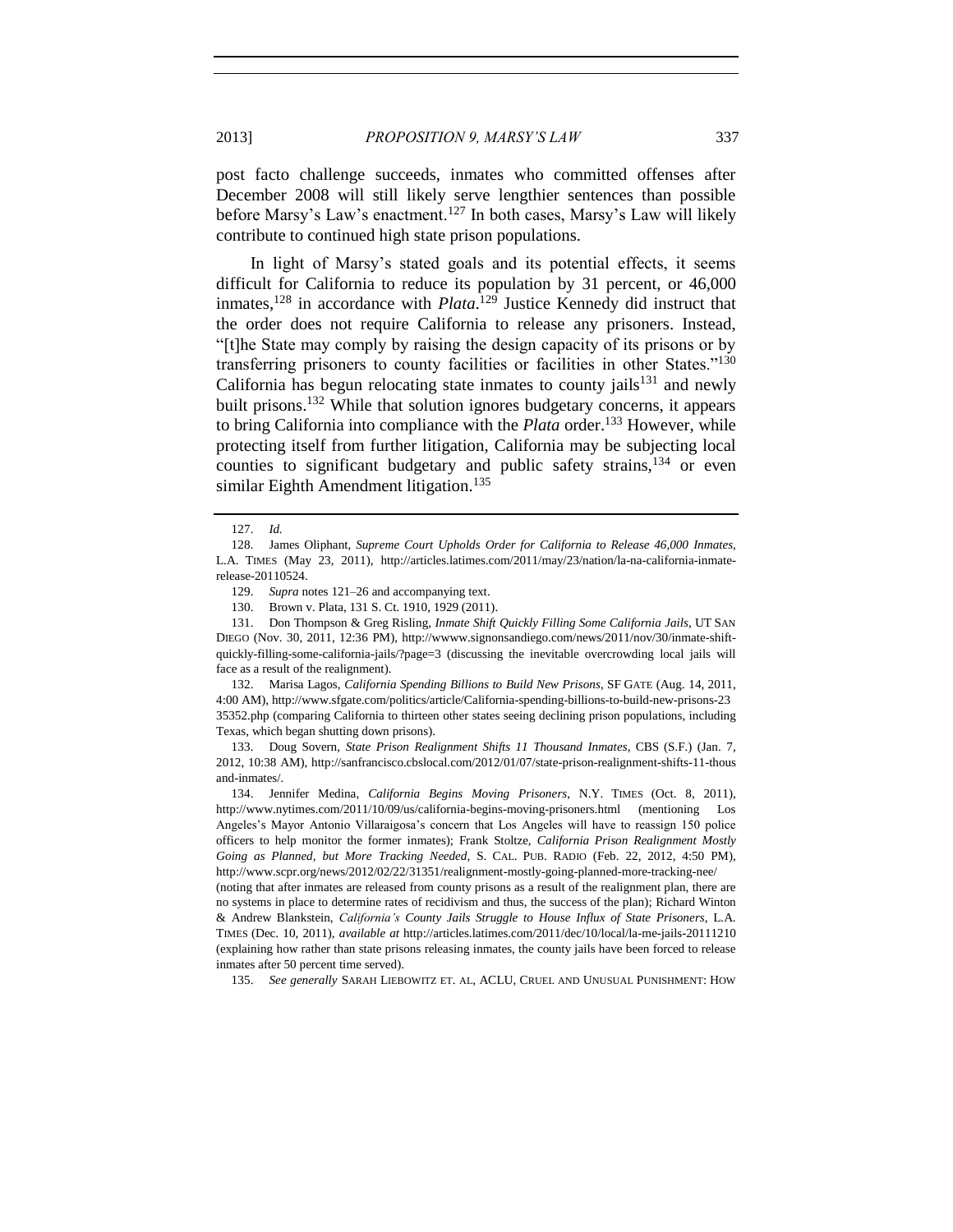Whether California will continue to comply with the *Plata* order is difficult to predict. Marsy's Law's stated purpose is to increase the length of incarceration for all inmates, which at best makes *Plata* compliance difficult.

### C. POTENTIAL EX POST FACTO CLAUSE VIOLATION

The U.S. Constitution and the California Constitution provide that "[n]o . . . ex post facto Law shall be passed."<sup>136</sup> Madison explained that ex post facto laws "are contrary to the first principles of the social compact, and to every principle of sound legislation." $137$  His contemporaries feared "the violent acts which might grow out of the feelings of the moment" and thus implemented the ex post facto clause to "shield [the people] . . . from the effects of those sudden and strong passions to which men are exposed."<sup>138</sup> In 1798, the Supreme Court determined that four types of laws violate the ex post facto clause:

1st. Every law that makes an action, done before the passing of the law, and which was innocent when done, criminal; and punishes such action. 2nd. Every law that aggravates a crime, or makes it greater than it was, when committed. 3rd. Every law that changes the punishment, and inflicts a greater punishment, than the law annexed to the crime, when committed. 4th. Every law that alters the legal rules of evidence, and receives less, or different, testimony, than the law required at the time of the commission of the offence, in order to convict the offender.<sup>139</sup>

Justice Chase explained that ex post facto laws are distinct because they are "manifestly unjust and oppressive"<sup>140</sup> and most often "stimulated by ambition, or personal resentment, and vindictive malice."<sup>141</sup>

<span id="page-17-0"></span>The Supreme Court has made two key rulings on whether parole law modifications violate the ex post facto clause of the U.S. Constitution. 142 The *Morales* decision concerned 1981 changes California made to its

A SAVAGE GANG OF DEPUTIES CONTROLS LA COUNTY JAILS (2011) (discussing allegations of severe prison beatings throughout Los Angeles county prisons).

<sup>136.</sup> U.S. CONST. art. I, § 9, cl. 3. The California Constitution specifically provides that "A[n]  $\ldots$  ex post facto law  $\ldots$  may not be passed." CAL. CONST. art I, § 9. California courts have held that the California ex post facto clause is to be interpreted exactly the same as its federal counterpart. Armijo v. Miles, 26 Cal. Rptr. 3d 623, 634 (Ct. App. 2005).

<sup>137.</sup> THE FEDERALIST NO. 44 (James Madison).

<sup>138.</sup> Fletcher v. Peck, 10 U.S. 87, 138 (1810).

<sup>139.</sup> Calder v. Bull, 3 U.S. 386, 390 (1798).

<sup>140.</sup> *Id.* at 391.

<sup>141.</sup> *Id.* at 389.

<sup>142.</sup> Under the *Calder* framework, parole law modifications are challenged for fitting into the third category of laws: inflicting greater punishment then possible at the time of committing the crime.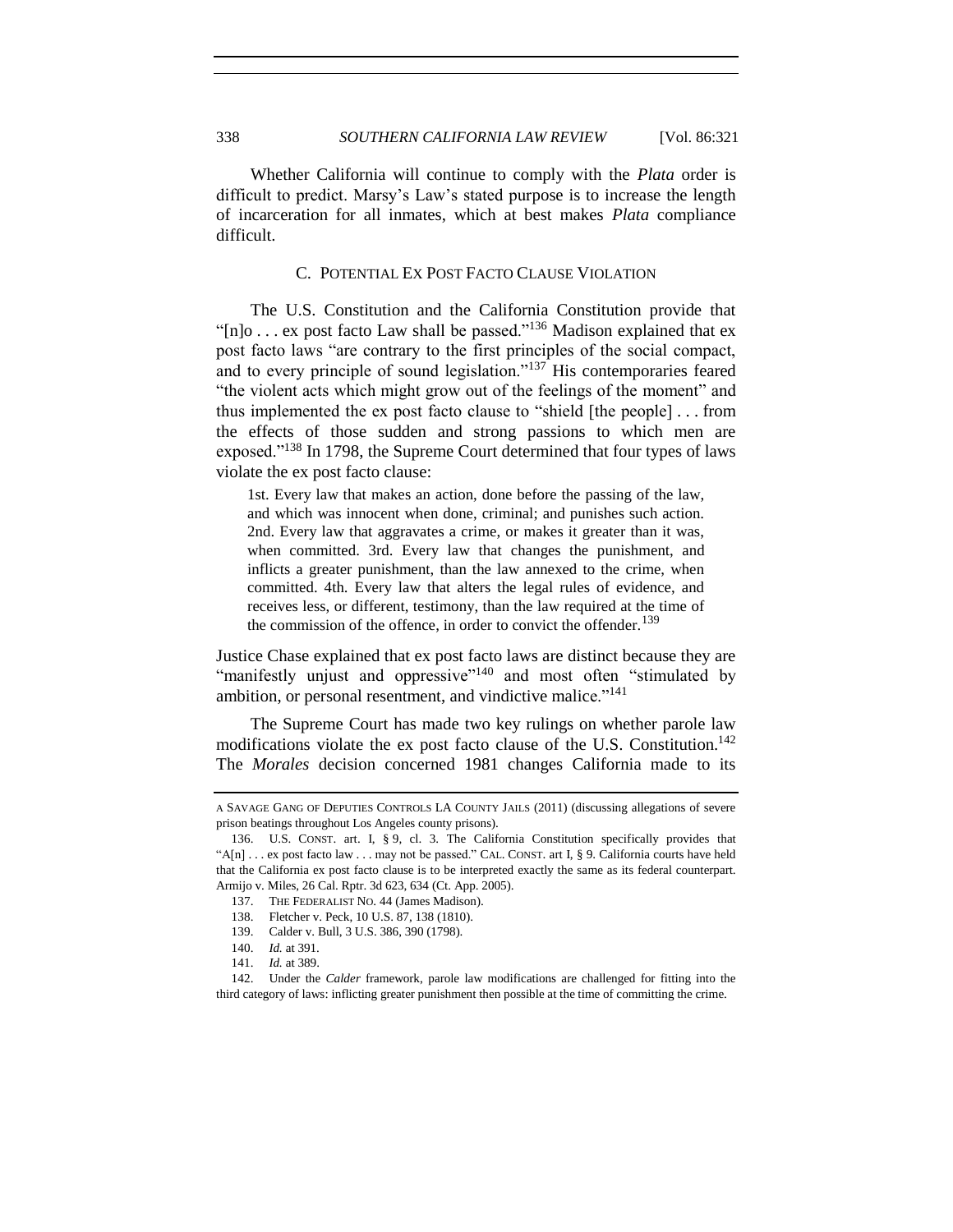parole law.<sup>143</sup> Prior to 1981, California term-to-life inmates were universally entitled to annual parole hearings.<sup>144</sup> After 1981, inmates convicted of more than one offense involving the taking of life could be given a deferral of up to three years if the Board found that it was not reasonable to expect that parole would be granted before that time and stated the basis for the finding.<sup>145</sup> The Court held that the key inquiry is whether the change "produces a sufficient risk of increasing the measure of punishment attached to the covered crimes."<sup>146</sup> The Court concluded that the 1981 changes did not violate the Constitution because the law applied to a limited class of prisoners;<sup>147</sup> the likelihood of release for inmates convicted of multiple homicides was very low;<sup>148</sup> the Board of Parole Hearings maintained discretion to issue one- or two-year denials;<sup>149</sup> the default denial period remained one year;<sup>150</sup> and term-to-life inmates could petition for and receive expedited hearings.<sup>151</sup> Five years after *Morales*, the Court affirmed its analysis in *Garner v. Jones*, <sup>152</sup> citing similar factors to determine that a significant risk of increased punishment had not arisen after the Georgia State Board of Pardons and Paroles changed the maximum deferment period from three to eight years.<sup>153</sup>

On July 20, 2011, the California Supreme Court granted a petition for

149. A three-year deferral was warranted only if it was unreasonable to expect parole to be granted before that time. *Id.* at 511–12.

150. The 1981 changes presumed that inmates found unsuitable for parole were entitled to annual hearings. *Id.* at 511.

151. The Court discussed the Board of Parole Hearings' functioning expedited hearing process in which it was Board policy to review any communication from an inmate requesting an earlier hearing. *Id.* at 512–13.

152. *See generally* Garner v. Jones, 529 U.S. 244 (2000) (concerning 1985 changes by the Georgia State Board of Pardons and Paroles).

153. *Id.* at 250–52 (discussing the balancing of factors approach used in *Morales*). At the time of Mr. Jones's conviction, the Georgia Board's Rules required reconsideration for parole every three years. *Id.* In 1985, the Rules were amended to allow deferments of up to eight years. *Id.* at 247. The Court found that there was not a significant risk of increased incarceration because the Board maintained discretion to issue a deferral below eight years, the three-year deferment was still an option, the Board's policies allowed for expedited hearings in the event of new information or circumstances, the presumption remained that a three-year deferment was appropriate, and the burden remained with the Board to prove why a lengthier deferment was necessary. *Id.* at 253–54.

<sup>143.</sup> Cal. Dep't Corr. v. Morales, 514 U.S. 499, 499 (1995).

<sup>144.</sup> CAL. PENAL CODE § 3041.5(b)(3) (Deering 2008).

<sup>145.</sup> *Id.* § 3041.5(d)(3).

<sup>146.</sup> *Morales*, 514 U.S. at 509.

<sup>147.</sup> The changes applied only to those inmates convicted of multiple homicides, rather than all term-to-life inmates. *Id.* at 510–11.

<sup>148.</sup> At the time, the Court noted that 90 percent of all prisoners were denied parole at their first hearing and 85 percent were denied at their second hearing. The Court concluded that in light of these statistics, there was nearly a zero chance of inmates convicted of multiple homicides ever being released. *Id.*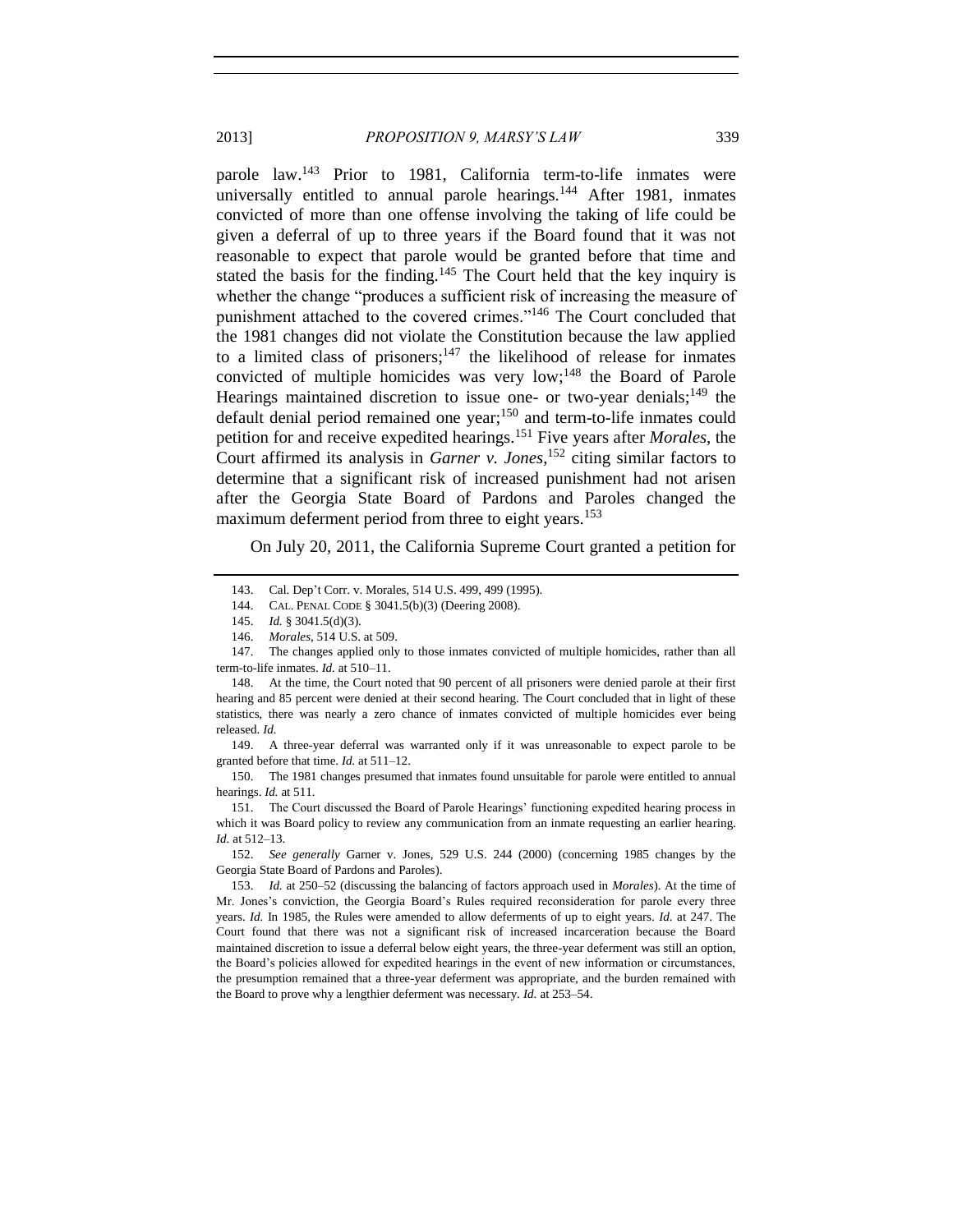review to decide whether the statutory changes of Marsy's Law violates the ex post facto clauses of the California and U.S. Constitutions.<sup>154</sup> The remainder of this section discusses the relevant statutory changes and argue that Marsy's Law does violate the ex post facto clause.

#### 1. Marsy's Law's Statutory Changes

Inmates convicted to indeterminate sentences can begin to attend parole hearings one year before their minimum eligible parole date.<sup>155</sup> The Board of Parole Hearings presides over the parole hearing and has the power to grant prisoners parole.<sup>156</sup> There is a presumption that parole will be granted. <sup>157</sup> Parole can be denied only if the "Board finds, in the exercise of its discretion, that [the applicant is] unsuitable for parole in light of the circumstances specified by statute and regulation." <sup>158</sup> If an inmate is granted parole, a lengthy review process begins in which the decision can be modified or reversed.<sup>159</sup> If parole is denied, the Board will issue a

159. Following the Board's decision to grant parole, the entire Board of Parole Hearings in

<sup>154.</sup> *See generally In re* Vicks, 125 Cal. Rptr. 3d 627 (Ct. App.) (finding Marsy's Law violates the ex post facto clause of both the California and U.S. Constitutions), *review granted and opinion superseded by* 255 P.3d 952, 952 (Cal. 2011).

<sup>155.</sup> CAL. PENAL CODE § 3041(a) (Deering 2011).

<sup>156.</sup> *Id.* § 3040.

<sup>157.</sup> *Id.* § 3041.

<sup>158.</sup> *In re* Lawrence, 190 P.3d 535, 547 (Cal. 2008) (internal quotation marks and citations omitted). The *Lawrence* decision was a watershed case for interpreting the California Penal Code section 3041(b), which states that the Board of Parole Hearings "shall set a release date unless it determines the gravity of the current convicted offense or offenses, or the timing and gravity of current or past convicted offense or offenses, is such that [by a preponderance of the evidence] *consideration of the public safety requires a more lengthy period of incarceration* for this individual, and that a parole date, therefore, cannot be fixed at this meeting." CAL. PENAL CODE § 3041(b) (Deering 2011) (emphasis added). This provision is expanded upon by CAL. CODE REGS. tit. 15, § 2281 (2012), which lists several factors tending to indicate whether an inmate poses an unreasonable risk of danger to society. According to section 2281, factors tending to indicate unsuitability for parole include: (1) an especially heinous, atrocious or cruel commitment offense; (2) a previous record of violence; (3) an unstable social history; (4) sadistic sexual offenses; (5) psychological factors; (6) institutional behavior. Circumstances tending to show suitability include: (1) no juvenile record; (2) stable social history; (3) signs of remorse; (4) motivation for the crime resulted from significant stress; (5) battered woman syndrome; (6) lack of criminal history; (7) age; (8) understanding and plans for future; and (9) institutional behavior. *Id.* Prior to *Lawrence*, parole boards universally cited the particularly heinous nature of the offense to indicate a prisoner was not suitable. *Lawrence* held that the often heinous commitment offenses were relevant only "when considered in light of other facts in the record, are such that they continue to be predictive of current dangerousness many years after commission of the offense." *Lawrence*, 190 P.3d at 560. This shift away from relying solely on the commitment offense gave teeth to the some evidence standard of review and allowed courts to protect parole-worthy inmates against arbitrary and capricious denials. *See generally* Joey Hipolito, Casenote, *In re* Lawrence*: Preserving the Possibility of Parole for California Prisoners*, 97 CALIF. L. REV. 1887 (2009) (providing an excellent overview of California's parole process and the Board's prior emphasis on inmates' commitment offenses).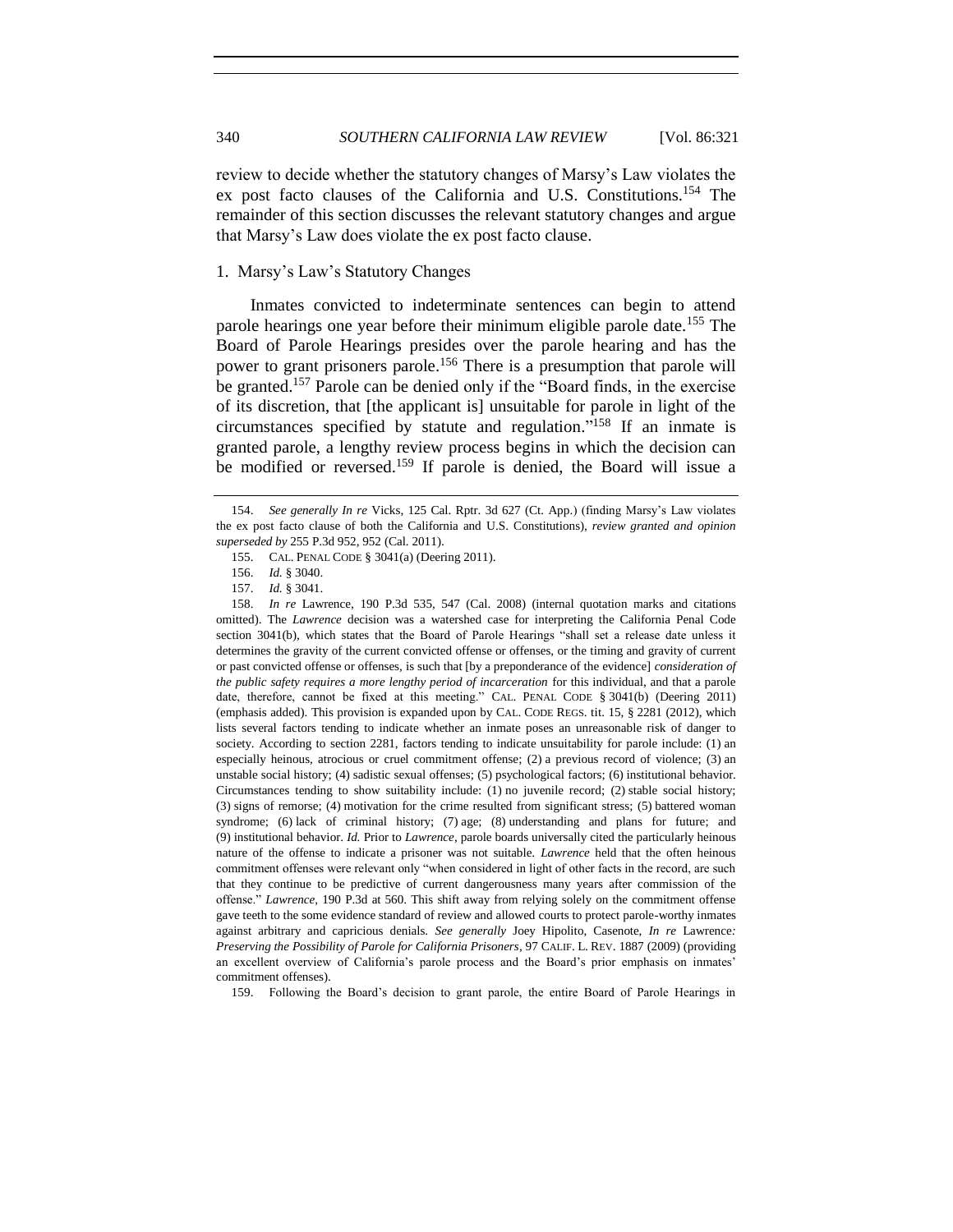deferral, a period of time before which the inmate can attend a subsequent parole hearing.<sup>160</sup> Marsy's Law makes significant changes to deferral setting procedures, as indicated by table 2.

TABLE 2. Effects of Marsy's Law on Major Parole Hearing Deferral Provisions

| <b>Provision Subject</b> | a<br>Pre-Marsy's Law       | b<br>Post-Marsy's Law       |
|--------------------------|----------------------------|-----------------------------|
| Minimum Deferment        | 1 Year                     | 3 Years                     |
| Maximum Deferment        | 2 or 5 Years               | 15 Years                    |
| Deferment Options        | 1, 2, 3, 4, 5 Years        | 3, 5, 7, 10, 15 Years       |
| Default Deferment        | 1 Year                     | 15 Years                    |
| <b>Burden</b>            | <b>Board Must Show Why</b> | Inmate Must Show Why        |
|                          | Lengthier Deferment Is     | <b>Shorter Deferment Is</b> |
|                          | Appropriate                | Appropriate                 |

<sup>a</sup>CAL. PENAL CODE § 3041.5 (Deering 2011).

b *Id.*

c Prior to Marsy's Law, only those inmates convicted of homicide could receive a maximum deferment of five years. All other term-to-life inmates could receive a maximum deferment of two years. *Id.*

Prior to Marsy's Law, deferments above the default one-year period were to be issued only if the Board of Parole hearings demonstrated "that it is not reasonable to expect that parole would be granted at a hearing during the following year and states the bases for the finding."<sup>161</sup> After Marsy's Law, deferments below the new default period of fifteen years are to be granted only when an inmate can demonstrate, "clear and convincing evidence . . . [is] such that consideration of the public and victim's safety does not require a more lengthy period of incarceration."<sup>162</sup> In addition to the above changes, Marsy's Law significantly increases the role of victims

Sacramento has 120 days to review the decision for any errors of law or fact. Following the review, the Office of the Governor may review the decision within thirty days. The governor can allow the decision to stand by taking no action, actively approve the decision, modify the decision, refer the decision back to the Board of Parole Hearings for reconsideration, or reverse the decision in murder cases only. *Lifer*  Parole Process, CAL. DEP'T CORR. & REHAB., http://www.cdcr.ca.gov/Parole/Life\_Parole\_Process/ Index.html (last visited Jan. 2, 2013). Notably, the governor's power to reverse decisions regarding murder cases was granted by Proposition 89, adopted in 1988. *Id.* California is one of only four states to grant its governor this power. *Legal Overview*, USC PCJP (2012), http://uscpcjp.com/?page\_id=130 (last visited Jan. 2, 2013).

<sup>160.</sup> CAL. PENAL CODE § 3041.5 (Deering 2011).

<sup>161.</sup> *Id.*

<sup>162.</sup> *Id.*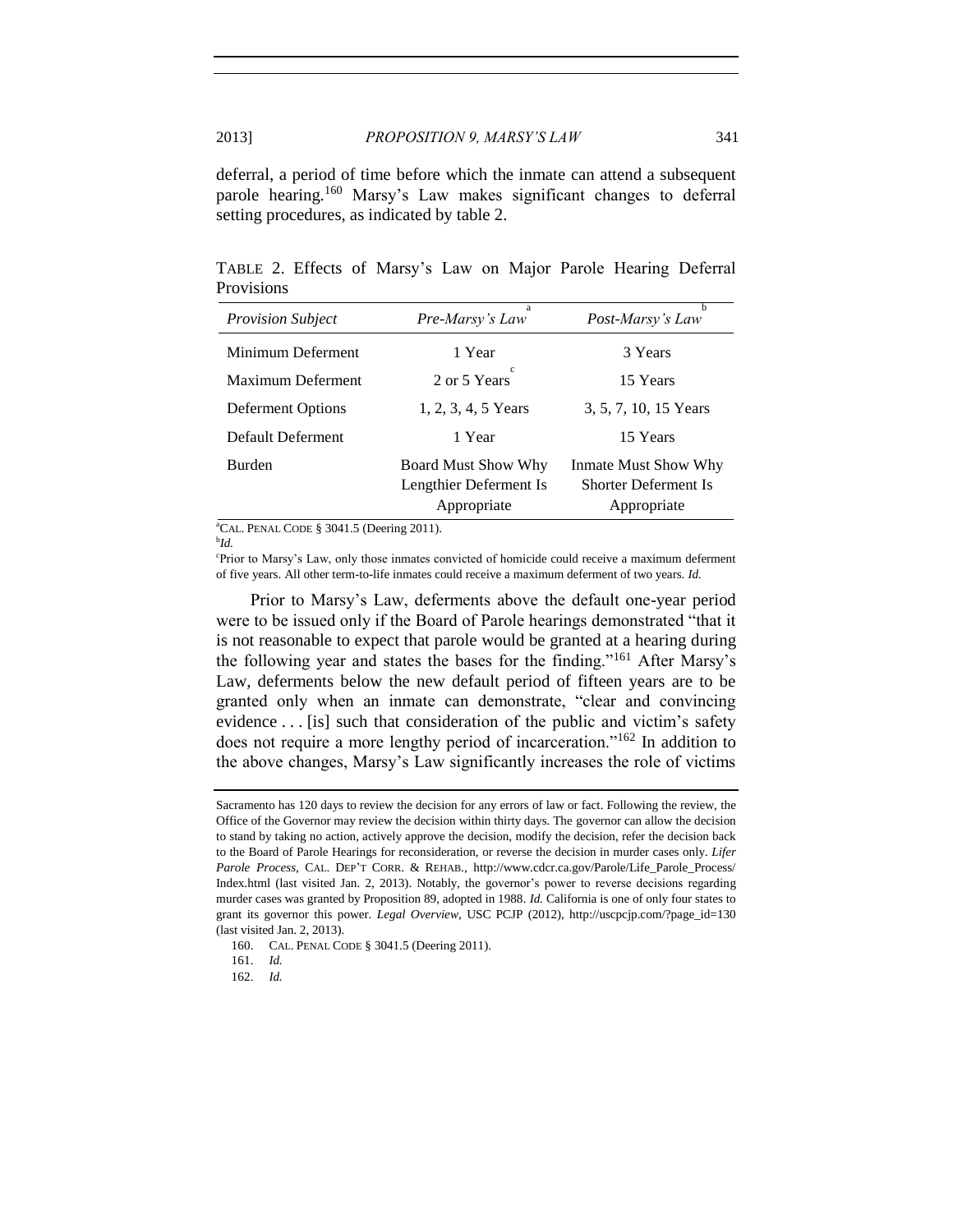in parole hearings.<sup>163</sup>

Based on the above changes alone, Marsy's Law would violate the ex post facto clause if less frequent parole hearings could be linked to lengthier incarceration. However, Marsy's Law includes very important expedited hearing provisions,<sup>164</sup> which may prevent an ex post facto violation. It provides that an inmate may make a "request that the Board exercise its discretion to advance a hearing . . . to an earlier date, by submitting a written request to the Board . . . that establishes a reasonable likelihood that consideration of the public safety does not require the additional period of incarceration of the inmate."<sup>165</sup> The Board of Parole Hearings has sole jurisdiction to grant or deny the written request,  $166$  must consider the "views and interests of the victim," and may summarily deny a request that fails to "set forth a change in circumstances or new information" indicating suitability.<sup>167</sup> The Board's decision is "subject to review by a court or magistrate only for a *manifest abuse of discretion* by the board."<sup>168</sup>

#### 2. Marsy's Law Likely Violates the Ex Post Facto Clause

The California Supreme Court will soon determine whether section 3041.5 of the California Penal Code, as amended by Marsy's Law, violates the ex post facto clause of the U.S. or California Constitution. <sup>169</sup> This subsection urges the Court to find that it does. This subsection proceeds in four parts and raises four distinct arguments: (a) the Board loses significant discretion in setting subsequent hearings; (b) the default period is raised to

168. *Id*. (emphasis added).

<sup>163.</sup> Whether a victim is present at an inmate's parole hearing has a significant impact on the outcome. Since victims were permitted to attend and speak at parole hearings prior to Marsy's Law, the ex post facto implications are minimal. However, the changes are still very significant as a policy matter and are discussed *infra* Part IV.

<sup>164.</sup> For example, a functioning expedited hearing process would allow an inmate who received a seven-year deferral to petition and possibly receive a deferment below seven years, but not necessarily five or three years. *See* CAL. PENAL CODE § 3041.5 (Deering 2011).

<sup>165.</sup> *Id*. § 3041.5(d)(1).

<sup>166.</sup> *Id*. § 3041.5(d)(2).

<sup>167.</sup> *Id*.

<sup>169.</sup> *See generally In re* Vicks, 125 Cal. Rptr. 3d 627 (Ct. App.) (holding an ex post facto violation), *review granted and opinion superseded by* 255 P.3d 952, 952 (Cal. 2011). Notably, the Court also accepted three other cases on the same issue for review but has deferred further action and briefing until *Vicks* is resolved. *See generally In re* Russo, 124 Cal. Rptr. 3d 444 (Ct. App.) (holding no ex post facto violation), *review granted and opinion superseded by* 255 P.3d 952 (Cal. 2011); *In re* Aragon, 126 Cal. Rptr. 3d 286 (Ct. App.) (same), *review granted and opinion superseded by* 260 P.3d 282 (Cal. 2011); *In re* Smith, 128 Cal. Rptr. 3d 179 (Ct. App.) (same), *review granted and opinion superseded by* 260 P.3d 283 (Cal. 2011).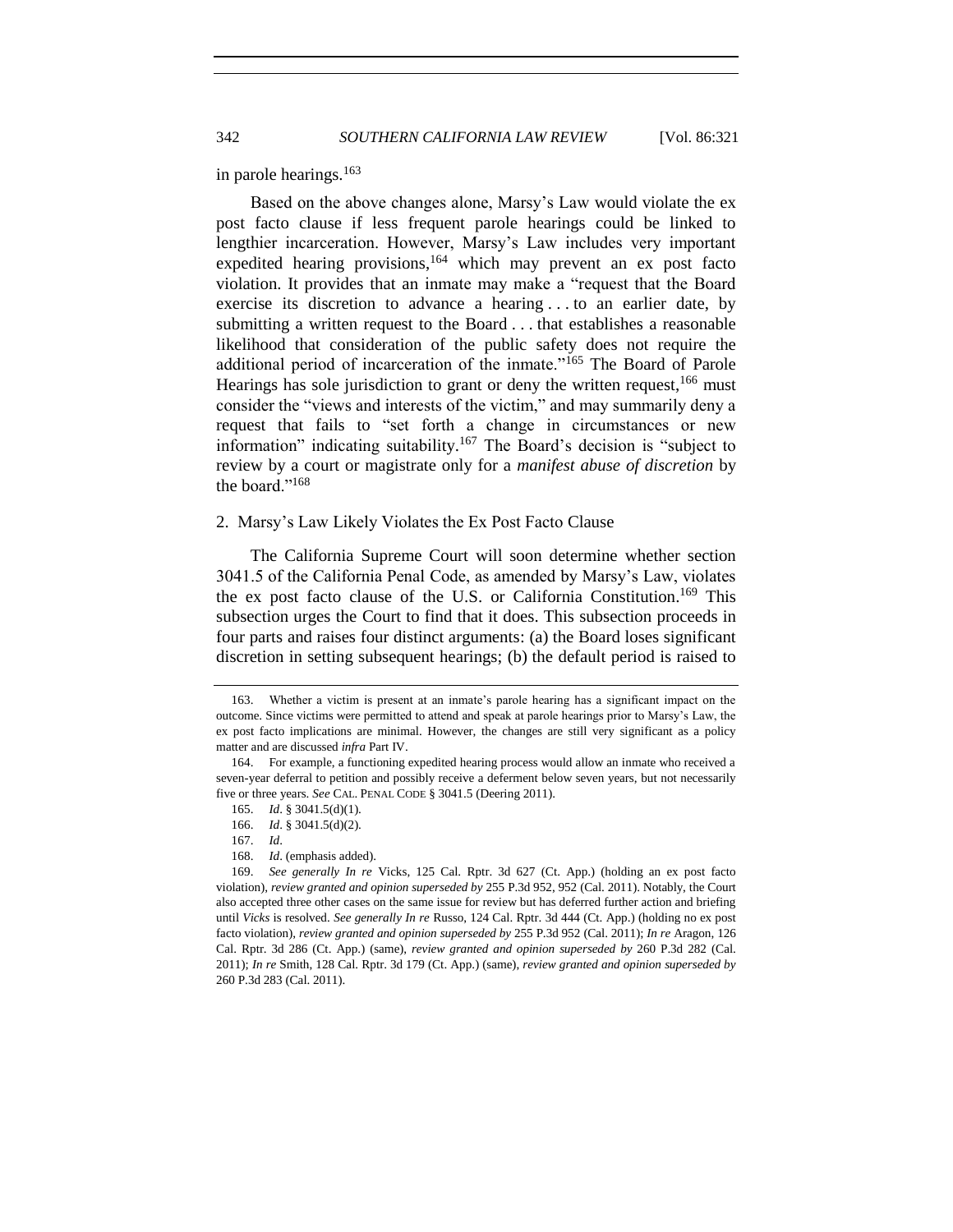fifteen years, shifting the burden to the inmate; (c) the petition to advance is an insufficient procedural safeguard to (a) and (b); and (d) a decrease in parole hearings does present a significant risk of an increase in the length of incarceration and therefore, constitutes a violation of the ex post facto clause.

a. Loss of Discretion

In both *Morales* and *Garner*, the U.S. Supreme Court held that the parole boards' continued discretion to set deferrals of equal length as before the changes was an important factor indicating the changed laws' constitutionality.<sup>170</sup> While the Board does maintain some discretion to set an appropriate deferment length under Marsy's Law,  $171$  it is significantly reduced.

Unlike *Morales* and *Garner*, Marsy's Law does more than increase the maximum deferral period. It eliminates the one-, two-, and four-year deferment options and requires the Board to issue a minimum deferral of three years upon a finding of unsuitability.<sup>172</sup> This change especially affects nonhomicide term-to-life inmates who were entitled to a maximum of twoyear deferrals prior to Marsy's Law.<sup>173</sup> In cases in which three-year deferrals seem excessive, the Board of Parole Hearings has expressed frustration towards its limited discretion.<sup>174</sup>

(1) "very close," "I don't feel it will take three years"

(2) lowest deferral we can give but you can get out earlier, you are a "strong candidate" for parole

<span id="page-22-0"></span><sup>170.</sup> In *Morales*, for example, the Board could still issue one- or two-year deferrals after the law changed to allow for a maximum deferment of three years. *Supra* note[s 142](#page-17-0)[–54](#page-6-1) and accompanying text.

<sup>171.</sup> After all, the Board can issue deferments of three, five, seven, ten or fifteen years. MARSY'S LAW, *supra* not[e 2,](#page-0-1) § 5.1(b).

<sup>172.</sup> *Id.*

<sup>173.</sup> CAL. PENAL CODE § 3041.5 (Deering 2011). For example, Michael Vicks was subjected to a maximum two-year deferral prior to Marsy's Law. After Marsy's Law, Vicks received a five-year deferral, two-and-a-half times the maximum possible deferral as of early December 2008. *In re* Vicks, 125 Cal. Rptr. 3d 627, 637–38 (Ct. App.), *review granted and opinion superseded by* 255 P.3d 952 (Cal. 2011).

<sup>174.</sup> In a related federal case, *Gilman v. Brown*, plaintiff recently offered volumes of evidence, including the following summaries of Board commissioner statements to various parole applicants:

<sup>(3)</sup> lowest deferral we can give; what you should say in a petition to advance"

<sup>(4)</sup> "least" deferral we can give, "wish it was one year that could be given,"

<sup>(5)</sup> "don't think it will require three years"

<sup>(6)</sup> would give one year if we could, encourages petition to advance

<sup>(7)</sup> won't take you long to become suitable, can petition to advance,

<sup>(8)</sup> we cannot give you one year, petition to advance can get you back for hearing sooner (9) lowest break we can, you can petition for advanced hearing

Corrected Plaintiffs' Post-Evidentiary Hearing Brief Re: Preliminary Injunction at 9–10 & n.12, Gilman v. Schwarzenegger, No. Civ. S 05-830 LKK/GGH (E.D. Cal. July. 11, 2011) [hereinafter Plaintiff's Brief].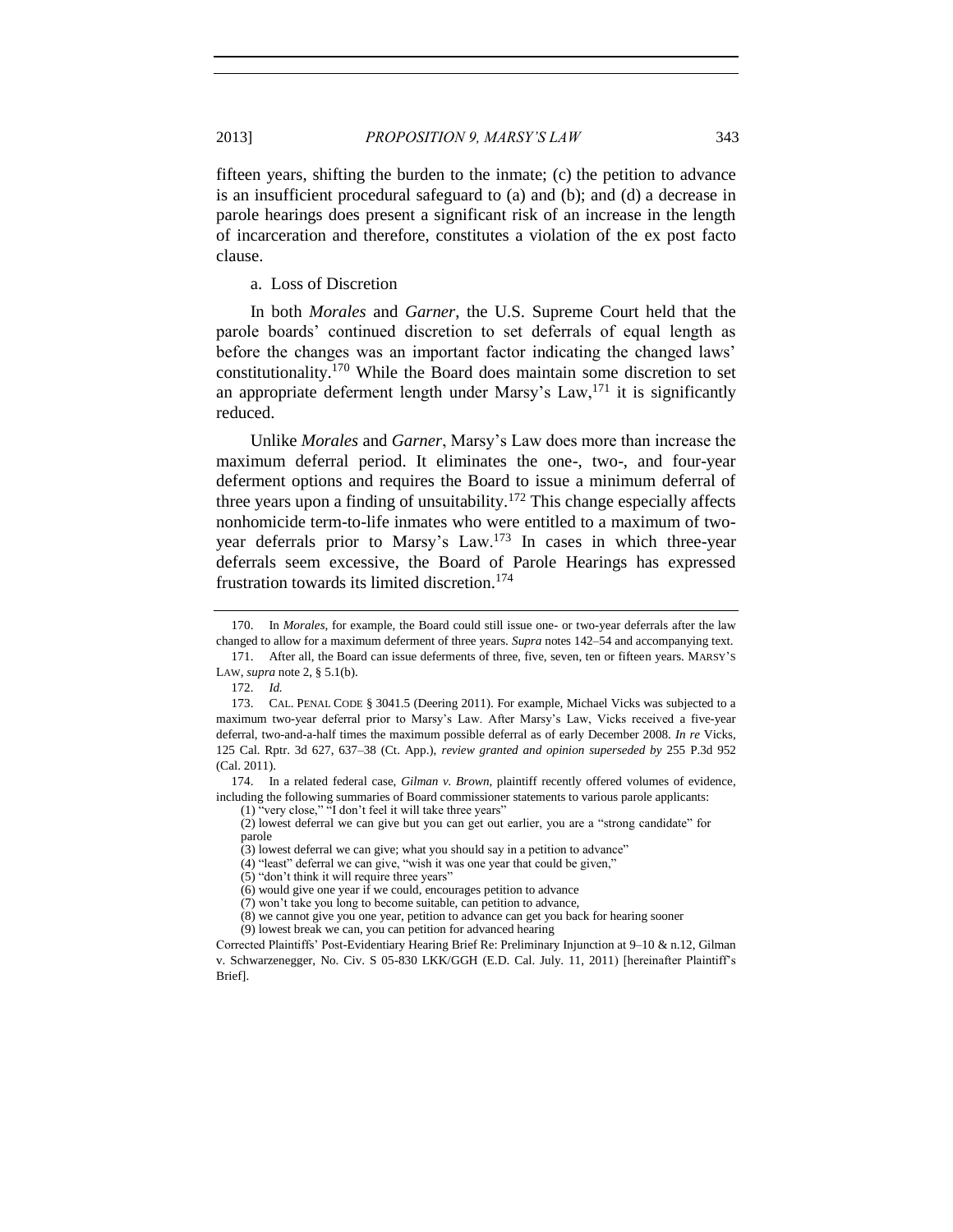b. The Default Period Is Fifteen Years and Shifts the Burden to the Inmate to Receive a Reduced Deferment

Marsy's Law changes the default deferment period from one year to fifteen years. Prior to Marsy's Law, the Board of Parole Hearings assumed that a one-year deferral was appropriate and could grant maximum deferrals of up to two years<sup>175</sup> or five years<sup>176</sup> only by stating a basis for why it was not reasonable to expect parole to be granted before that time.<sup>177</sup> This showing was required before increasing the deferment to two, three, four, and five years respectively.<sup>178</sup>

After Marsy's Law, the Board of Parole Hearings can grant a deferral below the default period of fifteen years only if clear and convincing evidence indicates the inmate will cease to pose a threat to public safety before that time.<sup>179</sup> The same inquiry is required before granting a deferment below ten, seven and five years.<sup>180</sup> Therefore, a three-year deferral will be granted only if clear and convincing evidence indicates that public safety does not require fifteen, ten, seven, or five years.<sup>181</sup>

<span id="page-23-0"></span>These standards are exactly the opposite and have significant ex post facto implications. Inmates are now saddled with the burden of proving their suitability at a future date, unlike the previous regime, which required the Board to justify why an inmate continued to be a threat to public safety necessitating a longer deferment.<sup>182</sup> The Board loses discretion to issue a deferment below the maximum when it is unclear whether the inmate will be found suitable before that time.<sup>183</sup> Furthermore, the difference in standards used for determining suitability and determining the subsequent hearing upon a finding of unsuitability exacerbates the problem. Unsuitability can be found by a preponderance of the evidence that an

<sup>175.</sup> CAL. PENAL CODE § 3041.5(b) (Deering 2011).

<sup>176.</sup> *Id.*

<sup>177.</sup> *Id.*

<sup>178.</sup> *Id.* In other words, a five-year deferral is granted only after finding it is not reasonable to expect parole after one, two, three, or four years.

<sup>179.</sup> *Id.*

<sup>180.</sup> *Id.*

<sup>181.</sup> *Id.*

<sup>182.</sup> Respondent's Answering Brief on the Merits at 26, *In re* Vicks, 255 P.3d 952 (Cal. 2011) (No. S194129), 2011 WL 6841164 [hereinafter Respondent's Answer].

<sup>183.</sup> For example, under the prior regime, the Board could decide that a two-year deferral is appropriate even though it is unclear that the inmate will be found suitable in two years. Under the current regime, the Board cannot issue a deferment below fifteen years unless *clear and convincing* evidence indicates that the inmate will be found suitable at the earlier hearing date. *See In re* Vicks, 125 Cal. Rptr. 3d 627, 647–48 (Ct. App.), *review granted and opinion superseded by* 255 P.3d 952 (Cal. 2011).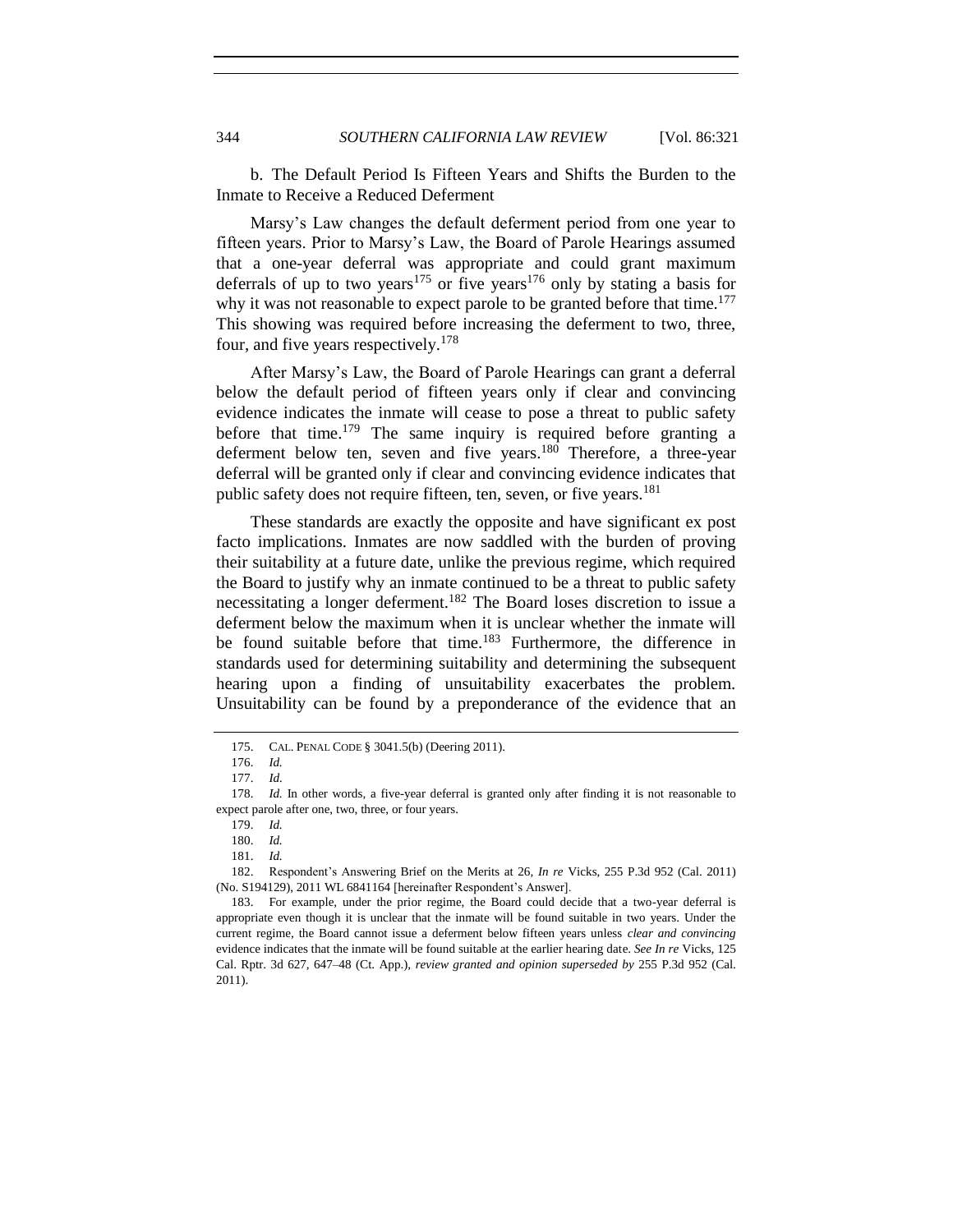inmate continues to pose a risk to public safety, while the inmate must prove by clear and convincing evidence that the inmate will be suitable prior to the fifteen-year default deferral period.<sup>184</sup>As a result,

[I]t is possible for the Board to be certain that the prisoner would be found suitable for and granted parole in one or two years because a preponderance of the evidence would show he was no longer a risk to pubic safety and yet have to defer reconsideration of parole for fifteen years because it could not find by clear and convincing evidence that public safety would not require a more lengthy period of incarceration than ten additional years.<sup>185</sup>

These changes in conjunction raise significant concerns. In fact, data shows that prior to Marsy's Law, two-thirds of deferments were one or two years.<sup>186</sup> After the law's enactment, a majority of inmates receive threeand five-year deferrals.<sup>187</sup> Because the inquiry is whether there is a significant increased risk of *incarceration*, the decrease in parole hearings alone is inadequate to prove an ex post facto violation. Marsy's Law will not be found unconstitutional unless the petition to advance hearing provisions is found inadequate<sup>188</sup> and there is a link between decreased hearings and increased incarceration.<sup>189</sup>

c. The Petition to Advance Is an Inadequate Remedy to the Concerns Raised in Sections a and b

The California appellate courts are split on whether the significant risk of increased incarceration presented by Marsy's Law's statutory changes is alleviated by the petition to advance provisions.<sup>190</sup> There are three main

<span id="page-24-0"></span><sup>184.</sup> Respondent's Answer, *supra* not[e 182,](#page-23-0) at 27.

<sup>185.</sup> *Id.*

<sup>186.</sup> WEISBERG, MUKAMAL & SEGALL, *supra* not[e 41,](#page-5-0) at 13.

<sup>187.</sup> *Id.*

<sup>188.</sup> Lower courts holding Marsy's Law constitutional based their decision on the petition to advance provisions. *In re* Aragon, 126 Cal. Rptr. 3d 286, 298–300 (Ct. App.), *review granted and opinion superseded by* 260 P.3d 282 (Cal. 2011); *In re* Russo, 124 Cal. Rptr. 3d 444, 454–55 (Ct. App.), *review granted and opinion superseded by* 255 P.3d 952 (Cal. 2011).

<sup>189.</sup> *Supra* Part III.C.2.d.

<sup>190.</sup> However, the courts finding that the petition to advance provisions do not prevent an ex post facto violation rely on a strained reading of section 3041.5(d)(3). Those courts held that section 3041.5(d)(3) precludes an inmate from applying for an expedited hearing until a minimum of three years has passed. This three-year "blackout" period in turn, causes an *actual* increase in incarceration since subsequent parole hearings cannot occur prior to a three-year minimum deferment period. *In re* Reed, No. D058592, 2011 WL 3035393, at \*16 (Cal. Ct. App. July 25, 2011); *In re* Vicks, 125 Cal. Rptr. 3d 627, 638–39 (Ct. App.), *review granted and opinion superseded by* 255 P.3d 952 (Cal. 2011). This interpretation ignores the plain language of the statute and Board practice. The Board of Parole Hearings has promulgated Form BPH 1045(A), "Petition to Advance Hearing Date." CAL. DEP'T CORR. & REHAB., BPH 1045(A) PETITION TO ADVANCE HEARING DATE, *available at* http://www.cdcr.ca.gov/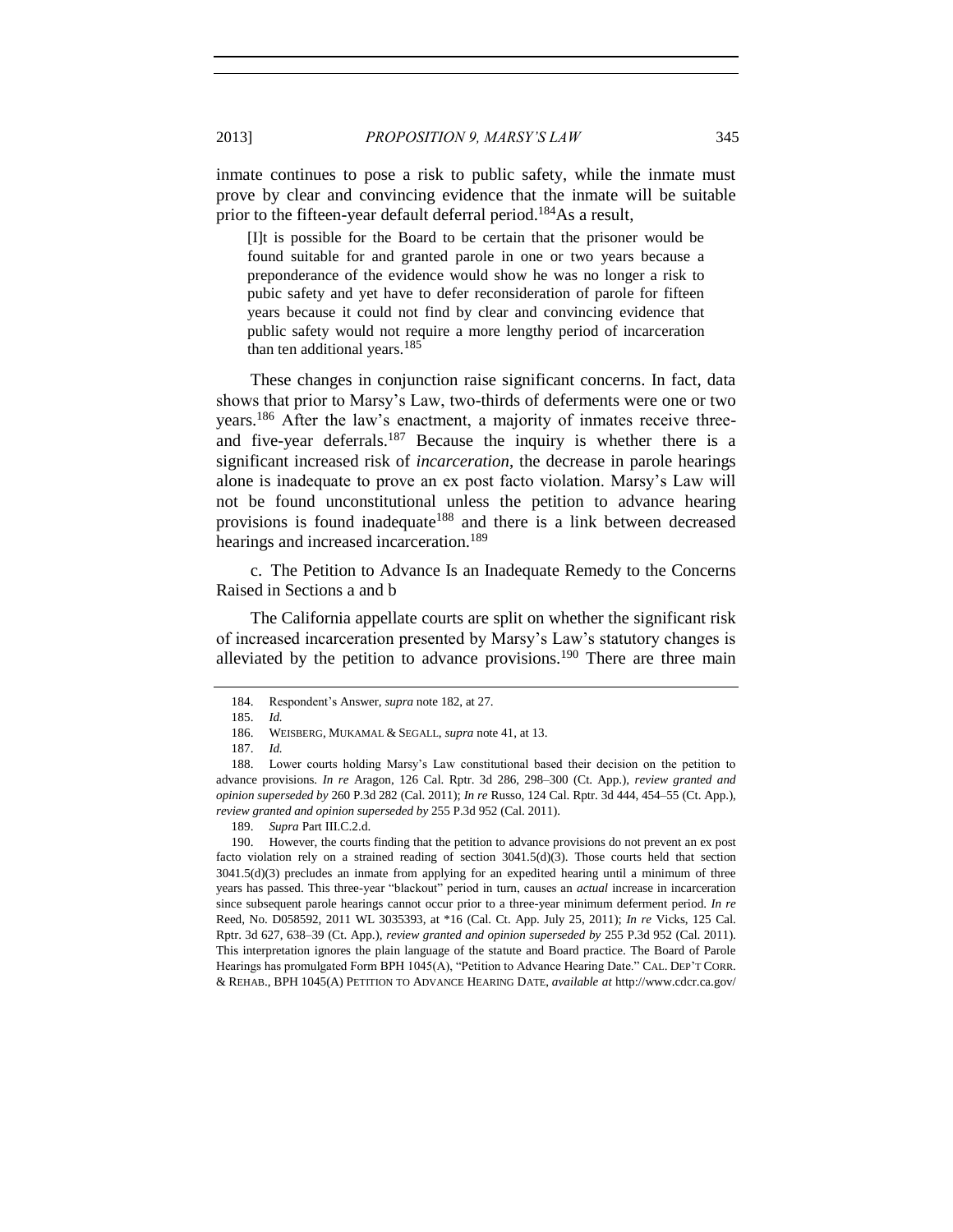reasons the California Supreme Court should find that it is not: (1) Form BPH 1045(A) is not a substitute for regular parole hearings; (2) statistics indicate petitions to advance are almost always denied; and (3) even if petitions to advance are granted, the lengthy review process will lead to a risk of increased deferment periods.

<span id="page-25-0"></span>Proponents of Marsy's Law propose that it merely changed the administrative procedure by which parole is granted.<sup>191</sup> They argue that while inmates may receive lengthier deferrals, they are able to apply for an advanced hearing using Form BPH 1045(A). Inmates must demonstrate in eight lines,<sup>192</sup> along with attached supporting documentation, that those factors indicating unsuitability for parole at the initial hearing have been addressed and eliminated.<sup>193</sup> Inmates are not entitled to in-person reviews and must demonstrate, exclusively in writing, that they no longer present an unreasonable risk to public safety. Because inmates are often denied parole for poorly defined, intangible reasons, such as lack of remorse or lack of insight, $194$  this standard can be very difficult to meet. This is especially true

191. *See, e.g.*, *In re Russo*, 124 Cal. Rptr. 3d at 454.

192. Form BPH 1045(A) allows an applicant to list up to four reasons why an expedited hearing is appropriate. It allows two lines per reason and recommends attaching supporting documentation such as "support letters, job offers, and vocational or education certificates." BPH 1045(A), *supra* note [190,](#page-24-0) at 1.

193. *Id. See also* Reporter's Transcript: Evidentiary Hearing Re Preliminary Injunction at 25–28, Gilman v. Schwarzenegger, No. Civ. S-05-830 LKK/GGH (E.D. Cal. Apr. 6, 2011) [hereinafter Reporter's Transcript] (recording Sue Facciloa's testimony, a former Board commissioner, who discusses how the Board flags deficit areas during the hearing and in order to establish a prima facie case for an advanced hearing and overcome the summary denial stage, the inmate must address every single deficit and indicate that it is no longer a factor indicating current dangerousness).

194. In *In re Shaputis*, the California Supreme Court affirmed the Board's use of lack of "insight" as a factor indicating unsuitability and attempted to define the elusive term. The Court found that an inmate's "past and present attitude toward the crime," "the presence of remorse," and indications that the inmate "understands the nature and magnitude of the offense" all fall within the definition of insight and are all legitimate factors to consider according to California's parole regulations. *In re* Shaputis, 265 P.3d 253, 270 (Cal. 2011). Furthermore, the inmate should demonstrate "insight into other aspects of his or her personal history relating to future criminality." *Id.* at 272. The Court defined insight broadly but affirmed the basic *Lawrence* requirement that any factor used to deny parole must have a rational nexus to current dangerousness. *Id.* at 270–72 (denying Mr. Shaputis's habeas corpus petition

BOPH/docs/BPH\_1045%28A%29-Petition\_to\_Advance\_Hearing\_Date.pdf (last visited Dec. 14, 2012) [hereinafter BPH1045(A)]. The form is used by inmates when they apply for an advanced hearing and explicitly provides, "You can make one initial request for an advanced hearing date following a denial of parole at any time, but from then on you can only submit requests once every three years." *[Id](../../Downloads/Id)*. at 1. The California Supreme Court has long granted significant deference to the Board's interpretation of its legal obligations and will likely do the same with respect to its interpretation of section 3041.5(d)(3). *See* Roberts v. Duffy, 140 P. 260, 264 (Cal. 1914) ("[E]ntire discretion is left the board as to when, if at all, parole will be granted to prisoners . . . ."). As a result, this Note will proceed to discuss other potential arguments for why Form BPH 1045(A) is not a sufficient protection against ex post facto violations.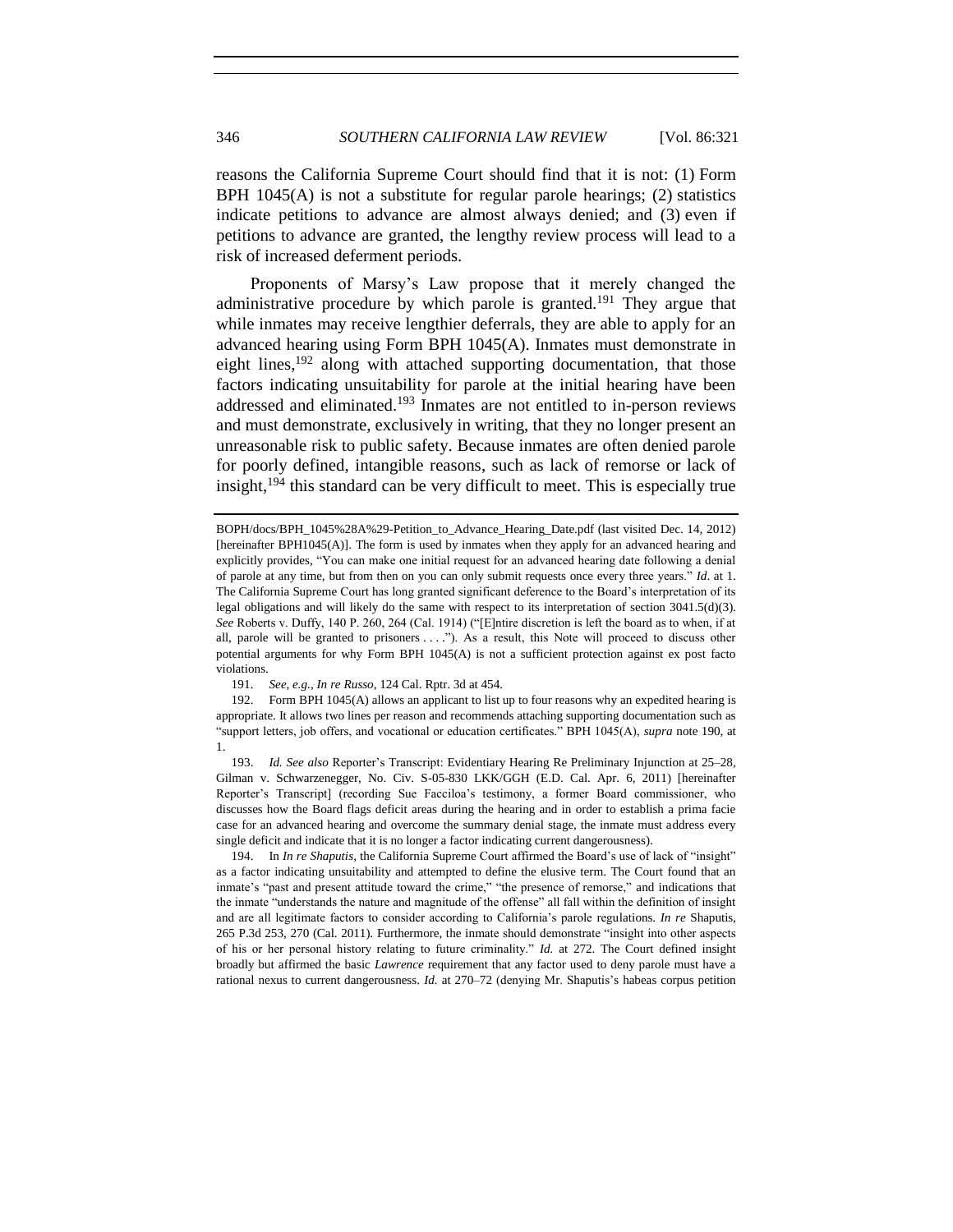in light of the California Supreme Court's emphasis on inmate credibility, a quality best conveyed by live questioning rather than prepared written statements.<sup>195</sup> Even if these difficult standards are met, Marsy's Law provides only that the Board may advance hearings, not that it must.<sup>196</sup>

For example, Mr. James Alexander was denied parole at his hearing mainly for a lack of insight. In response, Mr. Alexander wrote a seven-page statement of insight and filed a petition to advance his hearing. He was summarily denied for failing to indicate changed circumstances. After serving the duration of his deferment, Mr. Alexander attended his subsequent hearing and was found suitable for parole. Ironically, the Board commended him for the exact same statement of insight attached to his petition to advance. The only factor that seems to have changed from the time of his denied petition to his suitability finding was the opportunity for the Board to assess him in person. Unlike on paper, Mr. Alexander was able to express his credibility, insight, and genuine rehabilitation in person.<sup>197</sup>

Mr. Alexander's case is not surprising in light of the statistics regarding petitions to advance. From the time of Marsy's Law's enactment to December 2010, 119 requests to advance hearing dates were made.<sup>198</sup> Of those, 114 were denied (96 percent) and 106 were summarily denied (89 percent).<sup>199</sup> Of the five petitions to advance, three were for improving parole plans.<sup>200</sup> Every inmate who applied for an advanced hearing and was previously deemed to "lack insight" by the Board was summarily denied.<sup>201</sup>

The courts cannot prevent the Board's practice of overwhelmingly summarily denying petitions to advance. While Marsy's Law allows for

for the second time at the California Supreme Court level).

<sup>195.</sup> "[I]t was also reasonable for the Board to be unpersuaded by petitioner's written statement when it considered whether he had gained the insight that was found to be lacking in the *Shaputis I* proceedings." *Id.* at 267–68 (admonishing the California Court of Appeal for "substitut [ing] its own credibility determination for that of the parole authority").

<sup>196.</sup> MARSY'S LAW, *supra* not[e 2,](#page-0-1) § 5.1(b)(4).

<sup>197.</sup> Reporter's Transcript, *supra* note [193,](#page-25-0) at 56–58. Although Mr. Alexander was serving a three-year deferral at the time his petition to advance was denied, it is unlikely the case that the Board of Parole Hearings would have granted his petition had he been serving a five-, seven-, ten-, or fifteenyear deferral. As a result, the potential increase in incarceration could have been significantly worse.

<sup>198.</sup> *Id.* at 8.

<sup>199.</sup> *Id.* at 9.

<sup>200.</sup> *Id.* at 10. The Board may consider an inmate's parole plans (for example, transitional facility, job opportunities, and so forth) as a factor tending to indicate suitability. If an inmate is lacking parole plans, the inmate can easily attach documentation to the BPH  $1045(A)$  indicating the issue has been addressed. *Id.* at 8.

<sup>201.</sup> *Id.* 9–10. Similar results could be expected for remorse, which, like insight, is difficult to express on paper.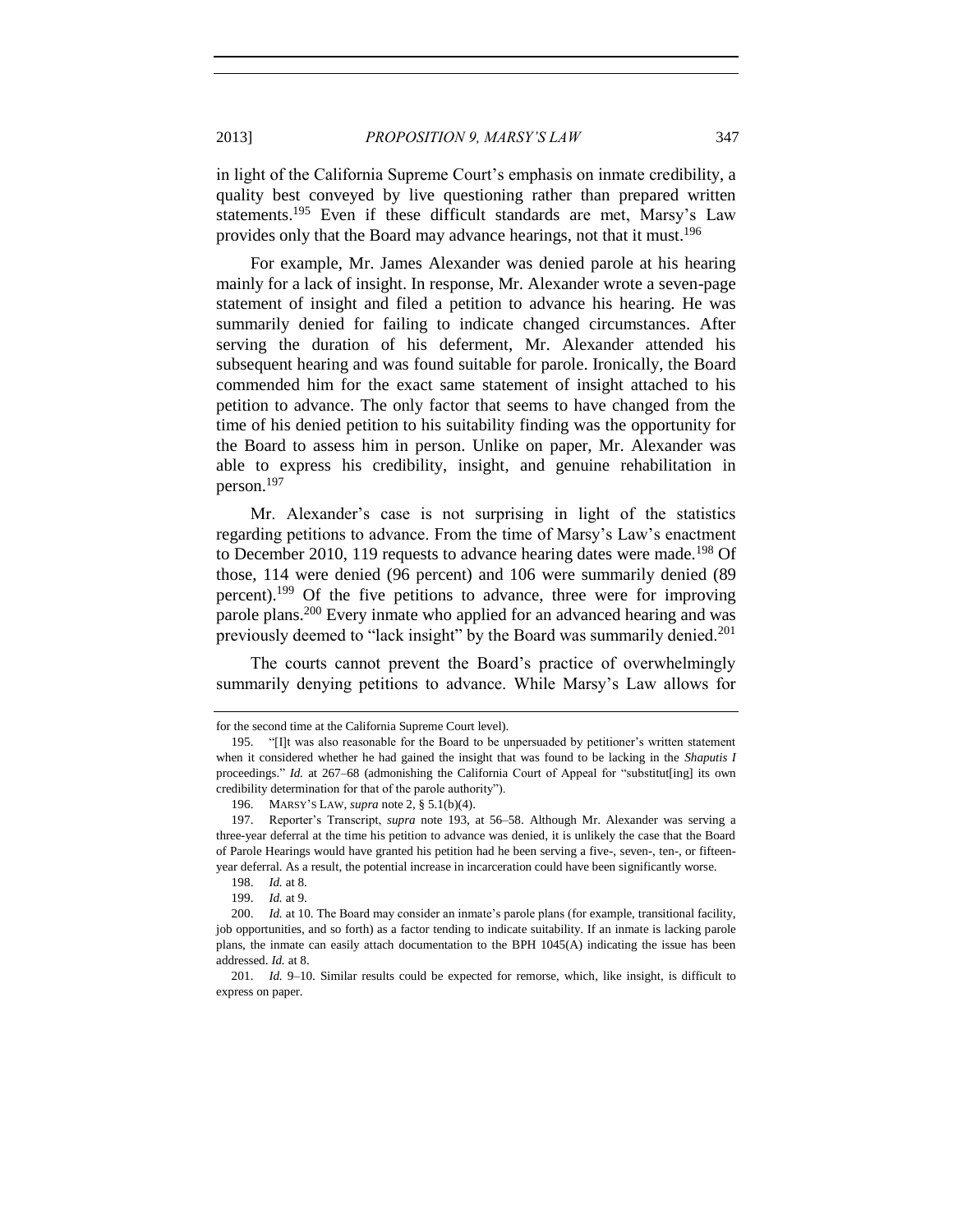judicial review of expedited hearing denials, reversal is permissible only upon a showing of "manifest abuse of discretion" by the Board.<sup>202</sup> In light of Marsy's Law providing only that a Board may (rather than must) grant a petition to advance, it is unlikely a court could find such a "manifest abuse of discretion."<sup>203</sup>

Finally, Marsy's Law results in increased deferment periods even if the petitions to advance were regularly granted. Prior to Marsy's Law's enactment, the default deferment was one year, and many inmates did in fact receive one-year deferrals.<sup>204</sup> If Marsy's Law provided a mere procedural change, a one-year deferral should still be possible.<sup>205</sup> Based on current practice, it is not. Following a parole hearing, the Board of Parole Hearings' decision becomes final after 120 days.<sup>206</sup> The Board may change its decision at anytime during this 120-day period, during which time it is impossible to file a petition to advance. Assuming the inmate is able to file a petition on day  $121<sup>207</sup>$  the Board will then begin its review process. The Board is required, under Marsy's Law, to consult the victims<sup>208</sup> and review the inmate's prison file before a decision can be made.<sup>209</sup> This process can require between three and six months.<sup>210</sup> Following a decision to grant the petition, the Board of Parole Hearings must place the advanced hearing on the calendar. At a minimum, the Board must wait at least ninety days to

<sup>202.</sup> MARSY'S LAW, *supra* not[e 2,](#page-0-1) § 5.1(d)(2).

<sup>203.</sup> This is reflected in the 2012 decision, *In re* Thompkins, 137 Cal. Rptr. 3d 718, 726 (Ct. App.) (citations omitted) (internal quotation marks omitted) (holding that petitions to advance do not require a full hearing and the "highly deferential" manifest abuse of discretion standard of review requires the court to affirm the Board decision unless "it falls outside the bounds of reason under the applicable law and the relevant facts"), *review granted and opinion superseded by* 277 P.3d 742 (Cal. 2012).

<sup>204.</sup> WEISBERG, MUKAMAL & SEGALL, *supra* note [41,](#page-5-0) at 13 (stating that two-thirds of inmates received deferrals of two years or less).

<sup>205.</sup> This would require the Board of Parole Hearings to receive and grant a meritorious petition to advance and then schedule a subsequent parole hearing within one year of the initial parole hearing.

<sup>206.</sup> CAL. PENAL CODE § 3041(b) (Deering 2011).

<sup>207.</sup> This is unlikely to be the case. According to BPH procedure, an inmate demonstrates the requisite "changed circumstances" only after showing that all prior "deficits" to parole have been addressed. Reporter's Transcript, *supra* note [193,](#page-25-0) at 27–28. For example, an inmate who is denied for lack of insight into the commitment offense, lack of parole plans, and prior criminal behavior would need to demonstrate that each of the "deficits" has been alleviated. Failure to do so would result in summary denial. The inmate may require more than 120 days to acquire the necessary documentation to demonstrate a change in insight or reasons the prior criminal behavior is no longer probative of current dangerousness. *See id.* at 30–32.

<sup>208.</sup> Under Marsy's Law, the term "victim" is given a very broad definition extending to anyone who suffers any harm (physical, psychological, or financial) as a result of the (attempted) commission of a crime and that person's spouse, parents, children, siblings, guardians, and lawful representatives. *Supra* note [37](#page-4-1) and accompanying text.

<sup>209.</sup> MARSY'S LAW, *supra* not[e 2,](#page-0-1) § 5.1(d).

<sup>210.</sup> *See* Plaintiff's Brief, *supra* not[e 174,](#page-22-0) at 25–26.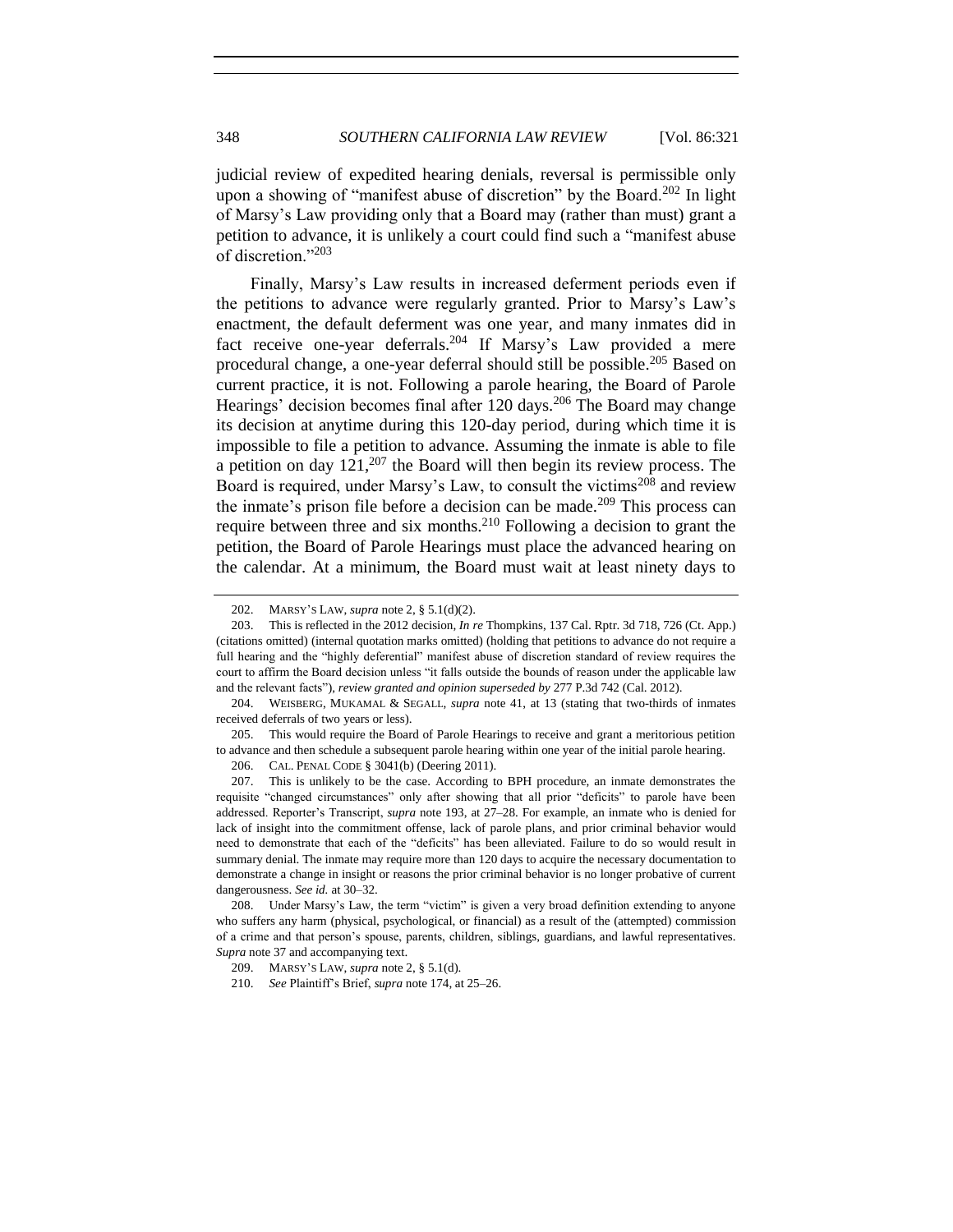schedule the subsequent hearing pursuant to Marsy's Law's victim notice requirements.<sup>211</sup> In the few cases where subsequent hearings have been granted, scheduling has been found to take eight months or longer. $2^{12}$ Based on the above timetable, the process can take well above the one-year minimum deferment prior to Marsy's Law. In fact, three of the five granted petitions to advance resulted in subsequent hearings two years from the date of their initial hearing.<sup>213</sup>

<span id="page-28-1"></span>Ultimately, the petitions to advance are not functioning as a mere procedural substitute for regular parole hearings. As Mr. Alexander's case demonstrates, there are fundamental differences between impersonal petitions to advance and live parole hearings. Furthermore, the Board's implementation of Marsy's Law eliminates the possibility of a one-year actual deferment and makes a two-year deferment highly unlikely. Therefore, Marsy's Law has, at best, extended the period of time between parole hearings for California term-to-life inmates.

d. A Decrease in Parole Hearings Does Increase the Risk of Prolonged Incarceration

<span id="page-28-0"></span>An ex post facto violation exists only if Marsy's Law creates a significant risk of increased *incarceration*. A decrease in parole hearings alone will not be sufficient to demonstrate unconstitutionality.<sup>214</sup> Recent data shows that, of those inmates who are parole eligible, 17 percent are granted parole.<sup>215</sup> Furthermore, denials of parole suitability can be challenged in state court via a petition of habeas corpus.<sup>216</sup> From August 2008 to April 2011, 70 percent of inmates who challenged their denial<sup>217</sup> in an appellate court prevailed and received expedited court-ordered parole

<sup>211.</sup> MARSY'S LAW, *supra* not[e 2,](#page-0-1) § 5.2(a)(1).

<sup>212.</sup> Plaintiffs' Brief, *supra* not[e 174,](#page-22-0) at 25–26.

<sup>213.</sup> *Id.* Notably, all three of the petitions granted were for improved parole plans.

<sup>214.</sup> *See* Cal. Dep't Corr. v. Morales, 514 U.S. 499, 508–13 (1995) (discussing how increased deferment times were unlikely to affect term-to-life inmates convicted of multiple homicides since the possibility of release was practically zero).

<sup>215.</sup> Application for Permission to File Amicus Curiae Brief and Brief of Amicus Curiae in Support of Petitioner at 48 & n.42, *In re* Vicks, 255 P.3d 952 (Cal. 2011) (No. S194129), 2012 WL 479591 [hereinafter Amicus Curiae Brief] (arguing that this number is held artificially low since it includes inmates who are several years away from a suitability finding and that the number would likely be significantly higher if only those inmates who received a one-year deferral under the prior version of section 3041.5 were included).

<sup>216.</sup> In most cases, the petition for habeas corpus will allege that the Board's denial of parole was arbitrary and capricious in violation of due process. *See*, *e.g.*, *In re* Prather, 234 P.3d 541, 544 (Cal. 2010).

<sup>217.</sup> For these purposes, denial includes both a denial by the Board at a regularly scheduled parole hearing and a reversal of a suitability finding by the Governor's Office.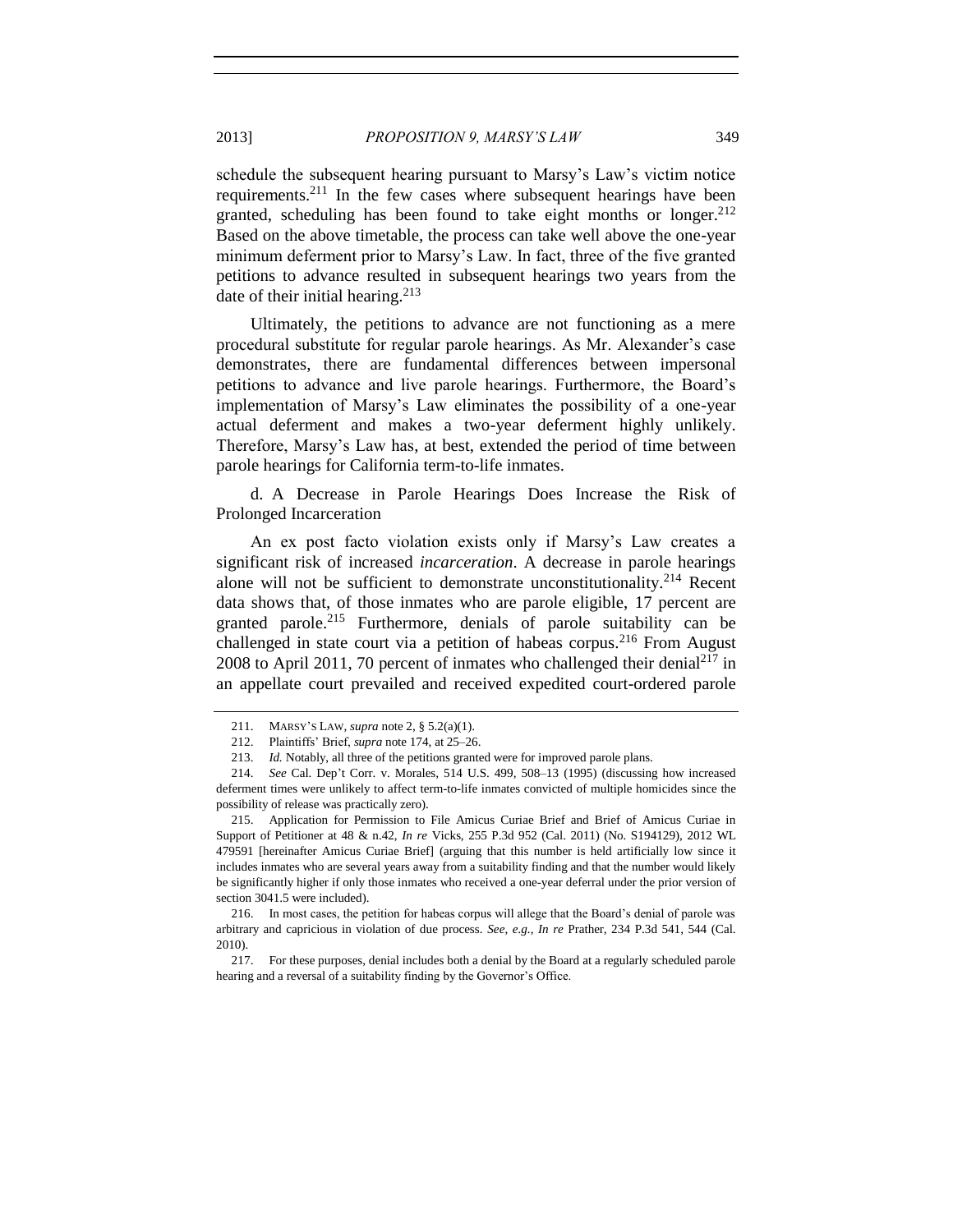hearings.<sup>218</sup> This error rate suggests more parole hearings are necessary to properly protect the due process interests of term-to-life inmates. For purposes of ex post facto analysis, it indicates even Board denials can lead to earlier hearings and release. Once an inmate is found to be suitable for parole, Governor Brown has allowed 80 percent of Board decisions to stand while Governor Schwarzenegger allowed 28 percent to stand.<sup>219</sup> Therefore, there is strong evidence that a decrease in parole hearings, and thus a decrease in opportunity for release, will increase the length of incarceration for term-to-life inmates.

In addition to the above evidence of a significant risk of increased incarceration, data indicates that Marsy's Law has imposed an actual increase in incarceration. Following the implementation of Marsy's Law on December 15, 2008, 442 prisoners received post-Marsy's Law deferments but had them modified to pre-Marsy's Law deferments pursuant to a class action stipulation.<sup>220</sup> Of the 442 inmates, 305 received their subsequent hearing by March 2011 and fifty-one (16.7 percent) were granted parole.<sup>221</sup> Similarly, 408 different inmates received pre–Marsy's Law deferments subsequent to Proposition 9's passage.<sup>222</sup> Many of the 408 received grants of parole, but of the 247 who were found unsuitable, eighty-eight received one- or two-year deferrals and reached their subsequent hearing by April 2011.<sup>223</sup> Twenty-five (28 percent) were granted parole at their subsequent hearing.<sup>224</sup> If these inmates were subjected to the provisions of Marsy's Law, it would have been impossible to receive a subsequent hearing in 2011. Thus, inmates receiving pre–Marsy's Law deferments under the class action stipulation "would have done, on average, two years in excess of when the Board and / or governor found they were suitable for parole and

<sup>218.</sup> Amicus Curiae Brief, *supra* note [215,](#page-28-0) at 24 n.15, 51. Notably, this 70 percent rate may be artificially high since many of the early reversals following *Lawrence* imposed post-*Lawrence* interpretation of section 3041 on Boards relying exclusively on the heinous nature of the commitment offense. In addition, the courts of appeal may have misinterpreted the some evidence standard of review as discussed in *In re Shaputis*. *Id.* at 51 n.44.

<sup>219.</sup> *Id*. at 50.

<sup>220.</sup> *Id*. at 22–23 & n.13 ("[A] state class action habeas proceeding that initially involved a challenge to the untimeliness of parole suitability hearings for life prisoners and resulted in a settlement.") (citation omitted).

<sup>221.</sup> *Id*. at 23.

<sup>222.</sup> *Id*. at 23 & n.14 ("These were primarily prisoners similarly-situated to the *Rutherford* prisoners (because if their hearings had been timely held, they would have occurred before the implementation of Proposition 9) but had not had their hearings before the stipulation in *Rutherford*. Thus, they did not need modifications of Proposition 9 deferrals; they simply needed the old law to be applied to their hearings.") (citations omitted).

<sup>223.</sup> *Id*. at 24.

<sup>224.</sup> *Id*.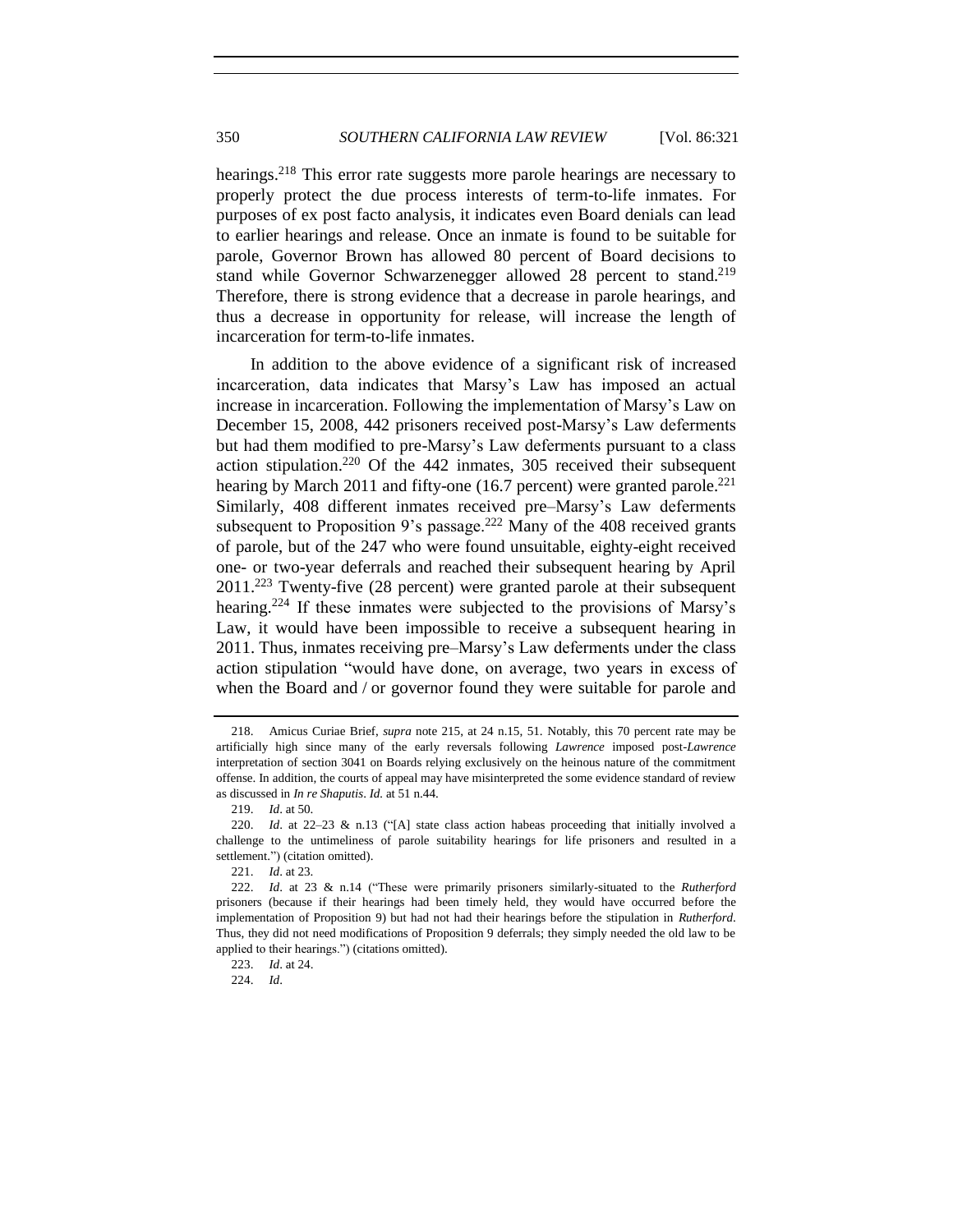allowed their releases" if Marsy's Law was applied to their deferment period.<sup>225</sup> This data indicates that inmates have in fact been subjected to increased incarceration, violating the ex post facto clause.

# D. WOULD A RIGOROUS LEGISLATIVE PROCESS HAVE PREVENTED THE ABOVE PROBLEMS?

"The process of legislating often involves tradeoffs, compromises, and imperfect solutions  $\dots$ <sup>226</sup> By design, lawmaking is difficult and generally involves significant debate and amendment. As discussed, the ballot initiative process avoids this and requires voters to make a binary choice, whether they approve or disapprove of the proposed law in its entirety.<sup>227</sup> As a result, errors and constitutional flaws should be expected; they are an inherent feature of the ballot initiative process.<sup>228</sup> The question remaining is whether a rigorous legislative process would have prevented this.

In general, legislators are better equipped to consider tradeoffs on policy or budgetary matters.<sup>229</sup> The ballot initiative process does not allow the voter to consider tradeoffs, or consider alternatives over a period of time.<sup>230</sup> Robert Cooter and Michael Gilbert explain,

Hundreds of thousands of scattered citizens cannot effectively bargain with each other over public policies, yielding on one issue in exchange for support on another. By contrast, legislators can bargain and compromise with one another by taking advantage of their small numbers, as well as committees, agendas, procedural rules, and political parties. In the language of economics, the transaction costs of bargaining are much higher in direct democracy than in representative government. Consequently, political bargaining usually produces better results in the legislature than in the initiative process.  $231$ 

<span id="page-30-0"></span>In the case of Marsy's Law, legislators may have been concerned with the financial strain it could place on the state for the foreseeable future.<sup>232</sup> Perhaps a compromise would have been struck to incorporate only some of

<sup>225.</sup> *Id.* at 52.

<sup>226.</sup> Preseault v. Interstate Commerce Comm'n, 494 U.S. 1, 19 (1990).

<sup>227.</sup> Henry, *supra* not[e 19,](#page-2-1) at 567.

<sup>228.</sup> *See supra* text accompanying notes [23–](#page-2-2)[24.](#page-3-1)

<sup>229.</sup> *See* Henry, *supra* note [19,](#page-2-1) at 550 (discussing the strengths of a representative democracy in which legislators are best able to discern the interests of their constituency).

<sup>230.</sup> *Id.*

<sup>231.</sup> Robert D. Cooter & Michael D. Gilbert, *A Theory of Direct Democracy and the Single Subject Rule*, 110 COLUM. L. REV. 687, 689 (2010) (footnote omitted).

<sup>232.</sup> *Supra* notes [69–](#page-8-1)[82](#page-9-1) and accompanying text.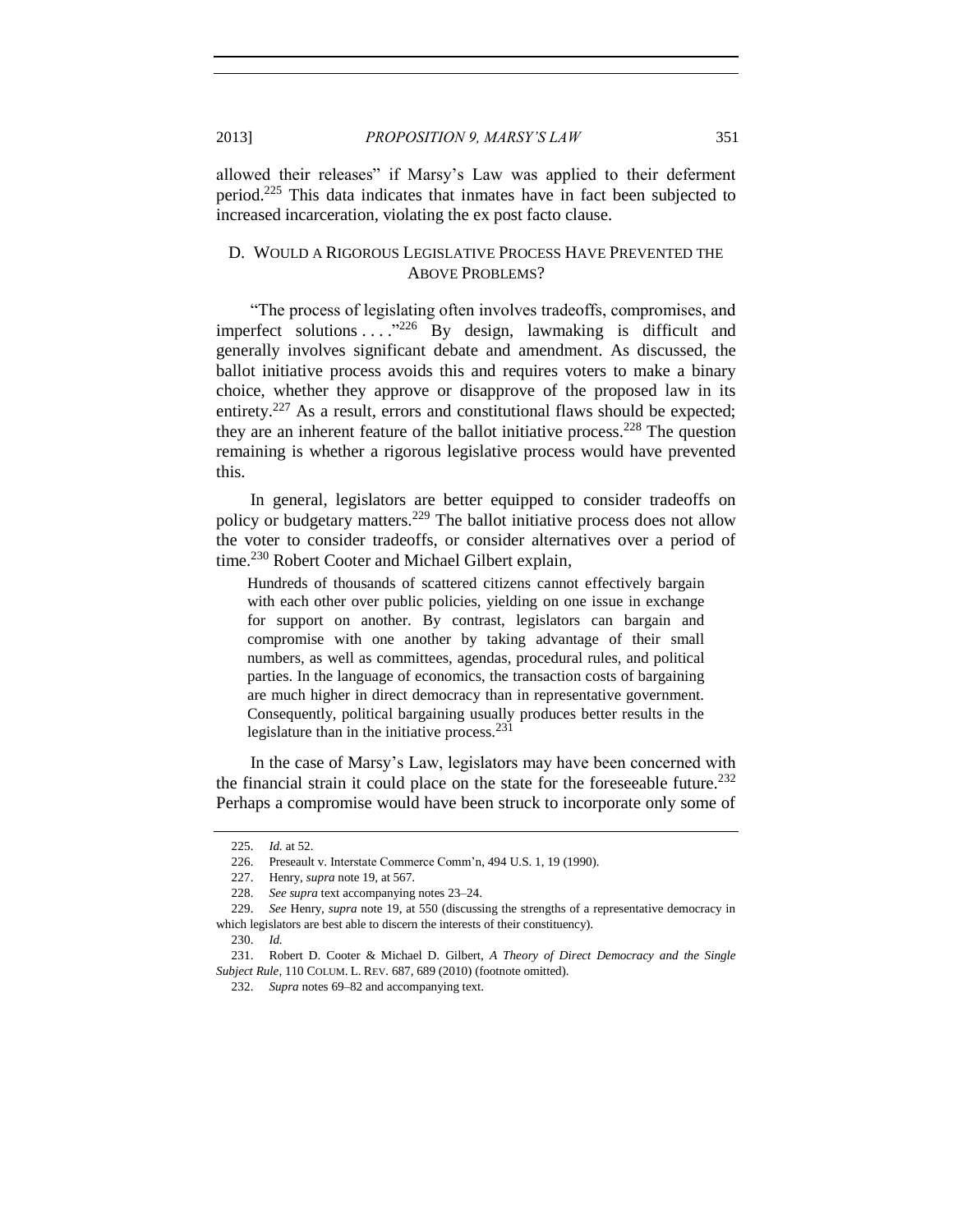352 *SOUTHERN CALIFORNIA LAW REVIEW* [Vol. 86:321

the changes in Marsy's Law to ensure the financial strain was not too great.

<span id="page-31-0"></span>Furthermore, the California legislature is divided into numerous standing committees, subcommittees, select committees, and joint committees. The general purpose of the committee system is to ensure that the various concerns of the citizenry are represented and considered before a new law is enacted.<sup>233</sup> Justice Linde of the Oregon Supreme Court explained, "[T]here is nothing comparable to the hearings of legislative committees to raise questions and allow the presentation of different viewpoints in order to eliminate unacceptable aspects of a proposal and to produce an improved or at least defensible compromise  $\ldots$ .  $^{234}$  In the case of Marsy's Law, state senate standing committees that may have been involved include: Budget and Fiscal Review; Public Safety; Elections and Constitutional Amendments; and Health.<sup>235</sup> Similarly, several state assembly and joint committees would have likely analyzed the bill before its passage. As a result, the bill may have undergone significant revision.

Specifically, Marsy's Law could have avoided judicial intervention by incorporating very minor changes. The parole revocation provisions could have likely been saved if the language was not so limiting.<sup>236</sup> As the *Valdivia* court suggested, Marsy's Law could have instead provided that "under California law, parolees are not entitled to any process other than the Constitutional minimums."<sup>237</sup> The ex post facto concerns could have been entirely prevented by changing section 10 of Marsy's Law "[r]etroactivity."<sup>238</sup> If Marsy's Law is found to violate the ex post facto clause, those term-to-life inmates who committed crimes after its enactment will still be subject to its changes.<sup>239</sup> California's legislature may have been equally concerned with the parole system, but realized the

<sup>233.</sup> *See Committees*, CAL. STATE SENATE, http://senate.ca.gov/committees (last visited Dec.14, 2012) (listing the California Standing and Subcommittees).

<sup>234.</sup> Or. Educ. Ass'n v. Phillips, 727 P.2d 602, 613 (Or. 1986) (Linde, J., concurring).

<sup>235.</sup> *Committees*, *supra* note [233.](#page-31-0)

<sup>236. &</sup>quot;[N]o person . . . shall . . . . be entitled to procedural rights other than the following . . . ." MARSY'S LAW, *supra* not[e 2,](#page-0-1) § 5.3.

<sup>237.</sup> Valdivia v. Brown, No. Civ. S-94-671 LKK/GGH, 2012 U.S. Dist. LEXIS 8092, at \*17 (E.D. Cal. Jan. 24, 2012). This change would have required a presumptive right to counsel, thus undermining a stated goal of Marsy's Law: to reduce wasteful spending. *Id.* at \*38.

<sup>238.</sup> "The provisions of this act shall apply in all matters which arise and to all proceedings held after the effective date of this act." MARSY'S LAW, *supra* not[e 2,](#page-0-1) § 10. This is not to suggest that all retroactive laws violate the ex post facto clause. The U.S. Supreme Court has long held that is not the case. Calder v. Bull, 3 U.S. 386, 387 (1798).

<sup>239.</sup> *In re* Vicks, 125 Cal. Rptr. 3d 627, 650 (Ct. App.) (finding an ex post facto violation), *review granted and opinion superseded by* 255 P.3d 952 (Cal. 2011). There would essentially be two parole systems in place: one for those inmates who committed crimes prior to Marsy's Law's enactment, and one for those prisoners who committed crimes after. *Id*.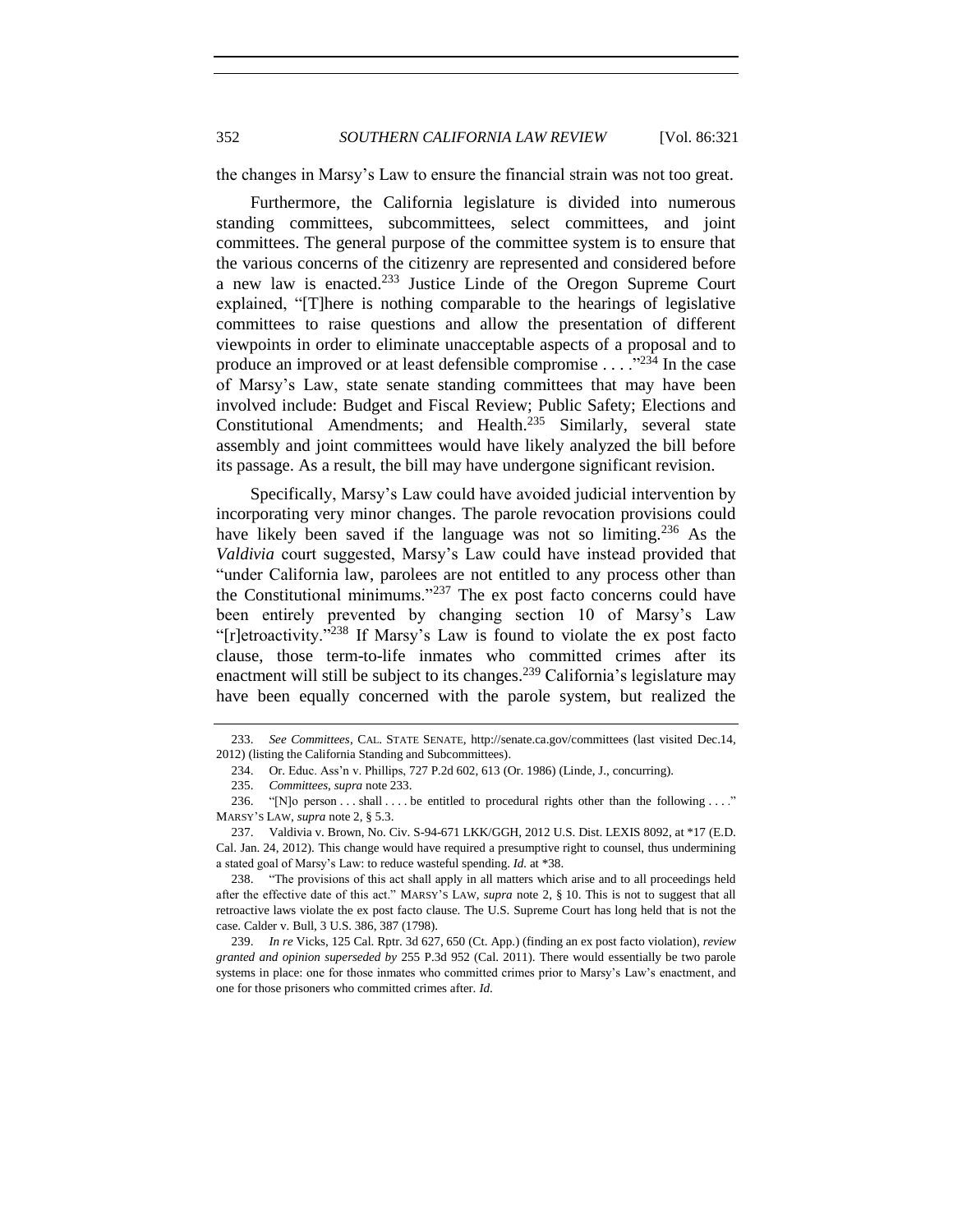budgetary and constitutional ramifications of applying it to all inmates. As a result, compromise may have led to a law applying only prospectively.

Whether the California legislature would have enacted a different law is impossible to determine. However, the ballot initiative process does not allow voters the opportunity to debate and modify proposals the way the legislature can. For a proposed initiative as complicated as Marsy's Law,  $240$ a lengthy lawmaking process may have prevented some of the possible constitutional flaws.

# IV. MARSY'S LAW REFLECTS THE BALLOT INITIATIVE SYSTEM'S PUBLIC POLICY FLAWS

Direct democracy, including the ballot initiative, was designed to give the ordinary citizen a voice and combat entrenched special interests in the lawmaking process. $241$  As discussed, it circumvents representative democracy and a rigorous lawmaking process.<sup>242</sup> Without opportunity for debate and revision, the ballot initiative process can only offer voters a binary choice: maintain the status quo or adopt the proposed law in its entirety.<sup>243</sup> The single-subject rule seeks to mitigate potential problems associated with this binary choice.<sup>244</sup>

This section will first explain the single-subject rule and its application to Marsy's Law. It will then discuss the rationale for the singlesubject rule and how it explains Marsy's Law's passage.

#### A. THE SINGLE-SUBJECT RULE

"An initiative measure embracing more than one subject may not be submitted to the electors or have any effect." $245$  This seemingly straightforward provision of California's Constitution was designed "to avoid confusion of . . . voters . . . and to prevent subversion of the electorate's will."<sup>246</sup> With the prevention of voter confusion as the overarching goal, scholars have opined that the rule serves three main political purposes: (1) prevent logrolling;<sup>247</sup> (2) prevent riding;<sup>248</sup> and

<sup>240.</sup> *See infra* Part IV.

<sup>241.</sup> Garrett, *supra* not[e 25,](#page-3-2) at 1846.

<sup>242.</sup> *Supra* Parts II and III.

<sup>243.</sup> Henry, *supra* not[e 19,](#page-2-1) at 567.

<sup>244.</sup> *Infra* Part IV.A.

<sup>245.</sup> CAL. CONST. art. II, § 8(d).

<sup>246.</sup> Cal. Family Bioethics Council v. Cal. Inst. Regenerative Med., 55 Cal. Rptr. 3d 272, 284 (Ct. App. 2007) (quoting Senate of Cal. v. Jones, 988 P.2d 1089, 1098 (Cal. 1999)).

<sup>247.</sup> Logrolling involves combining multiple measures, none of which would pass on its own, into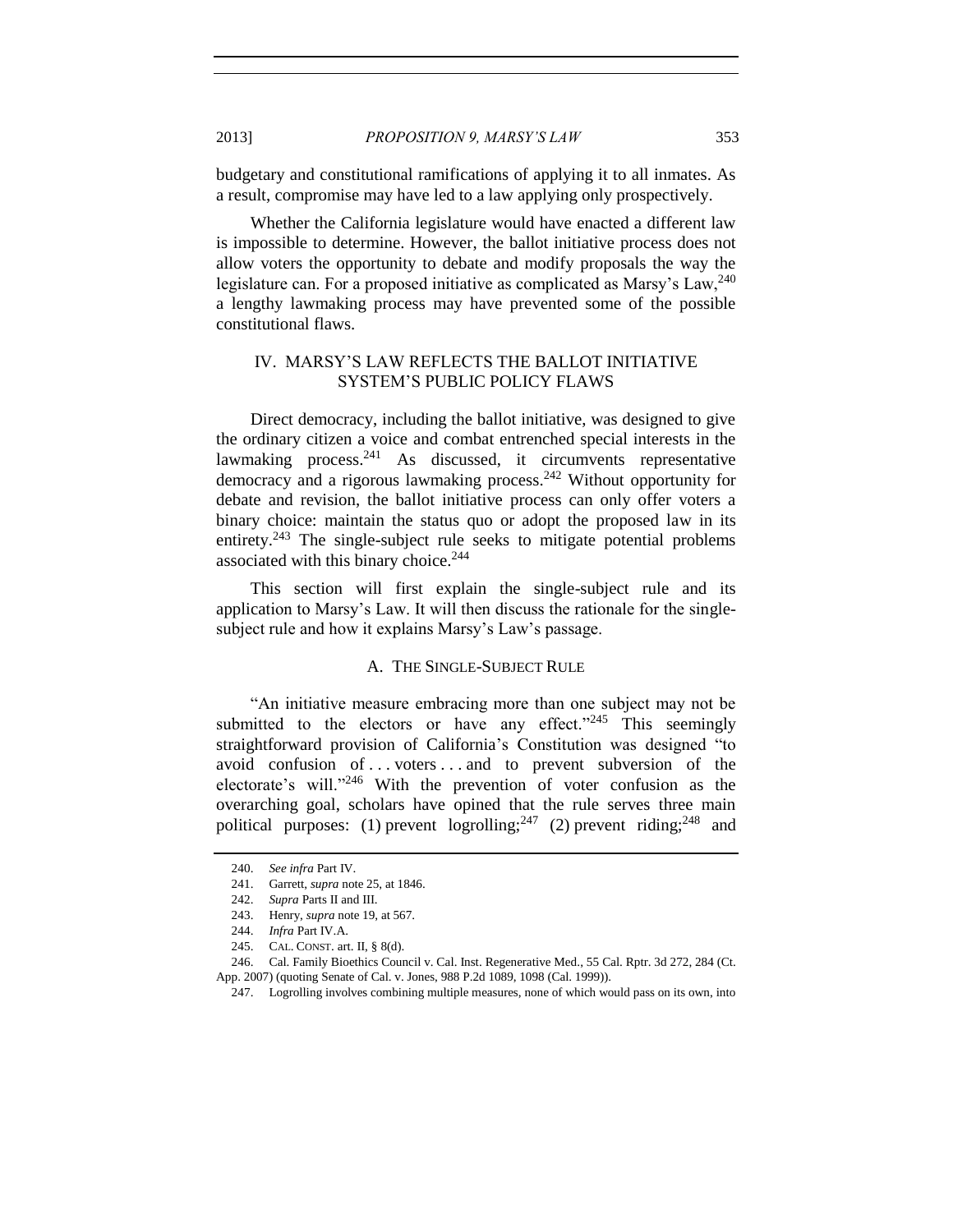(3) improve transparency.<sup>249</sup> With respect to the third goal, transparency, a well-functioning direct democracy should separate or combine proposals according to voters' needs for information and not distract voters with irrelevant information.<sup>250</sup>

Despite these goals, legislatures and courts have struggled to define the key term, "subject."<sup>251</sup> Dictionary definitions of the word are of little help since whether two topics fit into the same subject is a matter of abstraction.<sup>252</sup> The California Supreme Court has established that "an initiative measure does not violate the single-subject requirement if, despite its varied collateral effects, *all of its parts are 'reasonably germane'* to each other, and to the general purpose or object of the initiative."<sup>253</sup> Critics of the test argue it is tautological and allows the court to find parts reasonable germane to one another by defining the "subject" at a higher level of generality.<sup>254</sup> And in fact, California courts have generally been lax in enforcement of the single-subject rule.<sup>255</sup>

Proposition 21, the "Gang Violence and Juvenile Crime Prevention Initiative," was approved in  $2000<sup>256</sup>$  It changed provisions to allow the death penalty for gang-related murder, authorized wiretapping in certain cases, increased punishment for vandalism and graffiti, amended portions of the Three Strikes Law and provisions of the Welfare and Institutions Code concerning the juvenile justice system, changed the confidentiality of juvenile criminal records, and altered various evidentiary rules for juvenile wardship proceedings.<sup>257</sup> Despite these varied changes, the Court determined that all of the parts of Proposition 21 were reasonably germane

a single proposition that receives majority support. Cooter & Gilbert, *supra* not[e 231,](#page-30-0) at 689–90.

<sup>248.</sup> Riders are unpopular measures that would never pass but are slipped through the lawmaking process, concealed within popular measures. *Id.*

<sup>249.</sup> *Id.* at 693.

<sup>250.</sup> *Id. Infra* Part IV.B argues that the ballot initiative process, and particularly the campaign for Marsy's Law, was colored by significant voter confusion.

<sup>251.</sup> Courtney Paige Odishaw, Note, *Curbing Legislative Chaos: Executive Choice or Congressional Responsibility*, 74 IOWA L. REV. 227, 242 (1988).

<sup>252.</sup> For example, Lowenstein asks whether the "subjects" of torts and physics could be part of one subject and answers that if the overarching category is "university education," then yes. Daniel Hays Lowenstein, *California Initiatives and the Single-Subject Rule*, 30 UCLA L. REV. 936, 939–40 (1983).

<sup>253.</sup> Manduley v. Superior Court, 41 P.3d 3, 28 (Cal. 2002) (quotation marks and citation omitted).

<sup>254.</sup> Cooter & Gilbert, *supra* note [231,](#page-30-0) at 710 ("'Germaneness' provides no clear guidance to the correct level of abstraction.").

<sup>255.</sup> *Id.* at 711 (projecting an upswing in enforcement).

<sup>256.</sup> *Manduley*, 41 P.3d at 8.

<sup>257.</sup> *Id.* at 27–28.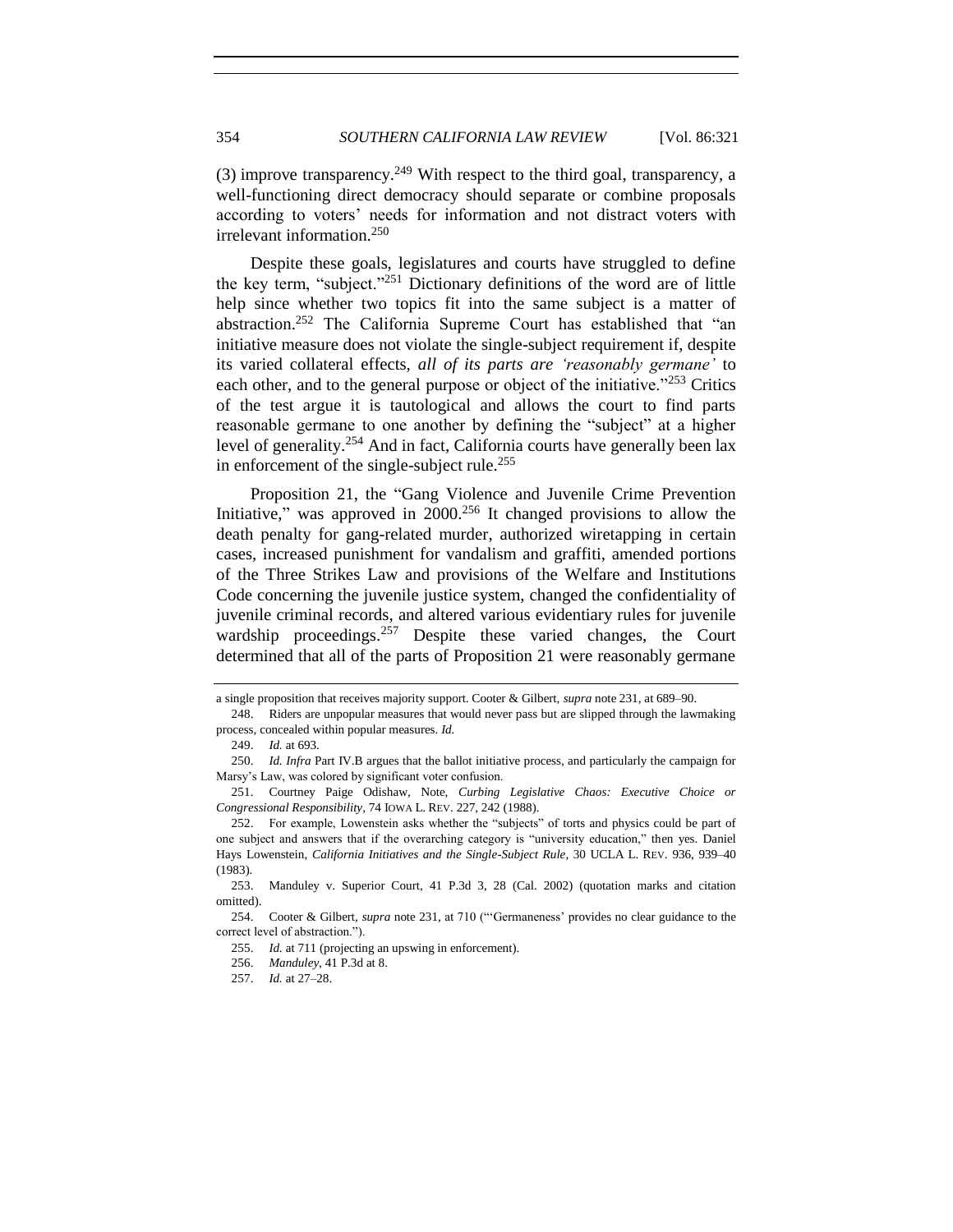<span id="page-34-0"></span>

to the subject of addressing the problem of violent crime committed by juveniles and gangs.<sup>258</sup>

In 1982, California voters approved Proposition 8, The Victims' Bill of Rights, with a purpose very similar to Marsy's Law: to "ensure[] a bill of rights for victims of crime, including safeguards in the criminal justice system to fully protect those rights."<sup>259</sup> Proposition 8 of 1982 amended the state constitution to provide the following: general victims' rights;<sup>260</sup> restitution to victims; a guarantee of safe schools, changes to evidentiary standards; consideration of the public safety before ruling on bail; abolishment of the diminished capacity defense; limits on the insanity defense; sentence enhancements for "habitual criminals"; allowance for victims' statements at all sentencing and parole hearings; limits on pleabargaining; and limits on sentencing to the Youth Authority.<sup>261</sup> Applying the "reasonably germane" test, the California Supreme Court, in *Brosnahan v. Brown*, concluded that the proposition's "several facets bear[] a common concern  $\dots$  promoting the rights of actual or potential crime victims."<sup>262</sup>

In light of the California courts' interpretation of "single-subject," it is unlikely that Marsy's Law violates the single-subject rule. Similar to *Brosnahan*, a court would likely conclude that the overarching purpose of Marsy's Law is to promote the rights of crime victims and that each part of the law is reasonably germane to that purpose. Notably, scholars have proposed different tests that would potentially invalidate Marsy's Law.<sup>263</sup> Despite Marsy's Law passing current single-subject analysis, the concerns of voter confusion and the influence of special interests still pervades the

<span id="page-34-1"></span>

<sup>258.</sup> *Id.* at 29–31.

<sup>259.</sup> Brosnahan v. Brown, 651 P.2d 274, 276 (Cal. 1982) (quoting CAL. CONST. art. I, § 28(a)) (internal quotation marks omitted).

<sup>260.</sup> These rights include "the right to restitution for financial losses, and the expectation that felons will be 'appropriately detained in custody, tried by the courts, and sufficiently punished so that public safety is protected and encouraged . . .'." *Id*. at 277 (quoting CAL. CONST. art. I, § 28(a)).

<sup>261.</sup> *Id*. at 277–79.

<sup>262.</sup> *Id*. at 280.

<sup>263.</sup> For example, Cooter and Gilbert argue that when a plaintiff contends that an initiative contains two subjects, the inquiry should be whether a majority of voters would support the first component without the second component. If the answer is no, the court should find that the law violates the single-subject rule. Cooter & Gilbert, *supra* note [231,](#page-30-0) at 720. Under that formulation, it is possible to imagine a set of circumstances that Marsy's Law would fail. For example, a majority of voters may have supported the Victims' Bill of Rights without supporting the parole revocation provisions. Both portions can stand without the other and therefore should be considered two subjects under the Cooter and Gilbert analysis. *See also* Michael D. Gilbert, *Does Law Matter? Theory and Evidence from Single-Subject Adjudication*, 40 J. LEGAL STUD. 333, 335 (2011) (arguing for a "democratic process theory" that urges judges to examine provisions of a proposition and determine if voters can make independent judgments about them).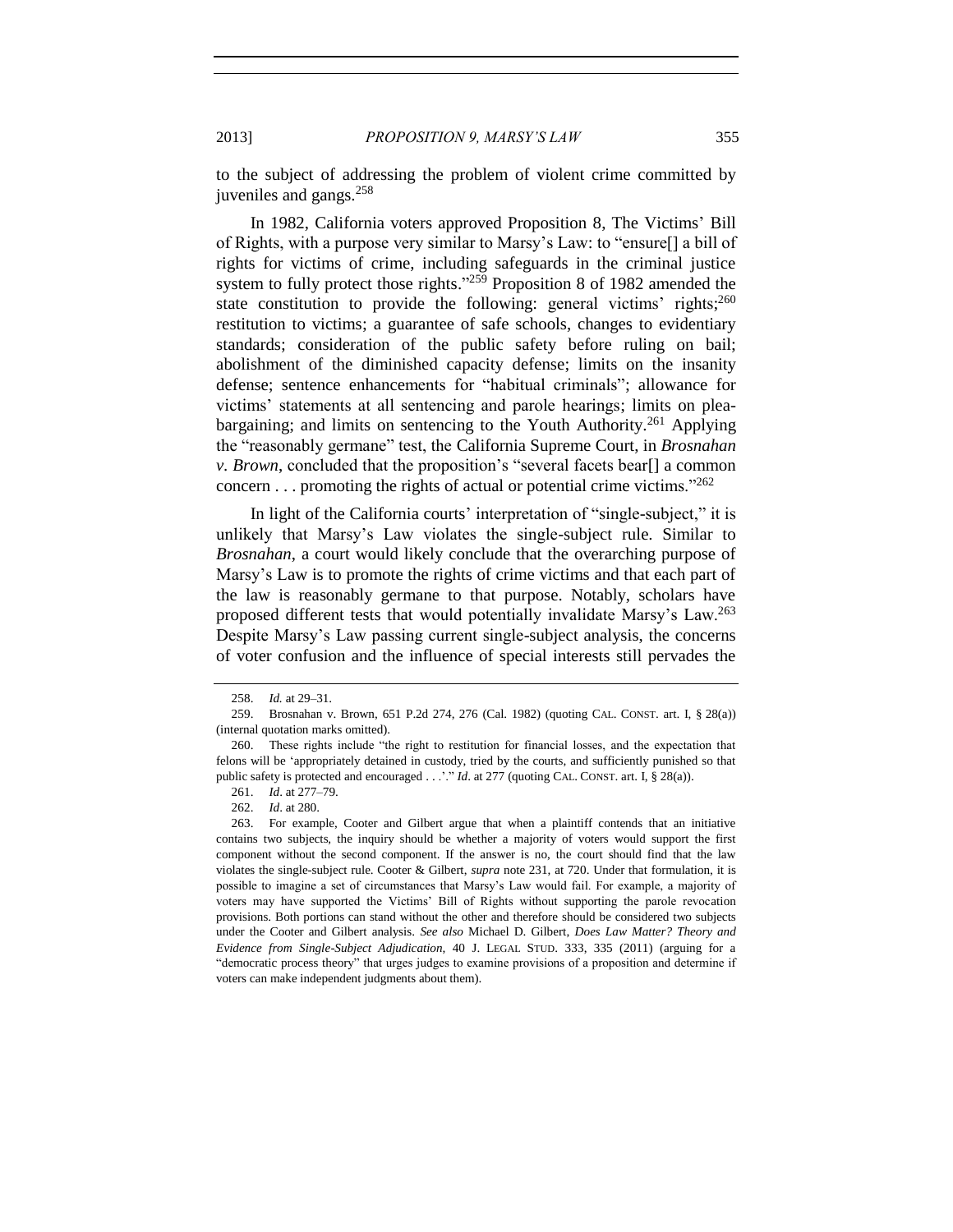passage of the proposition. The remainder of this section discusses these concerns.

#### B. VOTER CONFUSION

Ballot initiatives are notoriously obtuse and complex, often incorporating provisions that are "lengthy, complex, technical, carelessly phrased, and ambiguous."<sup>264</sup> In fact, Eule's research suggests voters are generally not confident about whether their vote was "wise[ly]" placed.<sup>265</sup> He found confused voters tend not to vote or often vote contrary to their policy preferences.<sup>266</sup> Proposition 9 received the fourth fewest votes of the November 2008 election, suggesting its complexity may have discouraged voter participation.<sup>267</sup> Voters could be confused by a proposition for a number of reasons.<sup>268</sup> For purposes of this Note, the analysis of Marsy's Law will be limited to the following reasons: (1) the subject matter of the initiative may be so complex that special knowledge is required to understand the proposal; (2) the subject matter may be obscured by a proponent's simplistic explanation; and (3) the voter may be misled by advertising campaigns and slogans.<sup>269</sup>

#### 1. Marsy's Law Contained Complex Subject Matter

Marsy's Law involved changes to a variety of specific constitutional and statutory provisions. It altered the California Constitution, added two penal code sections, and amended two additional penal code sections.<sup>270</sup> It altered laws that will not concern a vast majority of citizens, but will greatly affect a minority.<sup>271</sup> As discussed, its provisions regarding parole revocation and length of deferment between parole hearings have already been challenged in court, providing hundreds of pages of legal opinion and interpretation.<sup>272</sup>

Scholars suggest that amendments to the California Constitution may be particularly difficult to understand. It has been amended over five

<sup>264.</sup> Eule, *supra* not[e 62,](#page-7-0) at 1516.

<sup>265.</sup> A "poll of voters revealed that only 15 percent of those surveyed felt that they consistently knew enough about initiative measures to make a wise decision." *Id*. at 1516 (footnote omitted).

<sup>266.</sup> *Id.* at 1516–18.

<sup>267.</sup> *Supra* note [3](#page-0-2) and accompanying text.

<sup>268.</sup> Ray, *supra* note [24,](#page-3-1) at 1104.

<sup>269.</sup> *Id.* Ray also found that the length of the proposal, the voter's education level, and the voter's lack of time and resources might make understanding difficult. *Id.*

<sup>270.</sup> MARSY'S LAW, *supra* not[e 2,](#page-0-1) §§ 5–6.

<sup>271.</sup> *See supra* Part II.

<sup>272.</sup> *See supra* Parts II and III.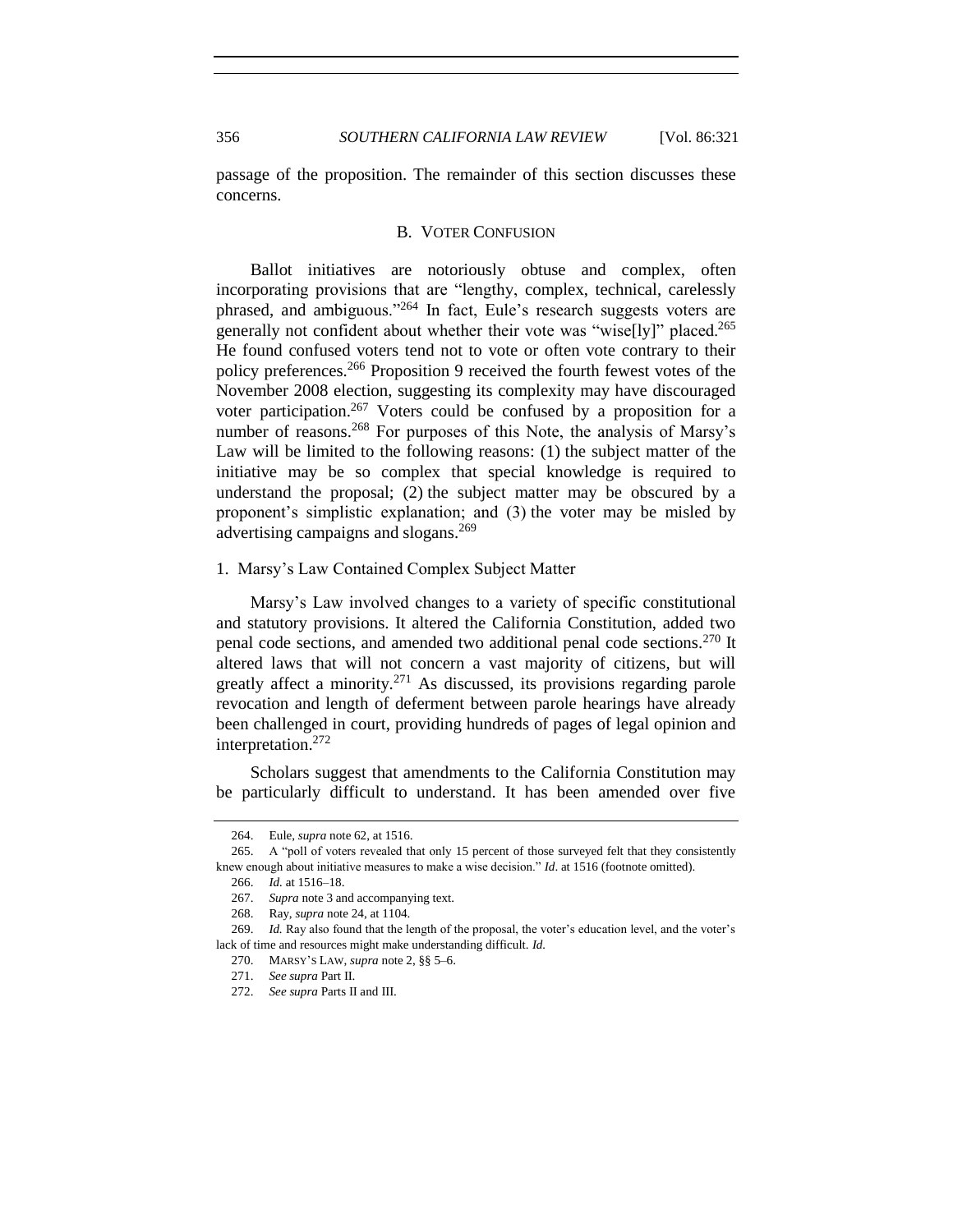2013] *PROPOSITION 9, MARSY'S LAW* 357

hundred times since its adoption in 1879.<sup>273</sup> Its length "produce[s] an instrument bad in form, inconsistent in particulars, loaded with unnecessary detail, [and] encumbered with provisions of no permanent value."<sup>274</sup> It fulfills the fears of Chief Justice John Marshall: particularly lengthy constitutions "would probably never be understood by the public."<sup>275</sup>

Marsy's Law added a lengthy "Victims' Bill of Rights" to Article I, section 28 of the California Constitution. It includes unnecessary truths. For example, it states, "Criminal activity has a serious impact on the citizens of California" and "California's victims of crime are largely dependent upon the proper functioning of government, upon the criminal justice system and upon the expeditious enforcement of the rights of victims of crime." <sup>276</sup> It continues, a victim of crime is "[t]o be treated with fairness and respect for his or her privacy and dignity, and to be free from intimidation, harassment, and abuse, throughout the criminal or juvenile justice process."<sup>277</sup> These statements, while true, have long been recognized as such and add little to California's legal system. Instead, these sweeping findings and declarations obscure the significant changes beneath layers of complex jargon.

Within the pages of victims' rights, Marsy's Law amended the California Constitution to provide that a victim has the right

[t]o reasonable notice of and to reasonably confer with the prosecuting agency, upon request, regarding, the arrest of the defendant if known by the prosecutor, the charges filed, the determination whether to extradite the defendant, and, upon request, to be notified of and informed before any pretrial disposition of the case. $278$ 

This right is the sixth in a list of seventeen individual victim rights, follows a list of eight findings and declarations, and precedes six collective rights held by all California residents.<sup>279</sup> This single clause may have significant consequences.

The California Supreme Court has held that "a crime victim [does not

<sup>273.</sup> Manheim, Caragozian & Warner, *supra* not[e 14,](#page-1-1) at 398 (footnote omitted).

<sup>274.</sup> *Id*. at 401 (quoting Pat Ooley, *State Governance: An Overview of the History of Constitutional Provisions Dealing with State Governance*, *in* CAL. CONST. REVISION COMM'N, CONSTITUTION REVISION: HISTORY AND PERSPECTIVE 3, 6 (1996), *available at* http://californiacityfinance.com/CCRChistory.pdf) (internal quotation marks omitted).

<sup>275.</sup> *Id*. at 400–01 (quoting McCulloch v. Maryland, 17 U.S. 316, 407(1819)) (internal quotation marks omitted).

<sup>276.</sup> MARSY'S LAW, *supra* not[e 2,](#page-0-1) § 4.1 (codified at CAL. CONST. art. I, § 28(a)).

<sup>277.</sup> CAL. CONST. art I, § 28(b)(1).

<sup>278.</sup> *Id*. § 28(b)(6).

<sup>279.</sup> *Id.* §§ 28(a)–(g).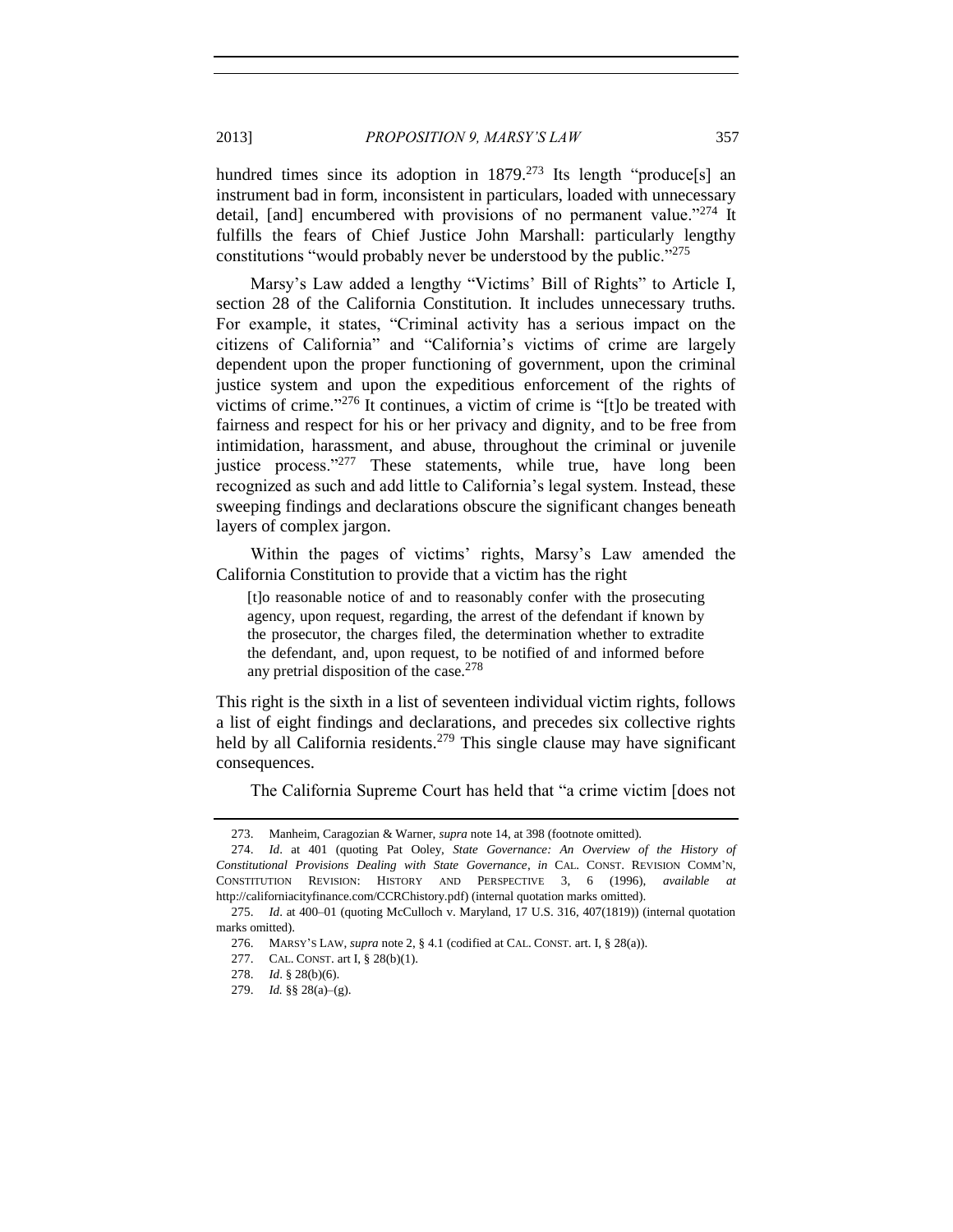<span id="page-37-0"></span>have] a legally enforceable interest, public or private, in the commencement, conduct, or outcome of criminal proceedings against another."<sup>280</sup> The Court recognized prosecutors must make decisions "legitimately founded on the complex considerations necessary for the effective and efficient administration of law enforcement" without intervention by victims pursuing personal concerns.<sup>281</sup> Marsy's Law purports to change this by granting victims the ability to "enforce the rights enumerated . . . in any trial or appellate court with jurisdiction over the case as a matter of right."<sup>282</sup> Thus, Marsy's Law at least purports to expand the involvement of victims at every phase of criminal prosecution. This limits the prosecution's ability to weigh whether to pursue conviction, offer a plea bargain, or drop the charges in light of scarce resources and the strength of the case.<sup>283</sup> Oddly, Marsy's Law allows "victims" to be involved prior to conviction, that is, before it is actually determined whether the person is actually a victim at all. $284$  It presents the possibility that prosecutors will lose the ability to exact "evenhanded justice" in exchange for pursuing convictions for especially persistent or vindictive victims.<sup>285</sup> Marsy's Law seeks to personalize a justice system intentionally depersonalized.<sup>286</sup>

<span id="page-37-1"></span>2. The Subject Matter of Marsy's Law Was Obscured by a Simplistic Explanation

Proponents of propositions will undoubtedly have biases that they will seek to project onto the electorate. For this reason, California entrusts the attorney general with the task of preparing impartial ballot titles and summaries for each initiative submitted to the voters.<sup>287</sup> The attorney general must offer a condensed version of the proposed ballot initiative that is true, impartial and not misleading.<sup>288</sup> Marsy's Law's complexity and broad ramifications were obscured by overly simplistic explanations by both its proponents and the California attorney general.

<sup>280.</sup> Dix v. Superior Court, 807 P.2d 1063, 1066 (Cal. 1991).

<sup>281.</sup> *Id*. (quoting People v. Keenan, 758 P.2d 1081, 1098 (Cal. 1988)) (internal quotation marks omitted).

<sup>282.</sup> MARSY'S LAW, *supra* note [2,](#page-0-1) § 4.1 (codified at CAL CONST. art. I, § 28(c)(1)). This Note does not examine whether this change conflicts with other California Constitution guarantees or the U.S. Constitution. Instead, it focuses on the potential effects of this provision.

<sup>283.</sup> *2008 California Criminal Law Ballot Initiatives*, *supra* not[e 103,](#page-12-1) at 179–80.

<sup>284.</sup> *Id.*

<sup>285.</sup> *Id.* at 181–82 (citation omitted).

<sup>286.</sup> *Id.*

<sup>287.</sup> Yes on 25, Citizens for an On-Time Budget v. Superior Court, 118 Cal. Rptr. 3d 290, 294–95 (Ct. App. 2010).

<sup>288.</sup> *Id.*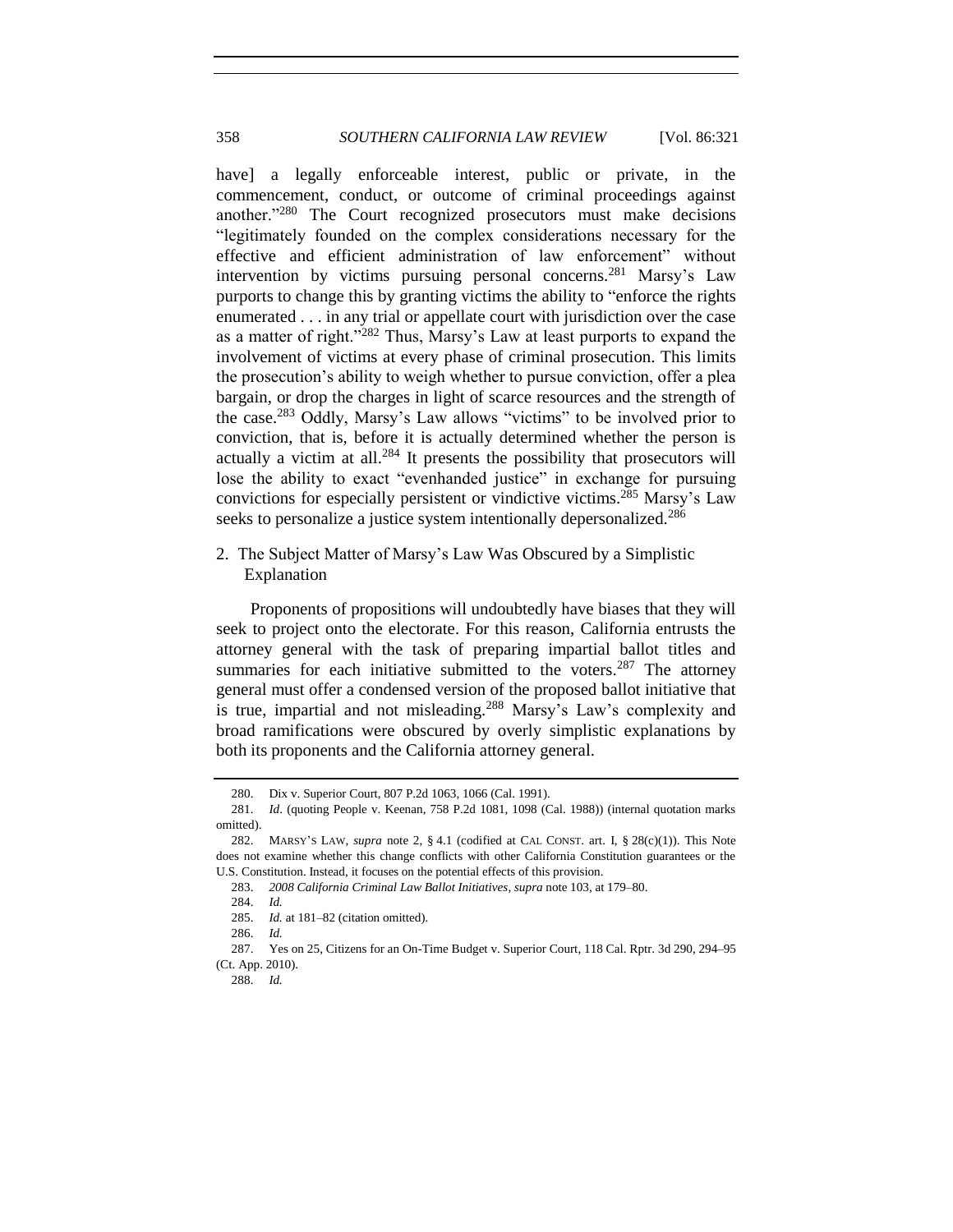Proponents of Marsy's Law frequently cited its tragic origins.<sup>289</sup> The "Argument in Favor of Proposition 9," written by proponents and unchecked for accuracy by any official agency, began,

<span id="page-38-0"></span>No pain is worse than losing a child or a loved one to murder . . . EXCEPT WHEN THE PAIN IS MAGNIFIED BY A SYSTEM THAT PUTS CRIMINALS RIGHTS AHEAD OF THE RIGHTS OF INNOCENT VICTIMS. The pain is real. It's also unnecessary to victims and costly to taxpayers. Marsy Nicholas was a 21-year old college student at UC Santa Barbara studying to become a teacher for disabled children. Her boyfriend ended her promising life with a shotgun blast at close range. Due to a broken system, the pain of losing Marsy was just the beginning. Marsy's mother, Marcella, and family were grieving, experiencing pain unlike anything they'd ever felt. The only comfort was the fact that Marsy's murderer was arrested. Imagine Marcella's agony when she came face-to-face with Marsy's killer days later . . . at the grocery store! How could he be free? He'd just killed Marcella's little girl. This can't be happening, she thought. Marsy's killer was free on bail but her family wasn't even notified. He could've easily killed again. CALIFORNIA'S CONSTITUTION GUARANTEES RIGHTS FOR RAPISTS, MURDERERS, CHILD MOLESTERS, AND DANGEROUS CRIMINALS.<sup>290</sup>

<span id="page-38-1"></span>A similar account is provided on the Marsy's Law website<sup>291</sup> and the Findings and Declarations of the proposed law itself.<sup>292</sup>

It is unquestionable that Marsy and her family experienced an incredible tragedy. However, the story is misleading for at least three reasons. First, it presents one tragic case as justification for harsher punishments affecting over 32,000 California inmates.<sup>293</sup> Marsy's Law highlights the protections afforded to "dangerous" "rapists, murderers, [and] child molesters<sup>"294</sup> as unjustified, glossing over the key issue for parole: parole will not be granted unless the inmate ceases to pose a risk to public safety.<sup>295</sup> Second, it capitalizes on "voters' concern and empathy for

<sup>289.</sup> *See, e.g.*, CAL. ATT'Y GEN., OFFICIAL VOTER INFORMATION GUIDE: PROPOSITION 9 ARGUMENTS AND REBUTTALS 62 (2008) [hereinafter ARGUMENTS AND REBUTTALS], *available at* http://vig.cdn.sos.ca.gov/2008/general/argu-rebut/pdf/prop9-a-and-r.pdf.

<sup>290.</sup> *Id*.

<sup>291.</sup> *About*, MARSY'S LAW FOR ALL, http://marsyslawforall.org/about/ (last visited Dec. 14, 2012) ("While criminals have more than 20 individuals rights spelled out in the U.S. Constitution, the surviving family members of murder victims have none. But the passage of Marsy's law changed all that in California.").

<sup>292.</sup> MARSY'S LAW, *supra* not[e 2,](#page-0-1) § 2.

<sup>293.</sup> WEISBERG, MUKAMAL & SEGALL, *supra* not[e 41,](#page-5-0) at 3.

<sup>294.</sup> ARGUMENTS AND REBUTTALS, *supra* not[e 289,](#page-38-0) at 62.

<sup>295.</sup> *In re* Lawrence, 190 P.3d 535, 546 (Cal. 2008).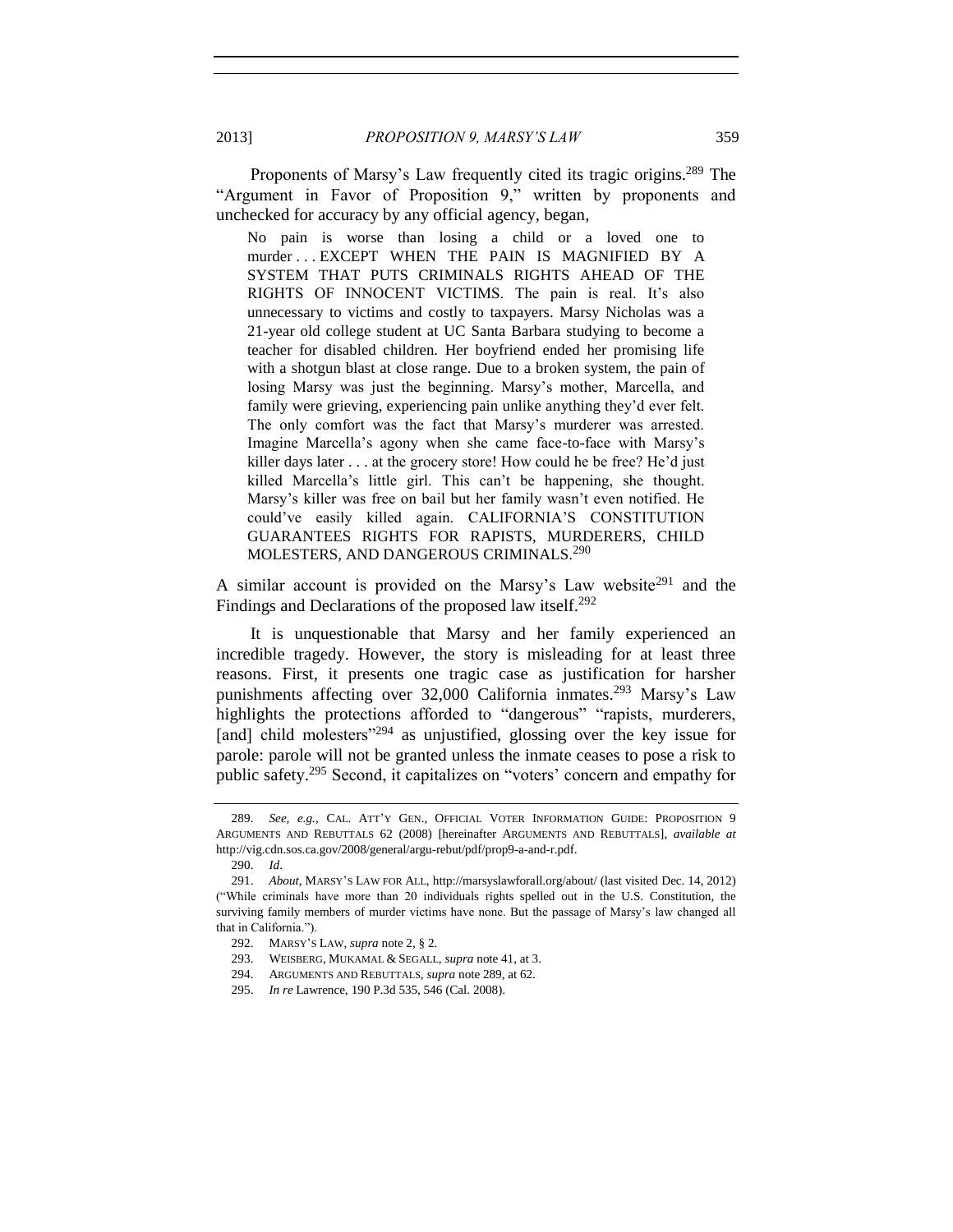victims of crime"<sup>296</sup> and ignores the immense fiscal, legal, and policy concerns. Finally, Marsy's story and the story of her murderer appear to present a flaw in the bail process. Despite this, the proposition adds the word "bail" only once, stating that the "safety of the victim and the victim's family [is to be] considered in fixing the amount of bail and release conditions for the defendant."<sup>297</sup> This addition is of questionable value since the California Constitution previously provided that public safety is the primary consideration in setting bail.<sup>298</sup> Aside from requiring judges to consider the victims' safety in addition to public safety, Marsy's Law places no new restrictions or requirements on setting bail. Marsy's Law addresses potential flaws in the criminal justice system unrelated to the Nicholas family's trauma.

Marsy's Law's proponents also highlighted the importance of increased victims' rights, even naming the proposition the "Victims' Bill of Rights Act of 2008: Marsy's Law."<sup>299</sup> This is problematic for two main reasons. First, it conflates "victims' rights" and "criminal justice." Though a victim's participation in the criminal justice system is valuable for dignity, catharsis, and fairness purposes,  $300$  it is not to be confused with the constitutional due process protections afforded criminal defendants and convicts.<sup>301</sup> Furthermore, victims' rights have not traditionally extended to personally aiding in the prosecution, conviction, and postconviction of criminals.<sup>302</sup> Second, Marsy's Law largely repeats Proposition 8, the Victims' Bill of Rights, approved in 1982.<sup>303</sup> The 1982 proposition included provisions for notifying victims and allowing victims to be heard throughout the legal process, including the right to make statements at parole hearings.<sup>304</sup> In fact, since the 1982 proposition was enacted, victims

304. *Id.*

<sup>296.</sup> *2008 California Criminal Law Ballot Initiatives*, *supra* not[e 103,](#page-12-1) at 190.

<sup>297.</sup> MARSY'S LAW, *supra* not[e 2,](#page-0-1) § 4.1 (codified at CAL. CONST. art. I, § 28(b)(3)).

<sup>298.</sup> *Compare* CAL. CONST. art. I, § 28(e) (indicating law before Marsy's Law), *with* CAL. CONST. art. I, § 28(f)(3) (indicating law after Marsy's Law).

<sup>299.</sup> MARSY'S LAW, *supra* not[e 2,](#page-0-1) § 1.

<sup>300.</sup> Mary Margaret Giannini, *Equal Rights for Equal Rites?: Victim Allocution, Defendant Allocution, and the Crime Victims' Rights Act*, 26 YALE L. & POL'Y REV. 431, 435 (2008).

<sup>301.</sup> For example, some scholars at the time of Marsy's Law's passage feared its provisions regarding discovery, conferment with prosecution, and truth in sentencing could violate constitutionally protected due process rights. *2008 California Criminal Law Ballot Initiatives*, *supra* note [103,](#page-12-1) at 180– 82, 184; *In re* Lawrence, 190 P.3d 535, 548–49 (Cal. 2008) (reaffirming the inmate's due process right against arbitrary and capricious parole decisions).

<sup>302.</sup> *Supra* notes [280](#page-37-0)[–83](#page-37-1) and accompanying text.

<sup>303.</sup> CAL. SEC'Y OF STATE, CALIFORNIA BALLOT PAMPHLET: PROPOSITION 8: TEXT OF PROPOSED LAW 33 (1982), *available at* http://librarysource.uchastings.edu/ballot\_pdf/1982p.pdf ("This amendment shall be known as 'The Victims' Bill of Rights.'").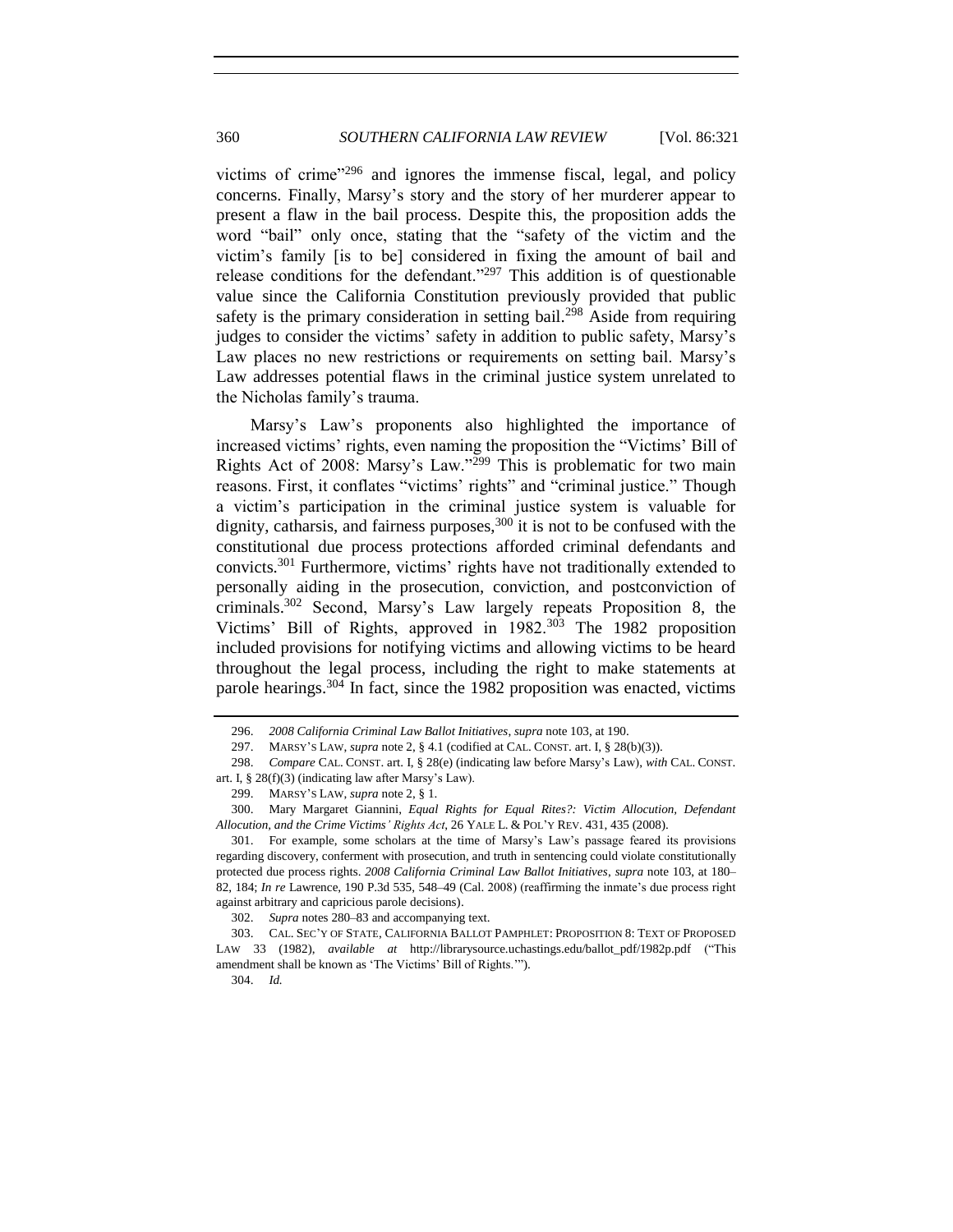<span id="page-40-1"></span>who exercised their rights have enjoyed significant power. For example, based on a sample of hearings from October 1, 2007 to January 28, 2010,  $305$ only 5 percent of inmates were granted parole when the victim was present compared to 13.8 percent when the victim was not present.<sup>306</sup> Thus, the message that Marsy's Law "levels the playing field"<sup>307</sup> is misleading. The law in place prior to Marsy's Law functionally guaranteed, for those victims willing to exercise it, the power to reduce an inmate's chance at parole by over two-and-a-half times.<sup>308</sup> Instead, Marsy's Law most drastically changes other areas of the criminal law process.

The California attorney general and the legislative analyst also failed to provide a necessarily clear summary of Marsy's Law to California voters. The "Summary of Legislative Analyst's Estimate of Net State and Local Government Fiscal Impact" provides,

Potential loss of future state savings on prison operations and potential increased county jail operating costs that could collectively amount to hundreds of millions of dollars annually, due to restricting the early release of inmates to reduce facility overcrowding.

Net savings in the low tens of millions of dollars annually for the administration of parole hearings and revocations, unless the changes in parole revocation procedures were found to conflict with federal legal requirements.<sup>309</sup>

Though both statements are true, the summary ignores the larger budgetary concern: the increased incarceration resulting from decreased parole hearings.<sup>310</sup> Regardless of whether California sought to impose an early release program, term-to-life inmates would most likely serve increased sentences as a result of Marsy's Law.<sup>311</sup> Assuming, as research suggests, Marsy's Law, on average, increases the length of incarceration by approximately two years,  $312$  the term-to-life population was  $32,000$ ,  $313$  and an inmate costs  $$47,000$  per year at the time of the law's passage,  $314$ 

<span id="page-40-0"></span>

<sup>305.</sup> About 50 percent of the sample had hearings prior to Marsy's Law and 50 percent had hearings after Marsy's Law. WEISBERG, MUKAMAL & SEGALL, *supra* not[e 41,](#page-5-0) at 18.

<sup>306.</sup> *Id*. at 20.

<sup>307.</sup> ARGUMENTS AND REBUTTALS, *supra* not[e 289,](#page-38-0) at 62.

<sup>308.</sup> *Supra* notes [305](#page-40-0)[–06](#page-40-1) and accompanying text.

<sup>309.</sup> VOTER INFORMATION GUIDE, *supra* not[e 77,](#page-9-0) at 58.

<sup>310.</sup> *See supra* note[s 72](#page-8-2)[–78](#page-9-2) and accompanying text.

<sup>311.</sup> *Supra* Part III.C.

<sup>312.</sup> *See supra* not[e 213](#page-28-1) and accompanying text.

<sup>313.</sup> WEISBERG, MUKAMAL & SEGALL, *supra* note [41,](#page-5-0) at 3. This estimate is likely conservative since the population will likely increase due to Marsy's Law and California's Three-Strikes Law. *Id.* at 6.

<sup>314.</sup> LEGISLATIVE ANALYST'S OFFICE, *supra* note [74.](#page-9-3) This estimate is also likely conservative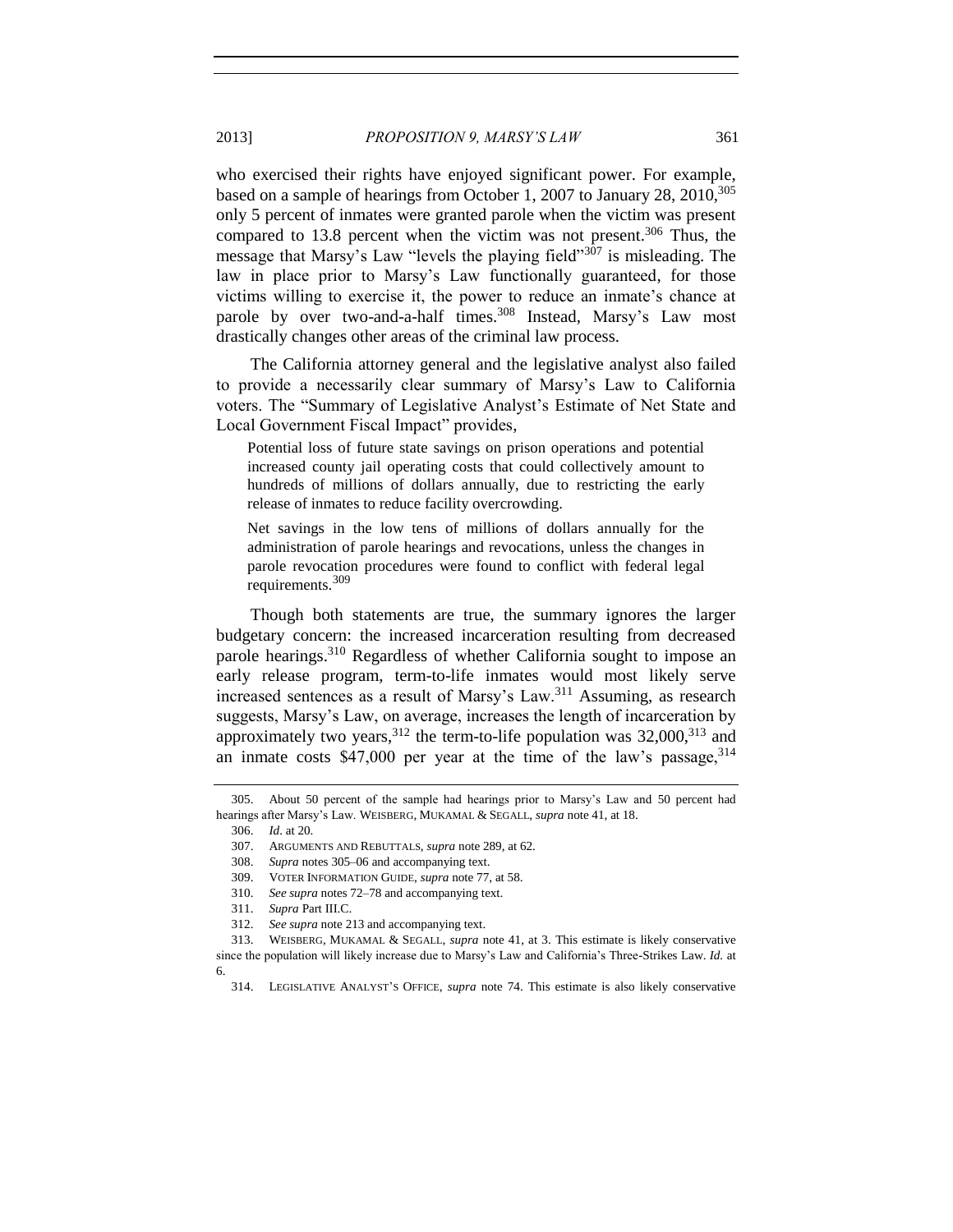Marsy's Law should have been projected to impose an additional cost of slightly over \$3 billion. This number dwarfs the projected "low tens of millions of dollars" savings and may have significantly changed voter perception. In fact, the 2008 voters appeared to have been heavily influenced by the projected budget impact of other propositions. Propositions  $5^{315}$  and  $6^{316}$  were soundly rejected, in part, for requiring allocations of potentially over \$1 billion and at least \$965 million, respectively.<sup>317</sup> Proposition 6 was rejected by 70 percent of voters,  $318$ despite championing a similarly harsh-on-crime message as Marsy's Law.<sup>319</sup> This suggests that voters would have been highly influenced by the potential budgetary consequences of Marsy's Law if they were better informed.

# 3. The Advertising Campaign and Special Interests Misled California Voters

The preceding section discussed the potential flaws in characterizing Marsy's Law as an act championing victims' rights. This section will focus on the significant impact special interests, particularly the interests and wealth of Henry Nicholas, had on misleading the public into that perception.

As discussed, the ballot initiative process was designed to restrain the influence special interests—particularly the railroad industry—had on the California legislature.<sup>320</sup> Ironically, critics of direct democracy have lamented the influence "well-endowed interest groups, corporations, and individuals" have on the process.<sup>321</sup> Wealth is important in qualifying initiatives for the ballot,  $322$  passing or defeating propositions,  $323$  and

since Marsy's Law and California's Three-Strikes Law will likely incarcerate California's oldest and most costly inmates longer. *See* Williams, *supra* not[e 75,](#page-9-4) at A19; *supra* not[e 75](#page-9-4) and accompanying text.

<sup>315.</sup> Proposition 5 sought to relieve California's prisons by reforming California's policies towards nonviolent drug offenders. *2008 California Criminal Law Ballot Initiatives*, *supra* note [103,](#page-12-1) at 190.

<sup>316.</sup> Proposition 6 sought to expand law enforcement and probation spending to initiate a "comprehensive anti-gang and crime reduction measure [to] bring more cops and increased safety to our streets and greater efficiency and accountability to public safety programs and agencies that spend taxpayer money." *Id*. at 194 (citation omitted) (internal quotation marks omitted).

<sup>317.</sup> *Id*. at 192, 194.

<sup>318.</sup> *Id*. at 190 n.118.

<sup>319.</sup> Proposition 6 would have imposed increased sentences for gang-related offenses, made it easier to try juveniles as adults for gang-related crimes, and changed the legal procedures for bringing lawsuits against gang members. *Id.* at 194–95.

<sup>320.</sup> *Supra* notes [13–](#page-1-2)[14](#page-1-1) and accompanying text.

<sup>321.</sup> *E.g.*, Garrett, *supra* not[e 25,](#page-3-2) at 1846–47.

<sup>322.</sup> *Id.* at 1847 ("[M]oney increasingly appears to be a necessary condition for access; in a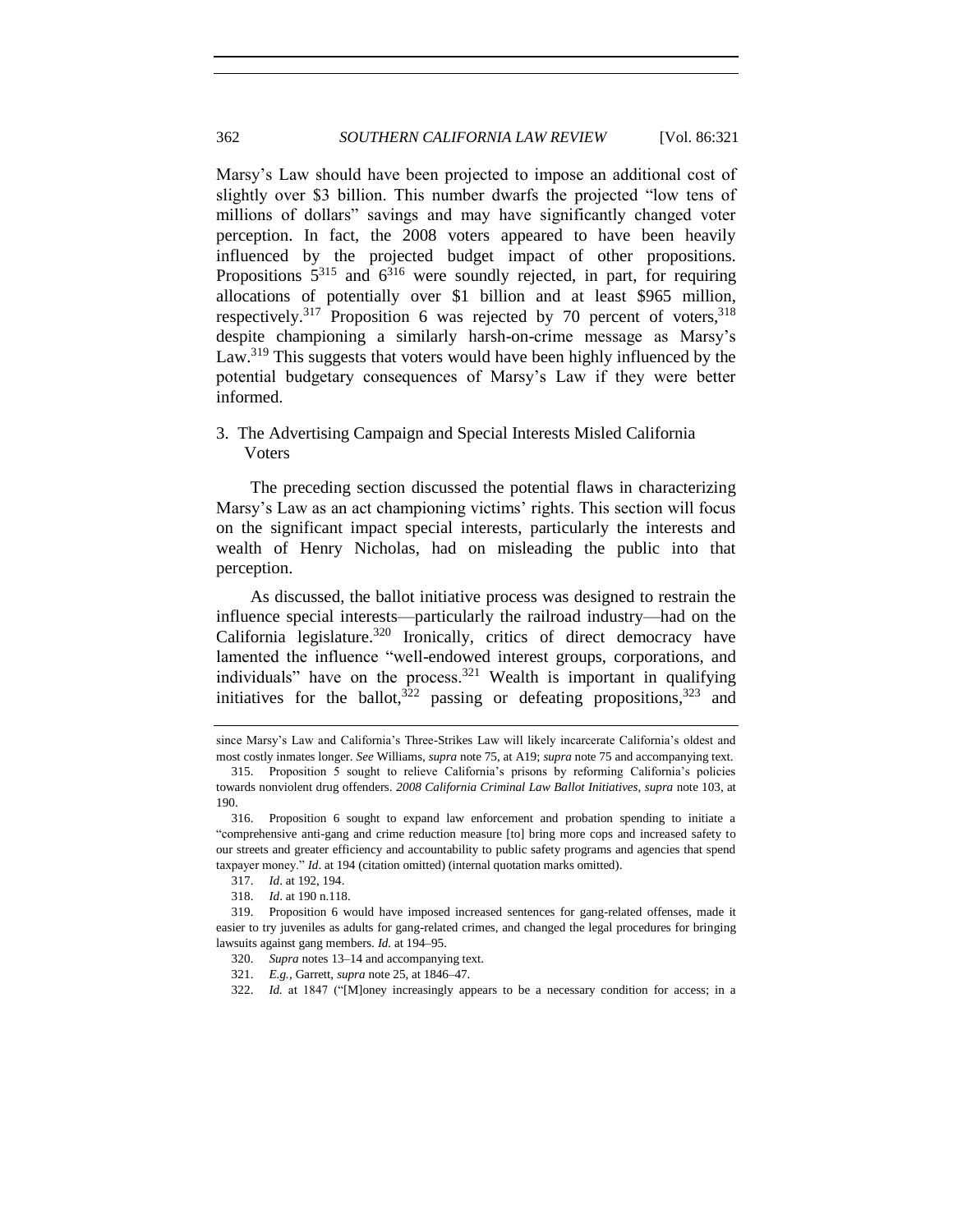#### confusing voters.<sup>324</sup>

The main proponent of Marsy's Law was Henry Nicholas, Marsy's brother.<sup>325</sup> He is the cofounder of Broadcom and currently valued at \$1.3 billion by *Forbes* magazine.<sup>326</sup> He personally contributed \$4,851,406,<sup>327</sup> accounting for 94 percent of the total amount spent to support the passage of Marsy's Law.<sup>328</sup> Proponents of Marsy's Law spent a total of \$5,149,931 on the campaign,  $329$  as compared to the \$2,356,567 spent by various groups simultaneously opposing Marsy's Law and Proposition 6.<sup>330</sup> The Marsy's Law campaign spent two-and-a-half times the amount on "campaign consultants" as its opponents and \$75,000 on campaign literature and mailings, after extensive petition circulating.<sup>331</sup> These expenditures allowed proponents to frame the issue as one of "victim's rights" rather than costly criminal law reform.

The above data is concerning mainly because it undermines the basis for the ballot initiative system, a response to a corrupt legislature influenced by special interests.<sup>332</sup> Marsy's Law reflects the unfortunate state of the ballot initiative. Due to his significant wealth, Henry Nicholas was able to amend the California Constitution to respond to a tragic event in his life. While the group most affected by Marsy's Law—term-to-life inmates—was left voiceless, the ballot initiative system allowed Henry

growing number of elections, the only proposals presented to the people are those that qualify with the help of well-compensated political consultants.") (footnote omitted).

<sup>323.</sup> *Id.*

<sup>324.</sup> Eule, *supra* note [62,](#page-7-0) at 1517. ("This past year saw the tobacco industry spending twentythree million dollars in an effort to defeat an initiative intended to raise cigarette taxes. The industry ads labelled it 'the first initiative which actually creates crime' (apparently on the bizarre theory . . . that higher tobacco taxes would encourage cigarette smuggling).").

<sup>325.</sup> *About*, MARSY'S LAW FOR ALL, *supra* note [291.](#page-38-1)

<sup>326.</sup> *Forbes 400 Richest Americans: Henry Nicholas, III*, FORBES, http://www.forbes.com/profile/ henry-nicholas/ (last updated Sept. 2012).

<sup>327.</sup> *California Proposition 9, Marsy's Law (2008)*, *supra* note [4.](#page-0-3) Mr. Nicholas also contributed \$1 million to the campaign for Proposition 6. *Yes on 6 Committee to Take Back Our Neighborhoods*, CAL. SEC'Y OF STATE DEBRA BOWEN, http://cal-access.sos.ca.gov/Campaign/Committees/Detail.aspx? id=1301754&session=2007&view=received, (last visited Dec. 14, 2012).

<sup>328.</sup> *California Proposition 9, Marsy's Law (2008)*, *supra* not[e 4.](#page-0-3)

<sup>329.</sup> *Id.*

<sup>330.</sup> Known collectively as the "Communities for Safe Neighborhoods and Fiscal Responsibility," these groups included the California Teachers Association (contributing \$955,911), the California State Council of Service Employees (\$572,805), the California Democratic Party (\$467,129), and the California Federation of Teachers (\$100,000). *Id.* 

<sup>331.</sup> *Marsy's Law: Justice for Crime Victims, Yes on Prop. 9*, CAL. SEC'Y OF STATE DEBRA BOWEN, http://cal-access.sos.ca.gov/Campaign/Committees/Detail.aspx?id=1303492&session=2007& view=expenditures. Petition circulating cost proponents of Marsy's Law \$3,831,346.91. *Id.*

<sup>332.</sup> *Supra* notes [12–](#page-1-3)[14](#page-1-1) and accompanying text.